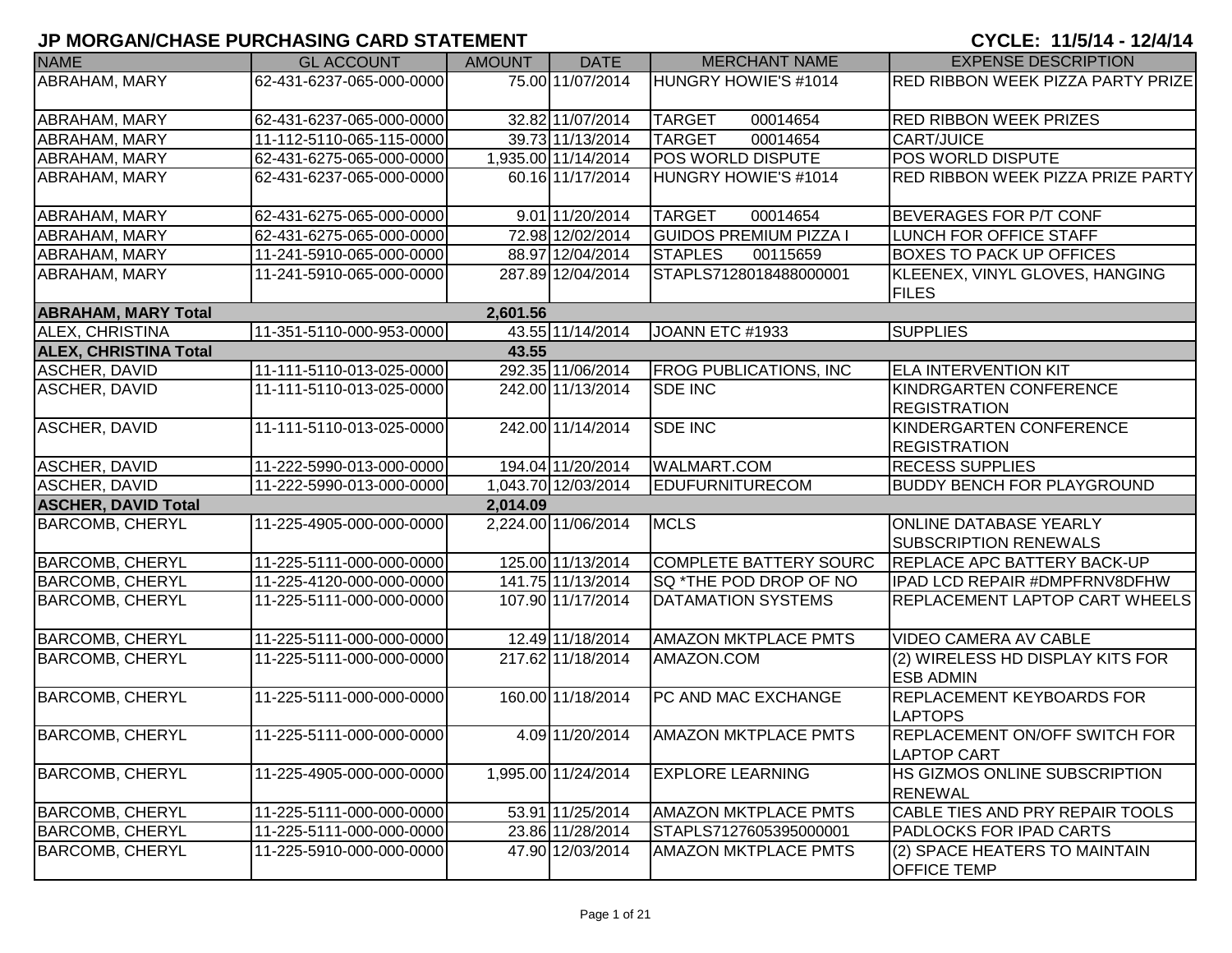| <b>NAME</b>                   | <b>GL ACCOUNT</b>        | <b>AMOUNT</b> | <b>DATE</b>       | <b>MERCHANT NAME</b>          | <b>EXPENSE DESCRIPTION</b>           |
|-------------------------------|--------------------------|---------------|-------------------|-------------------------------|--------------------------------------|
| <b>BARCOMB, CHERYL</b>        | 11-225-5111-000-000-0000 |               | 63.50 12/03/2014  | <b>SPECTRUM INDUSTRIES</b>    | (2) REPLACEMENT LOCKS FOR            |
|                               |                          |               |                   |                               | <b>CHROMEBOOK CARTS</b>              |
| <b>BARCOMB, CHERYL Total</b>  |                          | 5,177.02      |                   |                               |                                      |
| <b>BARR, STEVEN</b>           | 11-252-3210-000-000-0000 |               | 29.13 11/21/2014  | <b>NOVI CONEY ISLAND</b>      | <b>LUNCH MEETING</b>                 |
| <b>BARR, STEVEN</b>           | 11-252-5910-000-000-0000 |               | 25.60 11/24/2014  | BARNES & NOBLE #2648          | <b>BOOKS FOR CABINET</b>             |
| <b>BARR, STEVEN Total</b>     |                          | 54.73         |                   |                               |                                      |
| <b>BEDFORD, JULIE</b>         | 62-431-6275-015-000-0000 |               | 13.39 12/02/2014  | <b>TARGET</b><br>00014654     | <b>STAFF CANDY</b>                   |
| <b>BEDFORD, JULIE Total</b>   |                          | 13.39         |                   |                               |                                      |
| <b>BLESSED, KATE</b>          | 11-351-5990-000-953-0000 |               | 94.42 11/20/2014  | <b>ORIENTAL TRADING CO</b>    | <b>CRAFTS</b>                        |
| <b>BLESSED, KATE Total</b>    |                          | 94.42         |                   |                               |                                      |
| <b>BLOOM, LYNETTE</b>         | 11-351-5990-000-953-0000 |               | 31.52 11/13/2014  | GFS MKTPLC #1985              | <b>CLEANING SUPPLIES</b>             |
| <b>BLOOM, LYNETTE</b>         | 11-351-5990-000-953-0000 |               | 53.68 11/26/2014  | <b>ORIENTAL TRADING CO</b>    | <b>CARE TEACHING SUPPLIES</b>        |
| <b>BLOOM, LYNETTE Total</b>   |                          | 85.20         |                   |                               |                                      |
| <b>BRASIL, SANDRA</b>         | 11-111-5110-055-045-0000 |               | 129.00 11/05/2014 | <b>MATH OLYMPIADS</b>         | MATH CONTEST ENROLLMENT FEE          |
| <b>BRASIL, SANDRA</b>         | 11-111-5110-055-115-0000 |               | 623.23 11/14/2014 | <b>AMAZON MKTPLACE PMTS</b>   | SHREDDER FOR 6TH GRADE               |
|                               |                          |               |                   |                               | <b>CONFIDENTIAL ROOM</b>             |
| <b>BRASIL, SANDRA</b>         | 11-111-5110-055-099-0000 |               | 623.22 11/17/2014 | <b>AMAZON MKTPLACE PMTS</b>   | SHREDDER FOR 5TH GRADE OFFICE        |
| <b>BRASIL, SANDRA</b>         | 11-111-5110-055-060-0000 |               | 135.84 11/26/2014 | <b>LEARNING A-Z</b>           | <b>RENEWAL FOR READING MATERIALS</b> |
| <b>BRASIL, SANDRA</b>         | 11-111-5110-055-099-0000 |               | 218.40 11/28/2014 | SSI*SCHOOL SPECIALTY          | LAMINATING FILM FOR LAMINATORS       |
|                               |                          |               |                   |                               | 5/6TH                                |
| <b>BRASIL, SANDRA</b>         | 11-111-5110-055-099-0000 |               | 763.07 12/04/2014 | <b>AMERICAN FLOOR MATS</b>    | <b>FLOOR MATS FOR THE ENTRANCE</b>   |
|                               |                          |               |                   |                               | <b>WAY OF 6TH GRADE</b>              |
| <b>BRASIL, SANDRA Total</b>   |                          | 2,492.76      |                   |                               |                                      |
| <b>BRATNEY, BETHANY</b>       | 11-222-5310-071-000-0000 |               | 365.50 12/04/2014 | <b>JUNIOR LIBRARY GUI</b>     | <b>NEW MATERIALS FOR LMC</b>         |
| <b>BRATNEY, BETHANY Total</b> |                          | 365.50        |                   |                               |                                      |
| <b>BUNKER, JEFFREY</b>        | 11-261-5993-000-000-0000 |               | 260.58 11/07/2014 | <b>BADER AND SONS CO.</b>     | <b>GRNDS PLOW PARTS</b>              |
| <b>BUNKER, JEFFREY</b>        | 11-261-5993-071-000-0000 |               | 117.45 11/12/2014 | ANGELO'S WHOLESALE            | <b>HS SB DRAINAGE REPAIR</b>         |
| <b>BUNKER, JEFFREY</b>        | 11-261-5992-071-000-0000 |               | 60.71 11/14/2014  | THE HOME DEPOT 2737           | HS CONCESSION STAND, GATOR           |
| <b>BUNKER, JEFFREY</b>        | 11-261-5992-000-000-0000 |               | 41.90 11/17/2014  | THE HOME DEPOT 2737           | <b>MTCE MOWER STORAGE EXT. CORDS</b> |
|                               |                          |               |                   |                               |                                      |
| <b>BUNKER, JEFFREY</b>        | 11-261-5993-000-000-0000 |               | 11.94 11/19/2014  | THE HOME DEPOT 2737           | <b>GRNDS MOWER REPAIRS</b>           |
| <b>BUNKER, JEFFREY</b>        | 11-261-5992-071-000-0000 |               | 87.85 11/21/2014  | THE HOME DEPOT 2737           | HS CONCESSION STAND                  |
| <b>BUNKER, JEFFREY</b>        | 11-261-5992-000-000-0000 |               | 2.10 12/04/2014   | <b>ANGELO'S WHOLESALE</b>     | <b>MTCE TRUCK REPAIR PARTS</b>       |
| <b>BUNKER, JEFFREY</b>        | 11-261-5993-000-000-0000 |               | 710.00 12/04/2014 | <b>CANFIELD EQUIPMENT SER</b> | <b>GRNDS SNOW PLOW REPAIR PARTS</b>  |
| <b>BUNKER, JEFFREY</b>        | 11-261-5993-000-000-0000 |               | 11.34 12/04/2014  | THE HOME DEPOT 2737           | <b>GRNDS SALT TRUCK SIDES</b>        |
| <b>BUNKER, JEFFREY Total</b>  |                          | 1,303.87      |                   |                               |                                      |
| <b>BURKHARDT, LORETTA</b>     | 62-431-6415-065-000-0000 |               | 22.98 11/05/2014  | <b>STAPLES</b><br>00115659    | THEATER POSTER PAPER                 |
| <b>BURKHARDT, LORETTA</b>     | 62-431-6415-065-000-0000 |               | 105.47 11/06/2014 | ORIENTAL TRADING CO           | THEATER PROPS                        |
| <b>BURKHARDT, LORETTA</b>     | 62-431-6415-065-000-0000 |               | 44.45 11/17/2014  | <b>STAPLES</b><br>00115659    | THEATER PAPER FOR PROGRAMS AND       |
|                               |                          |               |                   |                               | <b>SET PIECES</b>                    |
| <b>BURKHARDT, LORETTA</b>     | 62-431-6415-065-000-0000 |               | 360.50 11/19/2014 | <b>LIGHT SOURCE INC</b>       | FOG MACHINE FOR EFFECTS              |
| <b>BURKHARDT, LORETTA</b>     | 62-431-6415-065-000-0000 |               | 14.47 11/24/2014  | <b>TARGET</b><br>00014654     | <b>COSTUMES AND PROPS</b>            |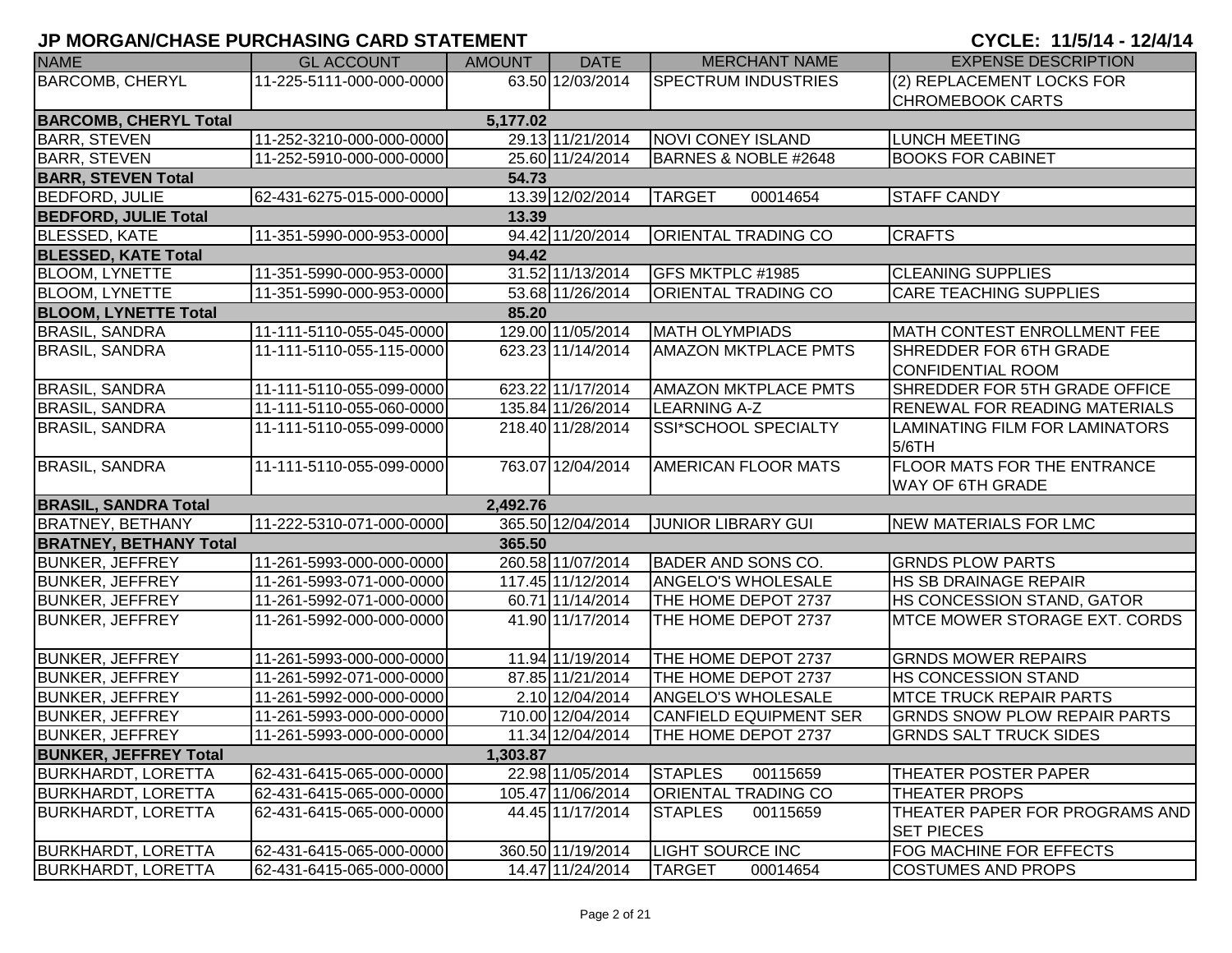| <b>NAME</b>                                    | <b>GL ACCOUNT</b>        | <b>AMOUNT</b> | <b>DATE</b>       | <b>MERCHANT NAME</b>          | <b>EXPENSE DESCRIPTION</b>                    |  |  |  |
|------------------------------------------------|--------------------------|---------------|-------------------|-------------------------------|-----------------------------------------------|--|--|--|
| <b>BURKHARDT, LORETTA Total</b><br>547.87      |                          |               |                   |                               |                                               |  |  |  |
| <b>BURNHAM, SUSAN</b>                          | 62-431-6275-011-000-0000 |               | 175.00 12/02/2014 | GFS MKTPLC #1985              | <b>VOICE HOLIDAY GIFT CARDS</b>               |  |  |  |
| <b>BURNHAM, SUSAN Total</b>                    |                          | 175.00        |                   |                               |                                               |  |  |  |
| <b>CABBLE, WHITNEY</b>                         | 11-118-5110-000-000-3430 |               | 10.58 11/13/2014  | JO-ANN STORE #2405            | FELT                                          |  |  |  |
| CABBLE, WHITNEY                                | 11-118-5110-000-000-3430 |               | 44.77 11/13/2014  | <b>TEACHER'S STORE LIVONI</b> | <b>PUZZLES</b>                                |  |  |  |
| <b>CABBLE, WHITNEY Total</b>                   |                          | 55.35         |                   |                               |                                               |  |  |  |
| CARTER, NICOLE                                 | 62-431-6108-071-000-0000 |               | 400.00 11/05/2014 | <b>WHIRLY BALL NOVI</b>       | DEPOSIT FOR STAFF OUTING                      |  |  |  |
| CARTER, NICOLE                                 | 62-431-6770-071-000-0000 |               | 19.72 11/06/2014  | MEIJER INC #054 Q01           | PARENT COUNCIL MEETING                        |  |  |  |
|                                                |                          |               |                   |                               | <b>BREAKFAST</b>                              |  |  |  |
| <b>CARTER, NICOLE</b>                          | 62-431-6108-071-000-0000 |               | 684.36 11/17/2014 | <b>WHIRLY BALL NOVI</b>       | FINAL PAYMENT FOR STAFF OUTING                |  |  |  |
| <b>CARTER, NICOLE Total</b>                    |                          | 1,104.08      |                   |                               |                                               |  |  |  |
| CHRISTOPOULOS, COURTN11-118-5110-000-951-0000  |                          |               | 8.98 11/17/2014   | JOANN FABRIC #0539            | <b>HOLIDAY SUPPLIES</b>                       |  |  |  |
| CHRISTOPOULOS, COURTN111-118-5110-000-951-0000 |                          |               | 30.75 11/24/2014  | <b>ORIENTAL TRADING CO</b>    | <b>HOLIDAY PARTY</b>                          |  |  |  |
| CHRISTOPOULOS, COURTNI11-118-5110-000-951-0000 |                          |               | 17.97 11/24/2014  | <b>TARGET</b><br>00003541     | <b>CLASSROOM DECORATIONS HOLIDAY</b>          |  |  |  |
|                                                |                          |               |                   |                               | <b>PARTY</b>                                  |  |  |  |
| CHRISTOPOULOS, COURTNI11-118-5110-000-951-0000 |                          |               | 11.19 12/02/2014  | KROGER #670                   | <b>CHOICE TIME MATERIALS</b>                  |  |  |  |
| CHRISTOPOULOS, COURTN111-118-5110-000-951-0000 |                          |               | 38.80 12/03/2014  | JOANN FABRIC #0539            | <b>CHOICE TIME SUPPLIES</b>                   |  |  |  |
| <b>CHRISTOPOULOS, COURTNEY Total</b>           |                          | 107.69        |                   |                               |                                               |  |  |  |
| CIANCIO, WANDA                                 | 11-225-4917-000-000-0000 |               | 30.00 11/07/2014  | WALGREENS #4454               | <b>APPLE ITUNES CARDS</b>                     |  |  |  |
| CIANCIO, WANDA                                 | 11-225-4917-000-000-0000 |               | 20.00 12/02/2014  | <b>WALGREENS #4454</b>        | <b>GOOGLE SOFTWARE CARD</b>                   |  |  |  |
| <b>CIANCIO, WANDA Total</b>                    |                          | 50.00         |                   |                               |                                               |  |  |  |
| CIANFERRA, LINDA                               | 11-132-5110-000-914-6710 |               | 88.49 11/05/2014  | <b>AMAZON MKTPLACE PMTS</b>   | <b>FUTURE BOOK AUDIO CDS FOR</b>              |  |  |  |
|                                                |                          |               |                   |                               | <b>CLASSROOM INSTRUCTION</b>                  |  |  |  |
| CIANFERRA, LINDA                               | 62-431-6301-033-000-0000 |               | 117.88 11/10/2014 | THE OLIVE GARD00013300        | <b>STAFF MEETING</b>                          |  |  |  |
| <b>CIANFERRA, LINDA</b>                        | 11-131-5110-000-000-6710 |               | 265.27 11/13/2014 | STAPLS7127052027000001        | <b>STORAGE CABINET</b>                        |  |  |  |
| CIANFERRA, LINDA                               | 11-132-5210-000-914-6710 |               | 27.50 11/18/2014  | NEW READERS PRESS             | FUTURE 4 CLASSROOM INSTRUCTOR<br><b>AUDIO</b> |  |  |  |
| CIANFERRA, LINDA                               | 11-131-5110-000-000-6710 |               | 286.29 11/26/2014 | <b>CDW GOVERNMENT</b>         | PRINTER REPLACEMENT                           |  |  |  |
| <b>CIANFERRA, LINDA Total</b>                  |                          | 785.43        |                   |                               |                                               |  |  |  |
| <b>CLARK, KIM</b>                              | 62-431-6217-055-000-0000 |               | 34.23 11/06/2014  | PANERA BREAD #876             | <b>BAGELS FOR READING GROUP AM</b>            |  |  |  |
| CLARK, KIM                                     | 11-222-5310-055-000-0000 |               | 29.98 11/10/2014  | AMAZON.COM                    | <b>BOOKS FOR MEDIA CENTER</b>                 |  |  |  |
| CLARK, KIM                                     | 11-222-5310-055-000-0000 |               | 26.98 11/11/2014  | AMAZON.COM                    | <b>BOOKS FOR MEDIA CENTER</b>                 |  |  |  |
| <b>CLARK, KIM</b>                              | 11-222-5310-055-000-0000 |               | 17.98 11/11/2014  | AMAZON.COM                    | <b>BOOKS FOR MEDIA CENTERS</b>                |  |  |  |
| <b>CLARK, KIM</b>                              | 11-222-5310-055-000-0000 |               | 87.05 11/17/2014  | AMAZON.COM                    | <b>BOOKS FOR MEDIA CENTERS</b>                |  |  |  |
| CLARK, KIM                                     | 11-222-5310-055-000-0000 |               | 66.92 11/17/2014  | AMAZON.COM                    | <b>BOOKS FOR MEDIA CENTER</b>                 |  |  |  |
| <b>CLARK, KIM</b>                              | 11-222-5310-055-000-0000 |               | 36.97 11/18/2014  | AMAZON.COM                    | <b>BOOKS FOR MEDIA CENTERS</b>                |  |  |  |
| <b>CLARK, KIM</b>                              | 11-222-5310-055-000-0000 |               | 40.42 11/18/2014  | AMAZON.COM                    | <b>BOOKS FOR MEDIA CENTER</b>                 |  |  |  |
| <b>CLARK, KIM</b>                              | 11-222-5310-055-000-0000 |               | 51.04 11/19/2014  | AMAZON.COM                    | <b>BOOKS FOR MEDIA CENTERS</b>                |  |  |  |
| <b>CLARK, KIM</b>                              | 11-222-5310-055-000-0000 |               | 73.98 11/19/2014  | AMAZON.COM                    | <b>BOOKS FOR MEDIA CENTERS</b>                |  |  |  |
| <b>CLARK, KIM</b>                              | 11-222-5310-055-000-0000 |               | 44.08 11/19/2014  | AMAZON.COM                    | <b>BOOKS FOR MEDIA CENTERS</b>                |  |  |  |
| <b>CLARK, KIM</b>                              | 11-222-5310-055-000-0000 |               | 22.74 11/20/2014  | AMAZON.COM                    | <b>BOOKS FOR MEDIA CENTERS</b>                |  |  |  |
| CLARK, KIM                                     | 11-222-5310-055-000-0000 |               | 19.70 11/24/2014  | <b>TARGET</b><br>00012856     | <b>MISC ITEMS FOR MEDIA CENTER</b>            |  |  |  |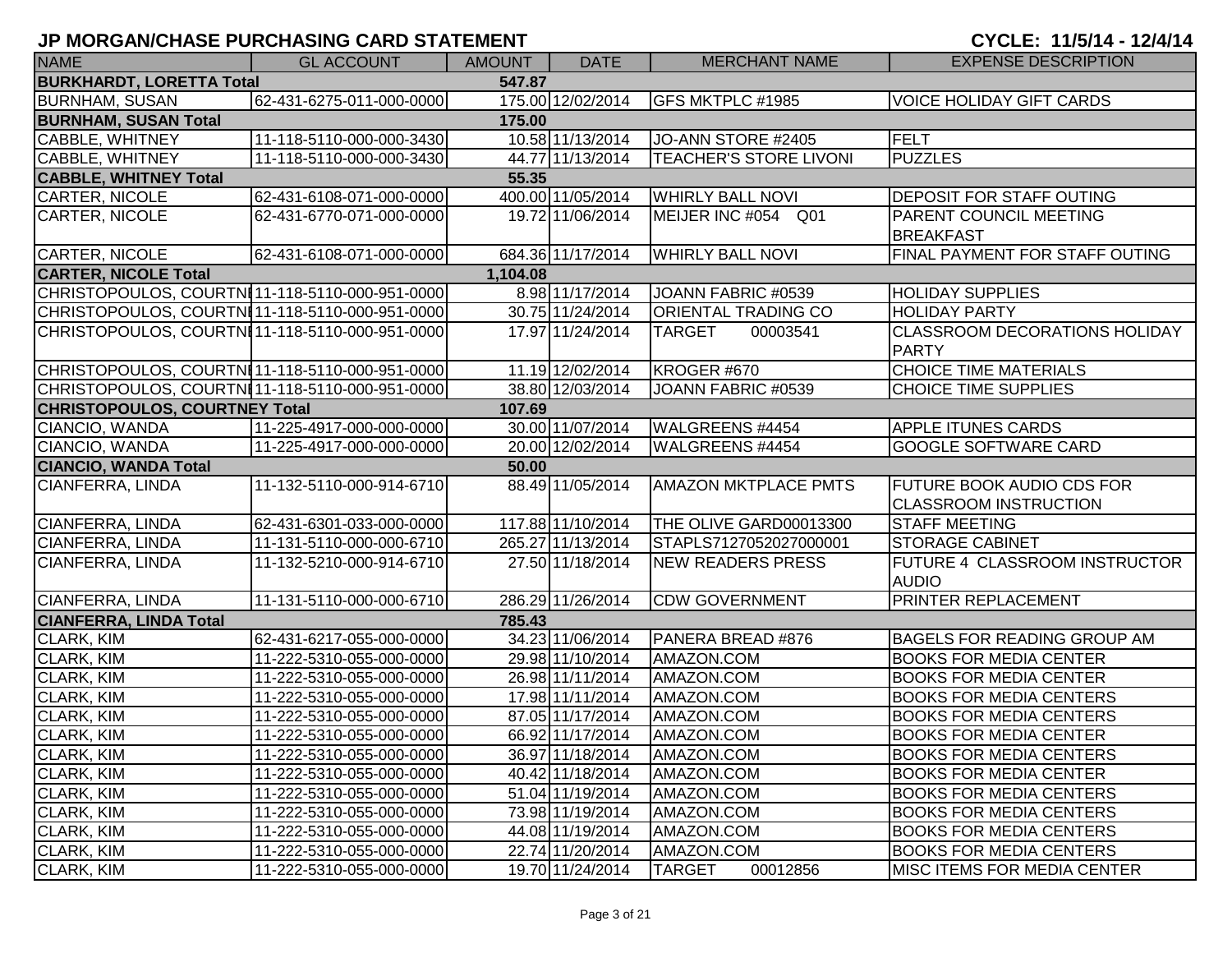| <b>NAME</b>                  | <b>GL ACCOUNT</b>        | <b>AMOUNT</b> | <b>DATE</b>          | <b>MERCHANT NAME</b>              | <b>EXPENSE DESCRIPTION</b>                  |
|------------------------------|--------------------------|---------------|----------------------|-----------------------------------|---------------------------------------------|
| <b>CLARK, KIM</b>            | 11-222-5310-055-000-0000 |               | 124.00 12/02/2014    | AMAZON.COM                        | <b>BOOKS FOR MEDIA CENTERS</b>              |
| CLARK, KIM                   | 11-222-5310-055-000-0000 |               | 44.92 12/02/2014     | AMAZON.COM                        | <b>BOOKS FOR MEDIA CENTERS</b>              |
| CLARK, KIM                   | 11-222-5310-055-000-0000 |               | 16.26 12/03/2014     | AMAZON.COM                        | <b>BOOKS FOR MEDIA CENTERS</b>              |
| CLARK, KIM                   | 11-222-5310-055-000-0000 |               | 72.78 12/03/2014     | AMAZON.COM                        | <b>BOOKS FOR MEDIA CENTERS</b>              |
| CLARK, KIM                   | 62-431-6217-055-000-0000 |               | 41.97 12/04/2014     | PANERA BREAD #876                 | <b>BAGELS FOR READING CLUB</b>              |
| <b>CLARK, KIM Total</b>      |                          | 852.00        |                      |                                   |                                             |
| COOLMAN, ROBERT              | 11-261-5992-000-000-0000 |               | 48.29 11/11/2014     | <b>CITY ELECTRIC SUPPLY</b>       | <b>MTCE STOCK</b>                           |
| <b>COOLMAN, ROBERT</b>       | 11-261-5992-000-000-0000 |               | 549.65 11/14/2014    | <b>AMERICAN TIME</b>              | MTCE STOCK MOVEMENTS, MOTORS                |
| <b>COOLMAN, ROBERT</b>       | 11-261-5992-000-000-0000 |               | 137.65 11/14/2014    | <b>AMERICAN TIME</b>              | <b>MTCE STOCK MOVEMENTS, MOTORS</b>         |
| <b>COOLMAN, ROBERT</b>       | 11-261-5992-000-000-0000 |               | 53.16 11/17/2014     | <b>COMPLETE BATTERY SOURC</b>     | <b>MTCE STOCK BATTERIES, TESTER</b>         |
| <b>COOLMAN, ROBERT</b>       | 11-261-5992-000-000-0000 |               | 24.95 11/21/2014     | GFS MKTPLC #1985                  | <b>HS LAB OVEN</b>                          |
| <b>COOLMAN, ROBERT</b>       | 11-261-5992-000-000-0000 |               | 70.00 11/24/2014     | <b>CONSERVA ELECTRIC SUPP</b>     | <b>MTCE CONNECTORS STOCK</b>                |
| <b>COOLMAN, ROBERT</b>       | 11-261-5992-065-000-0000 |               | 29.30 11/24/2014     | <b>WW GRAINGER</b>                | <b>MS KITCHEN WARMING LIGHTS</b>            |
| <b>COOLMAN, ROBERT</b>       | 11-261-5992-000-000-0000 |               | 176.48 11/25/2014    | <b>CONSERVA ELECTRIC SUPP</b>     | <b>IMTCE STOCK T8 LIGHTS, BATTERIES</b>     |
| <b>COOLMAN, ROBERT</b>       | 11-261-5992-005-000-0000 |               | 1.87 12/03/2014      | THE HOME DEPOT 2737               | <b>MTCE VAN KEY</b>                         |
| <b>COOLMAN, ROBERT Total</b> |                          | 1,091.35      |                      |                                   |                                             |
| <b>DIATIKAR, CHRISTINE</b>   | 11-252-5910-000-000-0000 |               | 129.66 11/05/2014    | STAPLS7126615036000001            | <b>OFFICE SUPPLIES</b>                      |
| <b>DIATIKAR, CHRISTINE</b>   | 41-459-3180-000-000-0000 |               | 1,700.00 11/05/2014  | <b>TAYLOR &amp; MORGAN CPA PC</b> | REVIEW OF SF FUND FOR YE 6/30/14            |
| <b>DIATIKAR, CHRISTINE</b>   | 11-241-5990-015-000-0000 |               | 35.00 11/06/2014     | PRINTNOLOGY, INC. RETA            | <b>BCS - BEDFORD</b>                        |
| <b>DIATIKAR, CHRISTINE</b>   | 62-431-6275-013-000-0000 |               | 35.00 11/06/2014     | PRINTNOLOGY, INC. RETA            | <b>BCS - ASCHER</b>                         |
| <b>DIATIKAR, CHRISTINE</b>   | 11-111-5110-014-025-0000 |               | 35.00 11/06/2014     | PRINTNOLOGY, INC. RETA            | <b>BCS - MICHOS</b>                         |
| <b>DIATIKAR, CHRISTINE</b>   | 11-241-5910-012-000-0000 |               | 35.00 11/06/2014     | PRINTNOLOGY, INC. RETA            | <b>BCS - QUITIQUIT</b>                      |
| <b>DIATIKAR, CHRISTINE</b>   | 11-241-5990-011-000-0000 |               | 35.00 11/06/2014     | PRINTNOLOGY, INC. RETA            | <b>BCS - BURNHAM</b>                        |
| <b>DIATIKAR, CHRISTINE</b>   | 62-431-6275-055-000-0000 |               | 70.00 11/06/2014     | <b>PRINTNOLOGY, INC. RETA</b>     | <b>BCS - BRICKEY &amp; FENCHEL</b>          |
| <b>DIATIKAR, CHRISTINE</b>   | 11-241-5910-065-000-0000 |               | 70.00 11/06/2014     | <b>PRINTNOLOGY, INC. RETA</b>     | <b>BCS - SCHRINER &amp; COMB</b>            |
| <b>DIATIKAR, CHRISTINE</b>   | 11-293-3610-000-000-0000 |               | 35.00 11/06/2014     | <b>PRINTNOLOGY, INC. RETA</b>     | <b>BCS - GORDON</b>                         |
| <b>DIATIKAR, CHRISTINE</b>   | 11-226-5910-000-000-0000 |               | 35.00 11/06/2014     | PRINTNOLOGY, INC. RETA            | <b>BCS - PATEL</b>                          |
| <b>DIATIKAR, CHRISTINE</b>   | 11-282-3610-000-000-0000 |               | 115.00 11/06/2014    | <b>PRINTNOLOGY, INC. RETA</b>     | <b>BCS - SMITH, KALAKAILO &amp; WEBBER</b>  |
| <b>DIATIKAR, CHRISTINE</b>   | 11-311-5910-000-000-0000 |               | 35.00 11/06/2014     | PRINTNOLOGY, INC. RETA            | <b>BCS - STEEH</b>                          |
| <b>DIATIKAR, CHRISTINE</b>   | 11-131-5110-000-000-6710 |               | 35.00 11/06/2014     | PRINTNOLOGY, INC. RETA            | <b>BCS - CIANFERRA</b>                      |
| <b>DIATIKAR, CHRISTINE</b>   | 11-351-5990-000-953-0000 |               | 35.00 11/06/2014     | PRINTNOLOGY, INC. RETA            | <b>BCS - HANSEN</b>                         |
| <b>DIATIKAR, CHRISTINE</b>   | 11-225-5910-000-000-0000 |               | 70.00 11/06/2014     | PRINTNOLOGY, INC. RETA            | <b>BCS - FRY &amp; CIANCIO</b>              |
| <b>DIATIKAR, CHRISTINE</b>   | 11-282-3610-000-000-0000 |               | 35.00 11/06/2014     | PRINTNOLOGY, INC. RETA            | <b>BCS - ROY</b>                            |
| <b>DIATIKAR, CHRISTINE</b>   | 11-231-3610-000-000-0000 |               | 140.00 11/06/2014    | PRINTNOLOGY, INC. RETA            | BCS - MENA, O'CONNOR, CADWELL &<br>MURPHY   |
| <b>DIATIKAR, CHRISTINE</b>   | 11-252-3610-000-000-0000 |               | 115.00 11/06/2014    | PRINTNOLOGY, INC. RETA            | <b>BCS - MALBON, JAROSLAWSKI &amp; BARR</b> |
| <b>DIATIKAR, CHRISTINE</b>   | 11-261-5910-000-000-0000 |               | 35.00 11/06/2014     | PRINTNOLOGY, INC. RETA            | <b>BCS - DRAGOO</b>                         |
| <b>DIATIKAR, CHRISTINE</b>   | 11-232-3610-000-000-0000 |               | 45.00 11/06/2014     | PRINTNOLOGY, INC. RETA            | <b>BCS - MATTHEWS</b>                       |
| DIATIKAR, CHRISTINE          | 11-283-3610-000-000-0000 |               | 45.00 11/06/2014     | PRINTNOLOGY, INC. RETA            | <b>BCS - DIGLIO</b>                         |
| <b>DIATIKAR, CHRISTINE</b>   | 62-431-6719-013-000-0000 |               | 41.56 11/11/2014     | <b>AMAZON MKTPLACE PMTS</b>       | <b>PAASN SUPPLIES</b>                       |
| <b>DIATIKAR, CHRISTINE</b>   | 41-456-6420-052-000-0014 |               | 20,218.73 11/18/2014 | SSI*SCHOOL SPECIALTY              | PO 26787, PS FURNITURE                      |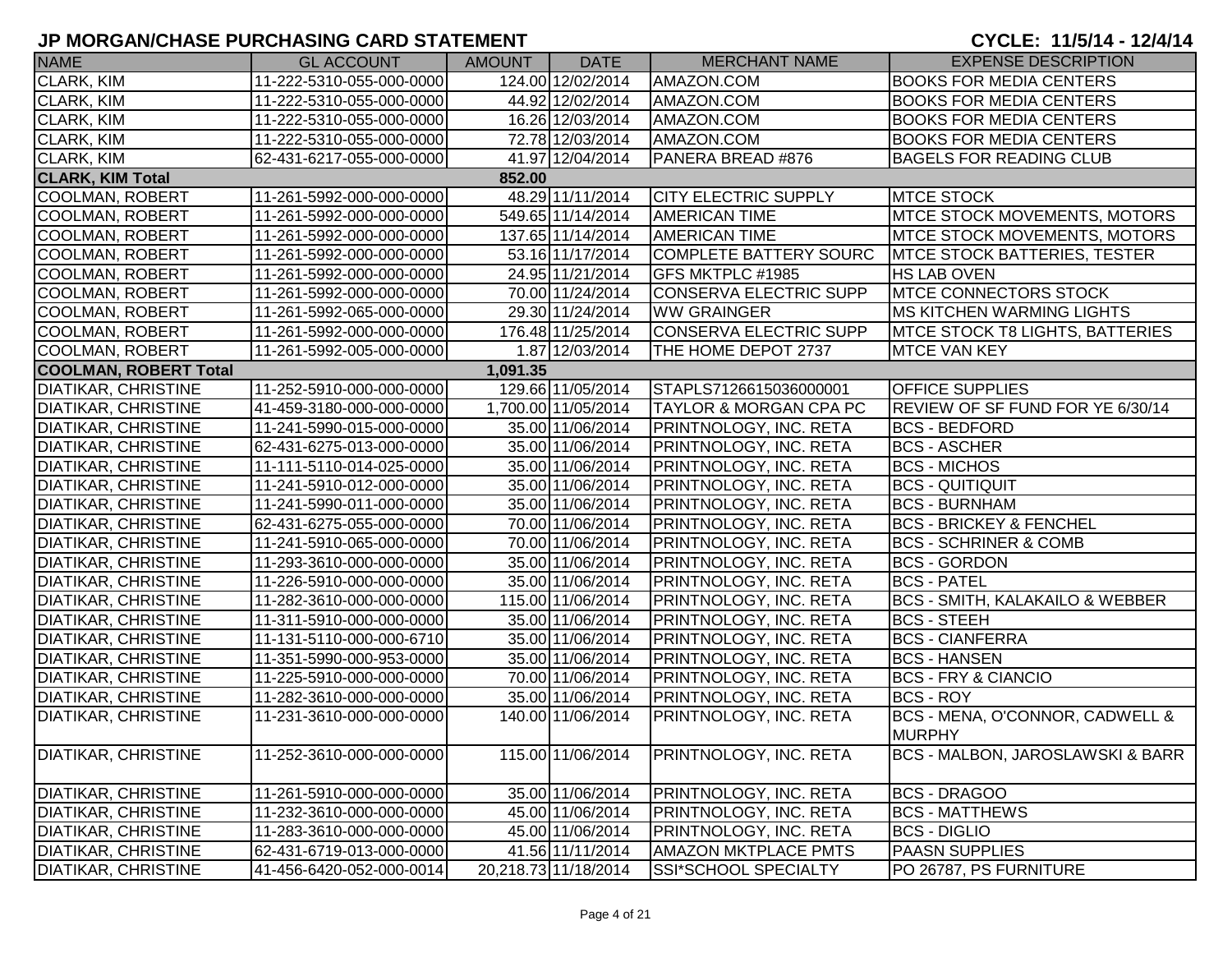| <b>NAME</b>                | <b>GL ACCOUNT</b>        | AMOUNT | <b>DATE</b>          | <b>MERCHANT NAME</b>        | <b>EXPENSE DESCRIPTION</b>    |
|----------------------------|--------------------------|--------|----------------------|-----------------------------|-------------------------------|
| <b>DIATIKAR, CHRISTINE</b> | 11-271-4910-000-000-0000 |        | 2,422.50 11/18/2014  | <b>WW WILLIAMS COMPANY</b>  | PO 27783, BUS 21 REPAIR       |
| <b>DIATIKAR, CHRISTINE</b> | 11-293-4120-000-000-0000 |        | 855.00 11/20/2014    | <b>TEAM SPORTS</b>          | PO 27903, RECON HELMETS       |
| <b>DIATIKAR, CHRISTINE</b> | 11-252-7910-000-000-0000 |        | 1,000.00 11/20/2014  | <b>TEAM SPORTS</b>          | PLASTIC FOOTBALLS FOR STADIUM |
|                            |                          |        |                      |                             | <b>DEDICATION</b>             |
| <b>DIATIKAR, CHRISTINE</b> | 11-293-4120-000-000-0000 |        | 4,600.00 11/20/2014  | <b>TEAM SPORTS</b>          | PO 27943, RECON HELMETS       |
| <b>DIATIKAR, CHRISTINE</b> | 11-293-4120-000-000-0000 |        | 4,515.85 11/20/2014  | <b>TEAM SPORTS</b>          | PO 27944, RECON HELMETS/PADS  |
| <b>DIATIKAR, CHRISTINE</b> | 62-431-6172-061-000-0000 |        | 187.50 11/20/2014    | <b>TEAM SPORTS</b>          | PO 27946, FB BELTS            |
| <b>DIATIKAR, CHRISTINE</b> | 11-293-5997-000-000-0000 |        | 4,150.00 11/20/2014  | <b>TEAM SPORTS</b>          | PO 27947, MS FB UNIFORMS      |
| <b>DIATIKAR, CHRISTINE</b> | 11-293-5997-000-000-0000 |        | 4,410.00 11/20/2014  | <b>TEAM SPORTS</b>          | PO 27948, MS FB               |
| <b>DIATIKAR, CHRISTINE</b> | 62-431-6172-061-000-0000 |        | 453.00 11/20/2014    | <b>TEAM SPORTS</b>          | PO 27949, SPIRITWEAR          |
| <b>DIATIKAR, CHRISTINE</b> | 62-431-6104-061-000-0000 |        | 3,764.00 11/20/2014  | <b>TEAM SPORTS</b>          | PO 27950, SPIRITWEAR          |
| <b>DIATIKAR, CHRISTINE</b> | 62-431-6112-071-000-0000 |        | 10,657.81 11/21/2014 | <b>TEAM SPORTS</b>          | PO 28004, CATRACK MERCHANDISE |
| <b>DIATIKAR, CHRISTINE</b> | 11-293-5997-000-000-0000 |        | 10,200.00 11/21/2014 | <b>TEAM SPORTS</b>          | PO 28005, UNIFORMS            |
| <b>DIATIKAR, CHRISTINE</b> | 11-293-4120-000-000-0000 |        | 4,300.00 11/21/2014  | <b>TEAM SPORTS</b>          | PO 28006, FB RECON            |
| <b>DIATIKAR, CHRISTINE</b> | 62-431-6103-061-000-0000 |        | 4,634.97 11/21/2014  | <b>TEAM SPORTS</b>          | PO 28006, SUPPLIES            |
| <b>DIATIKAR, CHRISTINE</b> | 62-431-6126-061-000-0000 |        | 133.00 11/21/2014    | <b>TEAM SPORTS</b>          | PO 28006, SUPPLIES            |
| <b>DIATIKAR, CHRISTINE</b> | 62-431-6172-061-000-0000 |        | 5,005.25 11/21/2014  | <b>TEAM SPORTS</b>          | PO 28007, FB - VARIOUS        |
| <b>DIATIKAR, CHRISTINE</b> | 62-431-6126-061-000-0000 |        | 546.00 11/21/2014    | <b>TEAM SPORTS</b>          | PO 28017, WARM UPS            |
| <b>DIATIKAR, CHRISTINE</b> | 11-252-5910-000-000-0000 |        | 8.97 11/24/2014      | STAPLS7127578787000003      | <b>OFFICE SUPPLIES</b>        |
| <b>DIATIKAR, CHRISTINE</b> | 62-431-6099-000-000-0000 |        | 5,000.00 11/24/2014  | US FIRST<br>00 OF 00        | <b>DISTRICTS - LIVONIA</b>    |
| <b>DIATIKAR, CHRISTINE</b> | 11-252-5910-000-000-0000 |        | 17.49 11/26/2014     | STAPLS7127578787000001      | <b>OFFICE SUPPLIES</b>        |
| DIATIKAR, CHRISTINE        | 11-252-5910-000-000-0000 |        | 33.13 11/28/2014     | <b>AMAZON MKTPLACE PMTS</b> | <b>COMPUTER CHARGER</b>       |
| <b>DIATIKAR, CHRISTINE</b> | 62-431-6212-055-000-0000 |        | 26.99 12/03/2014     | J W PEPPER                  | PO 27920, SUPPLIES            |
| <b>DIATIKAR, CHRISTINE</b> | 11-111-5110-055-051-0000 |        | 2.25 12/03/2014      | J W PEPPER                  | PO 25080, SUPPLIES            |
| <b>DIATIKAR, CHRISTINE</b> | 11-118-5110-000-951-0000 |        | 3,030.02 12/03/2014  | SSI*SCHOOL SPECIALTY        | PO 27148, PS SUPPLIES         |
| <b>DIATIKAR, CHRISTINE</b> | 11-252-5910-000-000-0000 |        | 32.39 12/03/2014     | STAPLS7127578787000002      | <b>OFFICE SUPPLIES</b>        |
| <b>DIATIKAR, CHRISTINE</b> | 62-431-6719-013-000-0000 |        | 80.17 12/03/2014     | STAPLS7127966018000001      | <b>PAASN SUPPLIES</b>         |
| <b>DIATIKAR, CHRISTINE</b> | 11-271-5730-000-000-0000 |        | 139.00 12/04/2014    | CORRIGAN OIL #2 - BRI       | PO 27933, BIO KLEEN           |
| <b>DIATIKAR, CHRISTINE</b> | 11-271-5710-000-000-0000 |        | 23,594.16 12/04/2014 | CORRIGAN OIL #2 - BRI       | 10/31/14 DIESEL, 7502 GALS    |
| <b>DIATIKAR, CHRISTINE</b> | 11-271-5710-000-000-0000 |        | 461.37 12/04/2014    | CORRIGAN OIL #2 - BRI       | PO 28050, TERRA DEF BULK      |
| DIATIKAR, CHRISTINE        | 11-111-5110-011-411-0000 |        | 3,000.00 12/04/2014  | MHE*MCGRAW-HILL ECOMM       | PO 27986, EVERYDAY MATH       |
|                            |                          |        |                      |                             | SUBSCRIPTION                  |
| DIATIKAR, CHRISTINE        | 11-111-5110-012-411-0000 |        | 3,000.00 12/04/2014  | MHE*MCGRAW-HILL ECOMM       | PO 27986, EVERYDAY MATH       |
|                            |                          |        |                      |                             | SUBSCRIPTION                  |
| <b>DIATIKAR, CHRISTINE</b> | 11-111-5110-013-411-0000 |        | 3,000.00 12/04/2014  | MHE*MCGRAW-HILL ECOMM       | PO 27986, EVERYDAY MATH       |
|                            |                          |        |                      |                             | SUBSCRIPTION                  |
| DIATIKAR, CHRISTINE        | 11-111-5110-014-411-0000 |        | 3,000.00 12/04/2014  | MHE*MCGRAW-HILL ECOMM       | PO 27986, EVERYDAY MATH       |
|                            |                          |        |                      |                             | SUBSCRIPTION                  |
| <b>DIATIKAR, CHRISTINE</b> | 11-111-5110-015-411-0000 |        | 3,000.00 12/04/2014  | MHE*MCGRAW-HILL ECOMM       | PO 27986, EVERYDAY MATH       |
|                            |                          |        |                      |                             | SUBSCRIPTION                  |
| <b>DIATIKAR, CHRISTINE</b> | 11-111-5110-055-411-0055 |        | 3,000.00 12/04/2014  | MHE*MCGRAW-HILL ECOMM       | PO 27986, EVERYDAY MATH       |
|                            |                          |        |                      |                             | <b>SUBSCRIPTION</b>           |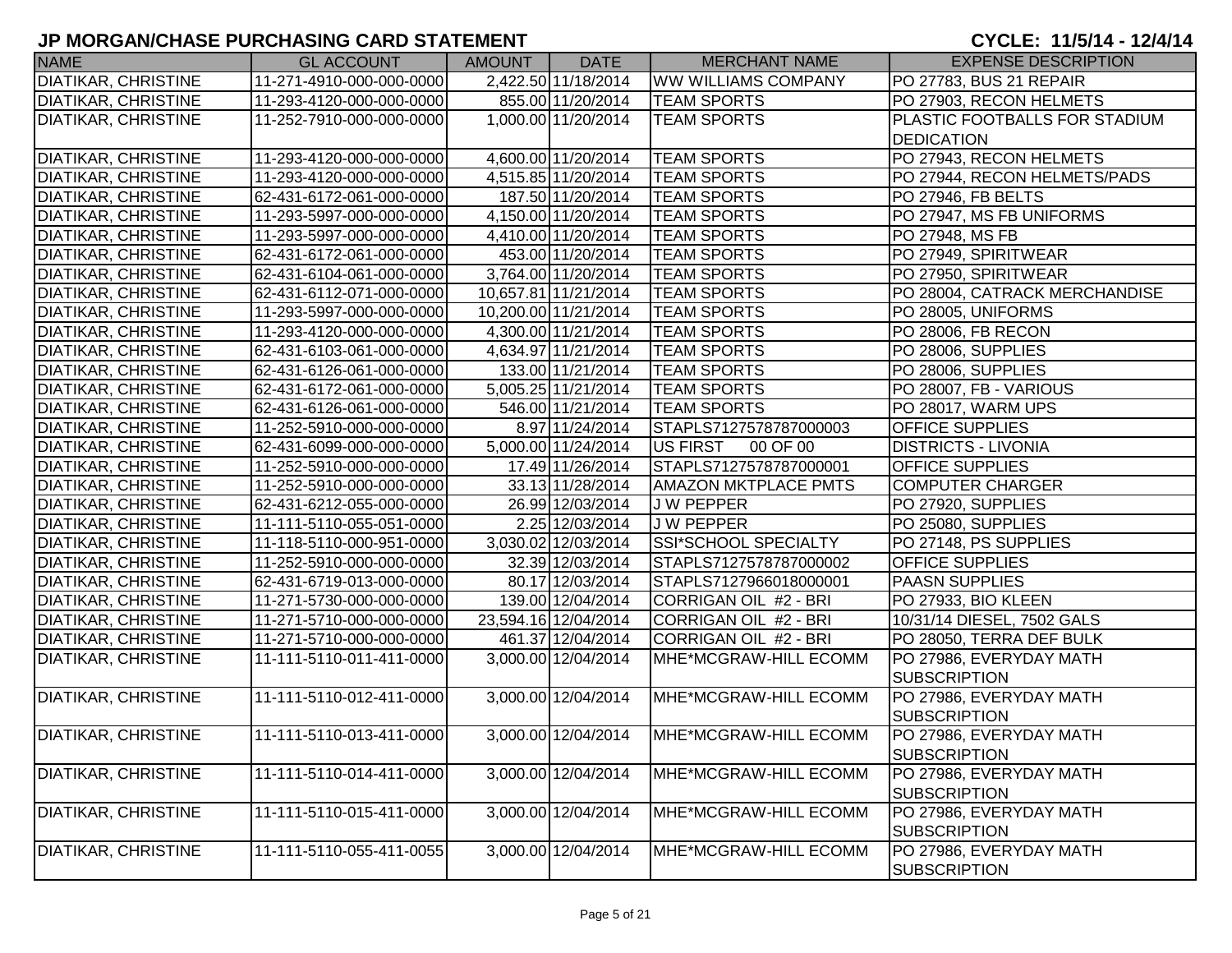| <b>NAME</b>                      | <b>GL ACCOUNT</b>        | <b>AMOUNT</b> | <b>DATE</b>          | <b>MERCHANT NAME</b>          | <b>EXPENSE DESCRIPTION</b>             |
|----------------------------------|--------------------------|---------------|----------------------|-------------------------------|----------------------------------------|
| <b>DIATIKAR, CHRISTINE Total</b> |                          | 135,440.77    |                      |                               |                                        |
| <b>DIXON, KAREN</b>              | 21-297-5910-000-000-0000 |               | 156.21 11/13/2014    | DMI* DELL K-12 PTR            | <b>PRINTER TONER FOR SCHOOL</b>        |
|                                  |                          |               |                      |                               | KITCHER OFFICES                        |
| <b>DIXON, KAREN</b>              | 21-297-5910-000-000-0000 |               | 98.56 11/26/2014     | DMI* DELL K-12 PTR            | <b>TONER</b>                           |
| <b>DIXON, KAREN</b>              | 21-297-5610-000-000-0000 |               | 13.77 12/02/2014     | PANERA BREAD #667             | <b>FOOD FOR CATERING</b>               |
| DIXON, KAREN                     | 21-297-5910-000-000-0000 |               | 156.21 12/04/2014    | DMI* DELL K-12 PTR            | <b>TONER</b>                           |
| <b>DIXON, KAREN Total</b>        |                          | 424.75        |                      |                               |                                        |
| DRAGOO, MICHAEL                  | 11-261-5992-071-000-0000 |               | 235.79 11/11/2014    | <b>COCHRANE SUPPLY AND EN</b> | <b>HS CENTRAL FAN #3 OUTDOOR AIR</b>   |
|                                  |                          |               |                      |                               | <b>DAMPER ACTUATOR</b>                 |
| DRAGOO, MICHAEL                  | 11-261-5992-065-000-0000 |               | 256.90 11/14/2014    | <b>COMMERCIAL BUILDING MA</b> | <b>MS CEILING TILES</b>                |
| <b>DRAGOO, MICHAEL</b>           | 11-261-5992-065-000-0000 |               | 122.22 11/14/2014    | <b>WW GRAINGER</b>            | MS 200 HALL HEAT CONTROL               |
| DRAGOO, MICHAEL                  | 11-261-5992-013-000-0000 |               | 2,107.69 11/17/2014  | R L DEPPMANN COMPANY          | <b>NW MOTOR &amp; BEARING ASSEMBLY</b> |
| DRAGOO, MICHAEL                  | 11-261-5992-000-000-0000 |               | 155.28 11/17/2014    | <b>WW GRAINGER</b>            | <b>MTCE STOCK</b>                      |
| <b>DRAGOO, MICHAEL</b>           | 11-261-5992-065-000-0000 |               | 297.46 11/18/2014    | <b>WW GRAINGER</b>            | MS SEAL BEARING ASSEMBLY               |
| <b>DRAGOO, MICHAEL</b>           | 11-261-5992-071-000-0000 |               | $-519.00$ 11/19/2014 | R L DEPPMANN COMPANY          | <b>HS PART RETURNED</b>                |
| <b>DRAGOO, MICHAEL</b>           | 11-261-5992-071-000-0000 |               | 59.40 11/20/2014     | R L DEPPMANN COMPANY          | <b>HS POOL HEATER</b>                  |
| DRAGOO, MICHAEL                  | 11-261-5992-071-000-0000 |               | 2,778.00 11/20/2014  | <b>REDFORD LOCK COMPANY I</b> | <b>HS CHOIR ROOM</b>                   |
| <b>DRAGOO, MICHAEL</b>           | 11-261-5992-071-000-0000 |               | 407.85 11/20/2014    | <b>WW GRAINGER</b>            | <b>HS POOL BOILER</b>                  |
| <b>DRAGOO, MICHAEL</b>           | 11-261-5992-065-000-0000 |               | 776.16 11/20/2014    | <b>WW GRAINGER</b>            | <b>MS AHU-1</b>                        |
| <b>DRAGOO, MICHAEL</b>           | 11-261-5992-071-000-0000 |               | 51.42 11/21/2014     | DOWNRIVER REFRIG SUP C        | <b>HS CONCESSION STAND</b>             |
| DRAGOO, MICHAEL                  | 11-261-5992-071-000-0000 |               | 706.57 11/24/2014    | <b>COCHRANE SUPPLY AND EN</b> | <b>HS VAV'S</b>                        |
| DRAGOO, MICHAEL                  | 11-261-5992-071-000-0000 |               | 466.17 11/24/2014    | THE HOME DEPOT 2737           | HS FOOTBALL GAME, COMBINE WITH         |
|                                  |                          |               |                      |                               | <b>PREVIOUS CHARGE FOR SNOW</b>        |
|                                  |                          |               |                      |                               | <b>SHOVELS</b>                         |
| DRAGOO, MICHAEL                  | 11-261-5992-071-000-0000 |               | -26.39 11/24/2014    | THE HOME DEPOT 2737           | HS FOOTBALL GAME, COMBINE WITH         |
|                                  |                          |               |                      |                               | NEXT CHARGE FOR SNOW SHOVELS           |
| DRAGOO, MICHAEL                  | 11-261-5992-071-000-0000 |               | 21.14 11/24/2014     | <b>WW GRAINGER</b>            | <b>HS CONCESSION STAND</b>             |
| DRAGOO, MICHAEL                  | 11-261-5992-011-000-0000 |               | 101.16 11/24/2014    | <b>WW GRAINGER</b>            | VO GYM AIR HANDLER                     |
| <b>DRAGOO, MICHAEL</b>           | 11-261-5992-000-000-0000 |               | 11.45 11/25/2014     | DOWNRIVER REFRIG SUP C        | <b>MTCE TRUCK STOCK</b>                |
| DRAGOO, MICHAEL                  | 11-261-5992-001-000-0000 |               | 23.00 11/28/2014     | REDFORD LOCK COMPANY I        | <b>ESB KEYS</b>                        |
| DRAGOO, MICHAEL                  | 11-261-5992-000-000-0000 |               | 132.00 11/28/2014    | REDFORD LOCK COMPANY I        | <b>MTCE STOCK</b>                      |
| DRAGOO, MICHAEL                  | 11-261-5992-071-000-0000 |               | 349.38 12/03/2014    | COCHRANE SUPPLY AND EN        | <b>HS POOL HEATER</b>                  |
| DRAGOO, MICHAEL                  | 11-261-5992-015-000-0000 |               | 1,135.35 12/03/2014  | <b>COCHRANE SUPPLY AND EN</b> | <b>DF AHU-1</b>                        |
| <b>DRAGOO, MICHAEL</b>           | 11-261-5992-015-000-0000 |               | 460.21 12/03/2014    | DOWNRIVER REFRIG SUP C        | <b>DF HOT WATER BOILER</b>             |
| <b>DRAGOO, MICHAEL</b>           | 11-261-5992-000-000-0000 |               | 4.37 12/03/2014      | DOWNRIVER REFRIG SUP C        | <b>IMTCE TRUCK STOCK</b>               |
| DRAGOO, MICHAEL                  | 11-261-5992-071-000-0000 |               | 425.87 12/04/2014    | <b>COCHRANE SUPPLY AND EN</b> | <b>HS HOT WATER VALVE REPAIR</b>       |
| <b>DRAGOO, MICHAEL</b>           | 11-261-4910-014-000-0000 |               | 178.50 12/04/2014    | <b>SOUND ENGINEERING</b>      | <b>PV SOUND SYSTEM</b>                 |
| <b>DRAGOO, MICHAEL Total</b>     |                          | 10,717.95     |                      |                               |                                        |
| <b>EASON, CHRISTINE</b>          | 11-351-5110-000-953-0000 |               | 14.72 11/19/2014     | <b>PAYPAL *MOVIEMISER</b>     | <b>FILMS FOR THE KIDS</b>              |
| <b>EASON, CHRISTINE</b>          | 11-351-5110-000-953-0000 |               | 42.88 11/24/2014     | <b>ORIENTAL TRADING CO</b>    | <b>CRAFTS AND HOLIDAY ACTIVITIES</b>   |
| <b>EASON, CHRISTINE</b>          | 11-351-5110-000-953-0000 |               | 34.47 12/02/2014     | <b>STEVESPANGLERSCI</b>       | <b>SAND AND FAKE SNOW</b>              |
| <b>EASON, CHRISTINE Total</b>    |                          | 92.07         |                      |                               |                                        |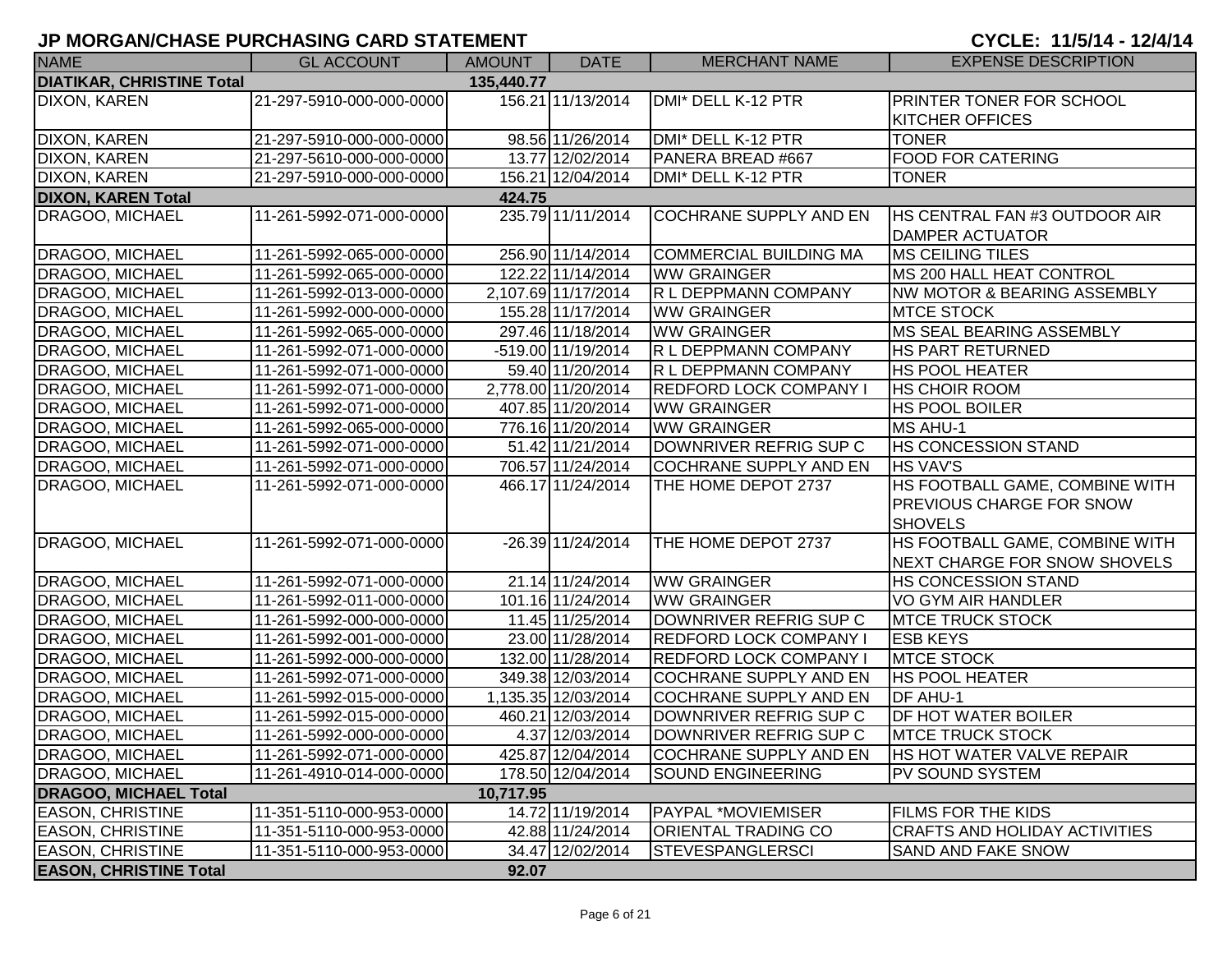| <b>NAME</b>                 | <b>GL ACCOUNT</b>        | <b>AMOUNT</b> | <b>DATE</b>         | <b>MERCHANT NAME</b>          | <b>EXPENSE DESCRIPTION</b>                            |
|-----------------------------|--------------------------|---------------|---------------------|-------------------------------|-------------------------------------------------------|
| FALLONE, MARIA              | 11-111-5110-014-060-0000 |               | 16.89 11/06/2014    | AMAZON.COM                    | <b>VOCABULARY BOOKS</b>                               |
| <b>FALLONE, MARIA</b>       | 11-111-5110-014-020-0000 |               | 873.96 11/06/2014   | DMI* DELL K-12 PTR            | <b>COLOR INK CARTRIDGES</b>                           |
| <b>FALLONE, MARIA</b>       | 11-111-5110-014-060-0000 |               | 38.06 11/10/2014    | AMAZON.COM                    | ASSESSMENT ACTION PLAN                                |
| <b>FALLONE, MARIA</b>       | 62-431-6275-014-000-0000 |               | 64.41 11/24/2014    | <b>COTTAGE INN PIZZA NOVI</b> | <b>FOOD FOR MEETING</b>                               |
| FALLONE, MARIA              | 62-431-6275-014-000-0000 |               | 2,919.60 11/28/2014 | <b>SCHOLASTIC BOOK FAIRS</b>  | <b>SCHOLASTIC BOOK FAIR</b>                           |
| <b>FALLONE, MARIA</b>       | 62-431-6275-014-000-0000 |               | 45.00 12/02/2014    | <b>DUNCAN DISPOSAL SYSTEM</b> | 3 MONTHS OF RECYCLING                                 |
|                             |                          |               |                     |                               | INVOICE516158                                         |
| <b>FALLONE, MARIA Total</b> |                          | 3,957.92      |                     |                               |                                                       |
| FRANK, KELLY                | 11-118-5110-000-951-0000 |               | 12.00 11/18/2014    | DOLRTREE 179 00001792         | <b>SUPPLIES</b>                                       |
| FRANK, KELLY                | 11-118-5110-000-951-0000 |               | 8.39 11/24/2014     | JOANN ETC #1927               | <b>SUPPLIES</b>                                       |
| FRANK, KELLY                | 11-118-5110-000-951-0000 |               | 11.24 11/24/2014    | LAKESHORE LEARNING #45        | <b>SUPPLIES</b>                                       |
| <b>FRANK, KELLY Total</b>   |                          | 31.63         |                     |                               |                                                       |
| FULAR, JAMES                | 11-261-5992-000-000-0000 |               | 230.32 11/07/2014   | <b>AM LEONARD</b>             | <b>MTCE TOOLS &amp; GLOVES</b>                        |
| FULAR, JAMES                | 11-261-5992-000-000-0000 |               | 119.58 11/07/2014   | THE HOME DEPOT 2737           | <b>MTCE ANTI-FREEZE FOR ATHLETIC</b>                  |
|                             |                          |               |                     |                               | <b>FIELDS BATHROOMS &amp; CONCESSIONS</b>             |
|                             |                          |               |                     |                               |                                                       |
| <b>FULAR, JAMES</b>         | 11-261-4910-000-000-0000 |               | 58.43 11/14/2014    |                               | MARKS OUTDOOR POWER EQ MTCE WALK-BEHIND BLOWER REPAIR |
|                             |                          |               |                     |                               |                                                       |
| <b>FULAR, JAMES</b>         | 11-261-5993-000-000-0000 |               | 528.00 11/18/2014   | HAROLDS FRAME SHOP INC        | GRNDS PLOW PARTS FOR 2000 F-550                       |
|                             |                          |               |                     |                               | <b>RED DUMP</b>                                       |
| <b>FULAR, JAMES</b>         | 11-261-5993-000-000-0000 |               | 411.25 11/19/2014   | <b>J THOMAS DISTRIBUTORS</b>  | GRNDS PLOW PARTS FOR 2006 F-350                       |
|                             |                          |               |                     |                               | <b>TRUCK</b>                                          |
| <b>FULAR, JAMES</b>         | 11-261-5993-000-000-0000 |               | 38.03 11/20/2014    | J THOMAS DISTRIBUTORS         | <b>GRNDS PLOW PARTS</b>                               |
| <b>FULAR, JAMES</b>         | 11-261-5992-000-000-0000 |               | 120.22 11/21/2014   | NOR*NORTHERN TOOL             | <b>MTCE SUPPLIES</b>                                  |
| <b>FULAR, JAMES</b>         | 11-261-5993-000-000-0000 |               | 239.97 11/21/2014   | NOR*NORTHERN TOOL             | <b>GRNDS SEATS FOR GATORS</b>                         |
| <b>FULAR, JAMES</b>         | 11-261-5992-000-000-0000 |               | 354.70 11/25/2014   | <b>SIGNS BY TOMORROW</b>      | <b>MTCE LOGOS FOR NEW VEHICLES</b>                    |
| FULAR, JAMES                | 11-261-5993-000-000-0000 |               | 294.94 11/26/2014   | <b>J THOMAS DISTRIBUTORS</b>  | <b>GRNDS PLOW PARTS</b>                               |
| FULAR, JAMES                | 11-261-5993-071-000-0000 |               | 204.00 11/28/2014   | <b>ANGELO'S WHOLESALE</b>     | HS SALT SPREADER                                      |
| <b>FULAR, JAMES</b>         | 11-261-5992-000-000-0000 |               | 13.21 11/28/2014    | THE HOME DEPOT 2737           | <b>MTCE SUPPLIES</b>                                  |
| <b>FULAR, JAMES</b>         | 11-261-5993-000-000-0000 |               | 90.06 12/01/2014    | <b>NOR*NORTHERN TOOL</b>      | <b>GRNDS TIE DOWN STRAPS</b>                          |
| FULAR, JAMES                | 11-261-5993-071-000-0000 |               | 19.99 12/01/2014    | NOR*NORTHERN TOOL             | <b>HS 4-WHEEL CARTS</b>                               |
| FULAR, JAMES                | 11-261-5993-000-000-0000 |               | 228.00 12/02/2014   | <b>GREEN OAK TIRE</b>         | <b>GRNDS FRONT TIRES FOR GATOR #2</b>                 |
| <b>FULAR, JAMES</b>         | 11-261-5993-000-000-0000 |               | 12.08 12/03/2014    | ANGELO'S WHOLESALE            | <b>GRNDS PARTS FOR OLD SALT</b>                       |
|                             |                          |               |                     |                               | <b>SPREADER</b>                                       |
| <b>FULAR, JAMES</b>         | 11-261-5993-000-000-0000 |               | 378.00 12/03/2014   | <b>GREEN OAK TIRE</b>         | <b>GRNDS GATOR #4 TIRES</b>                           |
| <b>FULAR, JAMES</b>         | 11-261-5992-000-000-0000 |               | 136.90 12/04/2014   | GEMPLER*1020398704            | MTCE SAFETY GLASSES, RAMP KIT                         |
| FULAR, JAMES                | 11-261-5992-071-000-0000 |               | 44.30 12/04/2014    | GEMPLER*1020398704            | <b>HS CHAIR CART</b>                                  |
| FULAR, JAMES                | 11-261-5993-000-000-0000 |               | 124.00 12/04/2014   | <b>GREEN OAK TIRE</b>         | <b>GRNDS GATOR #4 TIRES</b>                           |
| FULAR, JAMES                | 11-261-4910-000-000-0000 |               | 631.36 12/04/2014   | <b>TEX JACOBSEN</b>           | <b>GRNDS BASEBALL GROOMER SERVICE</b>                 |
|                             |                          |               |                     |                               |                                                       |
| <b>FULAR, JAMES Total</b>   |                          | 4,277.34      |                     |                               |                                                       |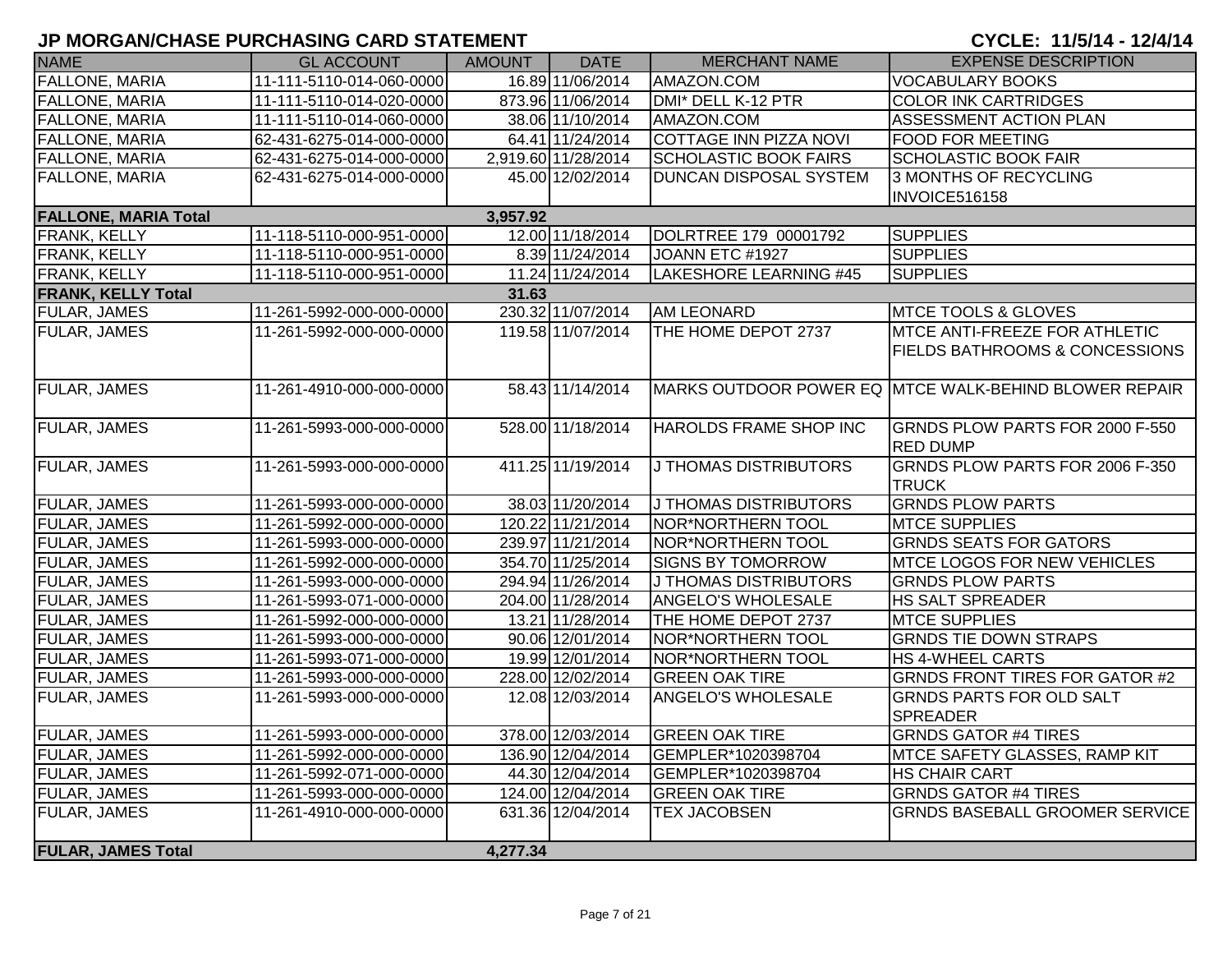| <b>NAME</b>                                    | <b>GL ACCOUNT</b>        | <b>AMOUNT</b> | <b>DATE</b>          | <b>MERCHANT NAME</b>          | <b>EXPENSE DESCRIPTION</b>                                         |
|------------------------------------------------|--------------------------|---------------|----------------------|-------------------------------|--------------------------------------------------------------------|
| <b>FURLOW, SETH</b>                            | 11-113-5110-071-414-0000 |               | 368.92 11/20/2014    | <b>CAROLINA BIOLOGIC SUPP</b> | <b>DISSECTION SPECIMENS FOR</b>                                    |
|                                                |                          |               |                      |                               | COMPARATIVE ANATOMY LAB, HEALTH                                    |
|                                                |                          |               |                      |                               | <b>AND PHYSIOLOGY UNIT, AND</b>                                    |
|                                                |                          |               |                      |                               | NEUROBIOLOGY UNIT                                                  |
| <b>FURLOW, SETH</b>                            | 11-221-3220-000-414-0000 |               | 12.86 11/24/2014     | <b>MARRIOTT</b>               | <b>DINNER-IB TRAINING CHICAGO</b>                                  |
| <b>FURLOW, SETH</b>                            | 11-221-3220-000-414-0000 |               | 25.85 11/24/2014     | <b>TAXI CAB SERVICE</b>       | <b>IB TRAINING</b>                                                 |
| <b>FURLOW, SETH</b>                            | 11-221-3220-000-414-0000 |               | 10.00 11/24/2014     | VENTRA VENDING 05502          | TRAIN TRANSPORTATION IB TRAINING<br><b>CHICAGO</b>                 |
| FURLOW, SETH                                   | 11-221-3220-000-414-0000 |               | 28.00 11/25/2014     | <b>MARRIOTT</b>               | <b>DINNER IB TRAINING CHICAGO</b>                                  |
| <b>FURLOW, SETH</b>                            | 11-221-3220-071-000-4290 |               | 63.00 11/25/2014     | <b>METRO AIRPORT PARKING</b>  | PARKING IB TRAINING                                                |
| <b>FURLOW, SETH</b>                            | 11-221-3220-000-414-0000 |               | 405.24 11/26/2014    | <b>MARRIOTT</b>               | <b>HOTEL STAY IB TRAINING CHICAGO</b>                              |
| <b>FURLOW, SETH</b>                            | 11-113-5110-071-414-0000 |               | 132.26 12/03/2014    | <b>FLINN SCIENTIFIC, I</b>    | MITOSIS LAB FOR IB BIOLOGY                                         |
| <b>FURLOW, SETH</b>                            | 11-113-5110-071-414-0000 |               | 105.98 12/04/2014    | <b>FLINN SCIENTIFIC, I</b>    | INTERNAL ASSESSMENT FOR IB                                         |
|                                                |                          |               |                      |                               | <b>BIOLOGY</b>                                                     |
| <b>FURLOW, SETH Total</b>                      |                          | 1,152.11      |                      |                               |                                                                    |
| GONZALEZ-SHEERAN, MARQ62-431-6645-065-000-0000 |                          |               | 16.55 11/10/2014     | MEIJER INC #122 Q01           | SUPPLIES FOR FISH TANK - SALMON IN<br><b>THE CLASSROOM PROJECT</b> |
| GONZALEZ-SHEERAN, MARC62-431-6257-065-000-0000 |                          |               | 10.00 11/10/2014     | <b>TARGET</b><br>00014654     | ORNAMENT SUPPLIES FOR STUDENT                                      |
|                                                |                          |               |                      |                               | COUNCIL- SENIOR CITIZEN LUNCHEON                                   |
|                                                |                          |               |                      |                               |                                                                    |
| GONZALEZ-SHEERAN, MARC62-431-6257-065-000-0000 |                          |               | 57.69 11/11/2014     | JOANN ETC #1933               | <b>STUDENT COUNCIL ORNAMENTS FRO</b>                               |
|                                                |                          |               |                      |                               | <b>SENIOR CITIZEN LUNCHEON</b>                                     |
| GONZALEZ-SHEERAN, MARQ62-431-6263-065-000-0000 |                          |               | 25.00 11/11/2014     | SEFMD (SCIENCE FAIR)          | <b>ENTRY FEE FOR SEFMD SCIENCE FAIR</b>                            |
|                                                |                          |               |                      |                               | TO BE HELD IN MARCH 2015                                           |
| GONZALEZ-SHEERAN, MARQ62-431-6257-065-000-0000 |                          |               | 5.96 11/19/2014      | SAMSCLUB #6657                | <b>WATER FOR PARENT TEACHER</b>                                    |
|                                                |                          |               |                      |                               | CONFERENCES- STUDENT COUNCIL                                       |
|                                                |                          |               |                      |                               | <b>VOLUNTEERS</b>                                                  |
| GONZALEZ-SHEERAN, MARQ11-112-5110-065-065-0000 |                          |               | 25.38 11/19/2014     | SAMSCLUB #6657                | <b>FLOWERS FOR DISSECTION LAB</b>                                  |
| <b>GONZALEZ-SHEERAN, MARGARET Total</b>        |                          | 140.58        |                      |                               |                                                                    |
| <b>GORDON, BRIAN</b>                           | 62-431-6104-061-000-0000 |               | 20.51 11/14/2014     | PANERA BREAD #667             | <b>BREAKFAST FOR CAPTAINS</b>                                      |
| <b>GORDON, BRIAN</b>                           | 62-431-6104-061-000-0000 |               | 29.66 11/17/2014     | PANERA BREAD #667             | <b>BREAKFAST FOR MEETING</b>                                       |
| <b>GORDON, BRIAN</b>                           | 62-431-6104-061-000-0000 |               | 367.00 11/18/2014    | <b>QDOBA MEXICAN GRILLQPS</b> | <b>LUNCH FOR STAFF</b>                                             |
| <b>GORDON, BRIAN</b>                           | 62-431-6128-061-000-0000 |               | 900.00 11/18/2014    | <b>SKIING UNLIMITED TICKE</b> | <b>SKI JACKETS</b>                                                 |
| <b>GORDON, BRIAN</b>                           | 62-431-6128-061-000-0000 |               | 1,125.00 11/20/2014  | <b>TRINITY INC</b>            | <b>SKI BUS</b>                                                     |
| <b>GORDON, BRIAN</b>                           | 62-431-6195-061-000-0000 |               | 727.65 11/24/2014    | MCCAMLY PLAZA HOTEL           | <b>VOLLEYBALL ROOMS</b>                                            |
| <b>GORDON, BRIAN</b>                           | 62-431-6104-061-000-0000 |               | 875.00 11/24/2014    | <b>TRINITY INC</b>            | <b>FAN BUS</b>                                                     |
| <b>GORDON, BRIAN</b>                           | 62-431-6104-061-000-0000 |               | 111.87 11/25/2014    | <b>CROWNE PLAZA HOTELS</b>    | <b>HOTEL FOR OVERNIGHT STATE</b>                                   |
|                                                |                          |               |                      |                               | <b>TOURNAMENT</b>                                                  |
| <b>GORDON, BRIAN</b>                           | 62-431-6104-061-000-0000 |               | 190.74 11/26/2014    | <b>BOSTON MARKET 1083</b>     | <b>THANKSGIVING LUNCH</b>                                          |
| <b>GORDON, BRIAN</b>                           | 62-431-6104-061-000-0000 |               | 65.92 11/26/2014     | <b>BUSCH'S #1205</b>          | THANKSGIVING LUNCH FOR STAFF                                       |
| <b>GORDON, BRIAN</b>                           | 11-293-3110-000-000-0605 |               | -3,556.30 12/03/2014 | <b>BAL*NOVI ATHLETICS 201</b> | SCOREBOARD REPAIR CREDIT                                           |
| <b>GORDON, BRIAN</b>                           | 11-293-3110-000-000-0605 |               | 3,556.30 12/03/2014  | <b>BAL*NOVI ATHLETICS 201</b> | <b>SCOREBOARD REPAIR</b>                                           |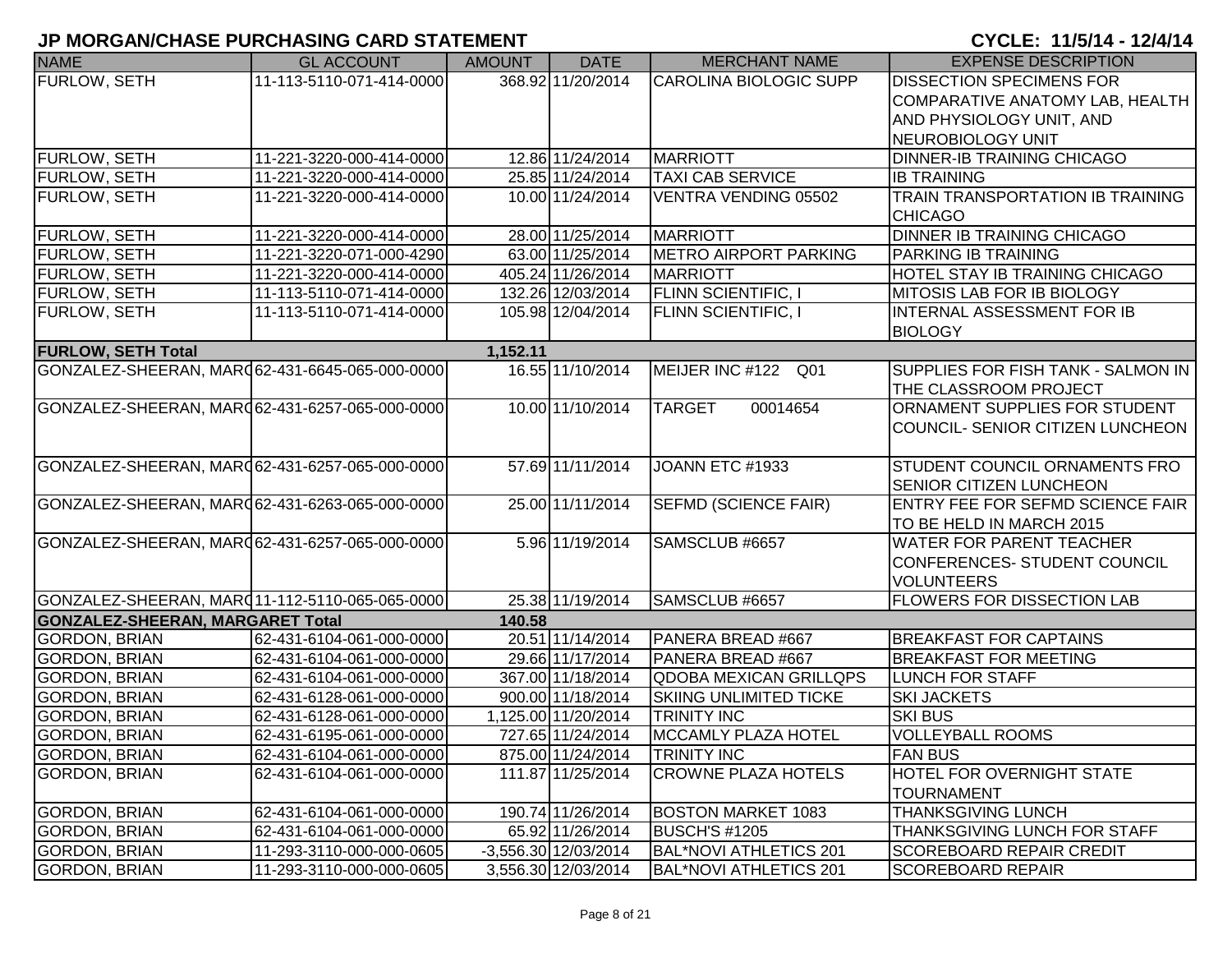| <b>NAME</b>                     | <b>GL ACCOUNT</b>        | AMOUNT   | <b>DATE</b>         | <b>MERCHANT NAME</b>          | <b>EXPENSE DESCRIPTION</b>                                              |
|---------------------------------|--------------------------|----------|---------------------|-------------------------------|-------------------------------------------------------------------------|
| <b>GORDON, BRIAN</b>            | 62-431-6128-061-000-0000 |          | 1,150.00 12/04/2014 | <b>TRINTY COACH LLC</b>       | <b>SKI TEAM TRANSPORTATION</b>                                          |
| <b>GORDON, BRIAN Total</b>      |                          | 5,563.35 |                     |                               |                                                                         |
| <b>GREBINSKI, KRISTEN</b>       | 62-431-6243-065-000-0000 |          | 95.00 11/17/2014    | <b>ACT*MICHIGAN MUSIC CON</b> | HONORS CHOIR PERFORMANCE AND<br><b>CONFERENCE</b>                       |
| <b>GREBINSKI, KRISTEN</b>       | 62-431-6243-065-000-0000 |          | 139.80 11/18/2014   | <b>OREFICE LTD</b>            | <b>CHOIR UNIFORMS</b>                                                   |
| <b>GREBINSKI, KRISTEN Total</b> |                          | 234.80   |                     |                               |                                                                         |
| HANSEN, ANN                     | 11-118-5110-000-000-3430 |          | 182.00 11/14/2014   | <b>SCHOLASTIC BOOK CLUB</b>   | <b>GSRP LENDING LIBRARY</b>                                             |
| HANSEN, ANN                     | 11-118-5110-000-000-3430 |          | 4.00 11/14/2014     | <b>SCHOLASTIC BOOK CLUB</b>   | <b>GSRP LENDING LIBRARY</b>                                             |
| HANSEN, ANN                     | 11-118-5110-000-000-3430 |          | 5.00 11/14/2014     | <b>SCHOLASTIC BOOK CLUB</b>   | <b>GSRP LENDING LIBRARY</b>                                             |
| HANSEN, ANN                     | 11-118-5110-000-000-3430 |          | 31.00 11/14/2014    | <b>SCHOLASTIC BOOK CLUB</b>   | <b>GSRP LENDING LIBRARY</b>                                             |
| HANSEN, ANN                     | 11-118-5110-000-000-3430 |          | 33.00 11/14/2014    | <b>SCHOLASTIC BOOK CLUB</b>   | <b>GSRP LENDING LIBRARY</b>                                             |
| HANSEN, ANN                     | 11-118-5110-000-000-3430 |          | 4.00 11/14/2014     | <b>SCHOLASTIC BOOK CLUB</b>   | <b>GSRP LENDING LIBRARY</b>                                             |
| HANSEN, ANN                     | 11-118-5110-000-000-3430 |          | 4.00 11/14/2014     | <b>SCHOLASTIC BOOK CLUB</b>   | <b>GSRP LENDING LIBRARY</b>                                             |
| HANSEN, ANN                     | 11-118-5110-000-000-3430 |          | 210.91 11/17/2014   | <b>SCHOLASTIC INC. KEY 6</b>  | <b>GSRP LENDING LIBRARY</b>                                             |
| HANSEN, ANN                     | 11-118-4910-000-951-0000 |          | 71.48 11/20/2014    | <b>BAR LOUIE NOVI #90</b>     | HOLIDAY STAFF MEETING/OUTING                                            |
| HANSEN, ANN                     | 11-118-3220-000-951-0000 |          | 43.95 11/21/2014    | <b>APPELBAUM TRAINING INS</b> | <b>STAFF TRAININGS</b>                                                  |
| HANSEN, ANN                     | 11-311-3220-000-000-0000 |          | 12.00 11/21/2014    | <b>OAKLAND SCHOOLS-RC INT</b> | <b>CARE STAFF WORKSHOP</b>                                              |
| HANSEN, ANN                     | 11-311-3220-000-000-0000 |          | 120.00 12/04/2014   | <b>APPELBAUM TRAINING INS</b> | <b>CARE STAFF TRAININGS</b>                                             |
| <b>HANSEN, ANN Total</b>        |                          | 721.34   |                     |                               |                                                                         |
| <b>HARRIS, CHRISTINE</b>        | 62-431-6355-031-000-0000 |          | 22.14 11/11/2014    | <b>HILLERS MARKET</b>         | THANKSGIVING PROJECT MATERIALS                                          |
| <b>HARRIS, CHRISTINE</b>        | 62-431-6355-031-000-0000 |          | 36.50 11/13/2014    | <b>ORIENTAL TRADING CO</b>    | <b>THANKSGIVING AND OTHER HOLIDAY</b><br><b>CRAFT SUPPLIES</b>          |
| <b>HARRIS, CHRISTINE</b>        | 62-431-6355-031-000-0000 |          | 40.00 11/24/2014    | <b>SQ *NELSON PUBLISHI</b>    | <b>CLASSROOM LIBRARY ADDITION</b>                                       |
| <b>HARRIS, CHRISTINE</b>        | 62-431-6355-031-000-0000 |          | 43.42 11/26/2014    | ORIENTAL TRADING CO           | WINTER HOLIDAY AND GENERAL<br><b>CRAFT SUPPLIES</b>                     |
| <b>HARRIS, CHRISTINE Total</b>  |                          | 142.06   |                     |                               |                                                                         |
| HARVEY, JENNIFER                | 11-113-5110-071-414-0000 |          | 103.82 11/14/2014   | MISTERART.COM LP              | <b>SUPPLIES</b>                                                         |
| HARVEY, JENNIFER                | 11-113-5110-071-414-0000 |          | 366.24 11/17/2014   | <b>SSI*SCHOOL SPECIALTY</b>   | <b>SUPPLIES</b>                                                         |
| HARVEY, JENNIFER                | 11-113-5110-071-414-0000 |          | 109.70 11/18/2014   | <b>DBC*BLICK ART MATERIAL</b> | <b>SUPPLIES</b>                                                         |
| HARVEY, JENNIFER                | 11-113-5110-071-414-0000 |          | 175.42 11/20/2014   | <b>SSI*SCHOOL SPECIALTY</b>   | <b>SUPPLIES</b>                                                         |
| <b>HARVEY, JENNIFER Total</b>   |                          | 755.18   |                     |                               |                                                                         |
| HAYNES, DEBORAH                 | 11-351-5990-000-953-0000 |          | 20.98 12/02/2014    | <b>TARGET</b><br>00014654     | <b>TEACHING SUPPLIES</b>                                                |
| HAYNES, DEBORAH                 | 11-351-5990-000-953-0000 |          | 30.72 12/04/2014    | JOANN ETC #1933               | <b>TEACHING SUPPLIES</b>                                                |
| <b>HAYNES, DEBORAH Total</b>    |                          | 51.70    |                     |                               |                                                                         |
| <b>HENDERSON, BETH</b>          | 62-431-6501-015-000-0000 |          | 135.33 11/13/2014   | IN *PRINT & MARKETING         | <b>DF PTO BANKING SUPPLIES</b>                                          |
| <b>HENDERSON, BETH Total</b>    |                          | 135.33   |                     |                               |                                                                         |
| HOLLY, SHEILA                   | 11-371-4910-000-276-7665 |          | 215.00 11/05/2014   | COLLEGEBOARD*PRODUCTS         | TITLE IIA, CATHOLIC CENTRAL PD, AP<br>BIOLOGY, JEFF BAKER, 12.10.14     |
| <b>HOLLY, SHEILA</b>            | 11-371-4910-000-276-7665 |          | 215.00 11/05/2014   | COLLEGEBOARD*PRODUCTS         | TITLE IIA, CATHOLIC CENTRAL PD, AP<br>CHEMISTRY, STEVE LEMIEUX 12.10.14 |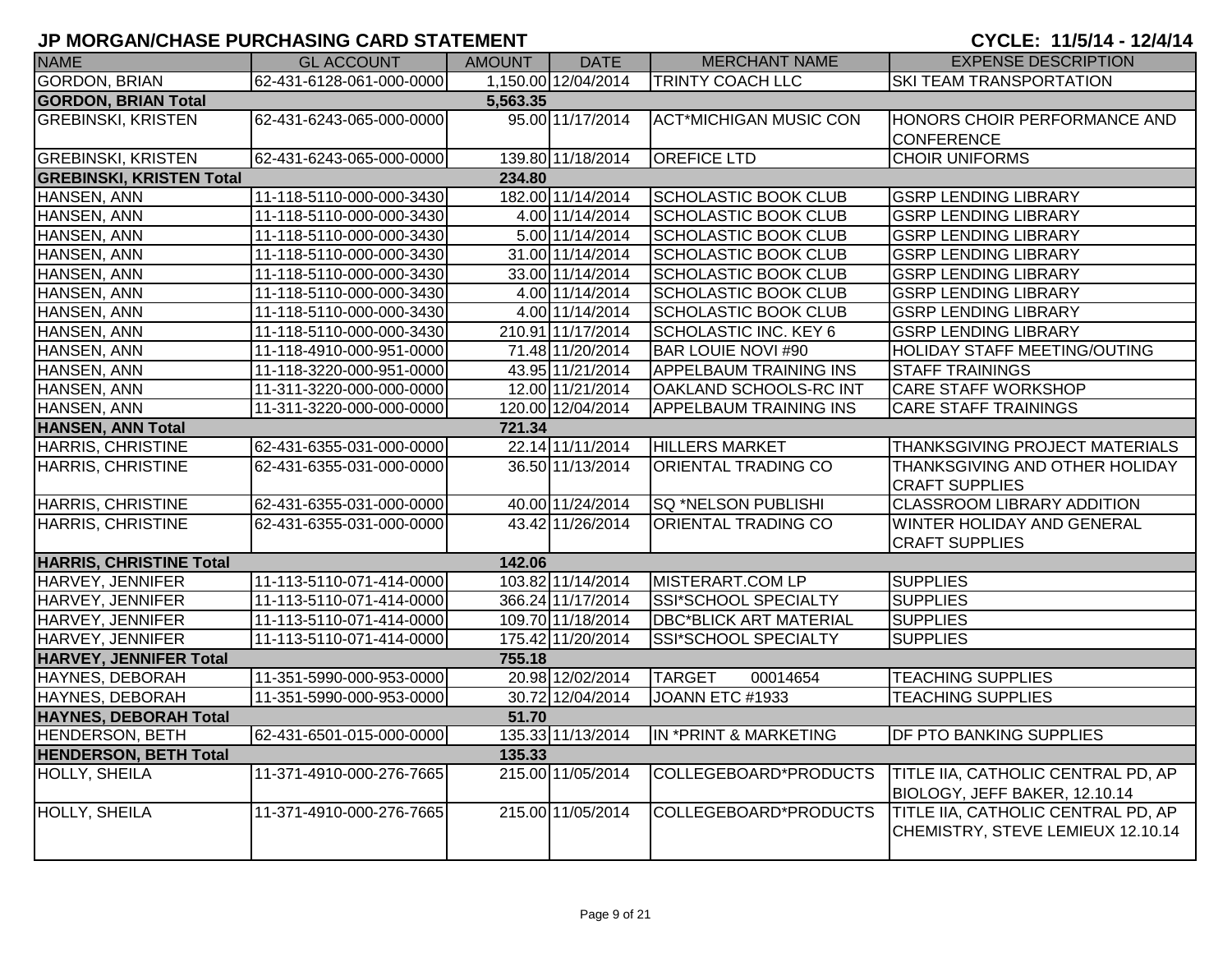| <b>NAME</b>          | <b>GL ACCOUNT</b>        | <b>AMOUNT</b> | <b>DATE</b>       | <b>MERCHANT NAME</b>              | <b>EXPENSE DESCRIPTION</b>                       |
|----------------------|--------------------------|---------------|-------------------|-----------------------------------|--------------------------------------------------|
| <b>HOLLY, SHEILA</b> | 11-221-7910-000-411-0000 |               | 58.71 11/05/2014  | <b>MARIA'S DELI</b>               | SCHEDULING MEETING WITH STEVE                    |
|                      |                          |               |                   |                                   | BARR, 11.4.14                                    |
| <b>HOLLY, SHEILA</b> | 11-371-4910-000-276-7665 |               | 135.00 11/05/2014 | <b>MICHIGAN ASSOCIATION F</b>     | TITLE IIA, CATHOLIC CENTRAL PD, A                |
|                      |                          |               |                   |                                   | CULTURE OF COLLABORATION,                        |
|                      |                          |               |                   |                                   | REBECCA MULROONEY 3.19.15                        |
| <b>HOLLY, SHEILA</b> | 11-112-5110-065-411-0000 |               | 63.00 11/06/2014  | WWW.FLOCABULARY.COM               | <b>AUTOMATIC ONLINE RENEWAL FOR</b>              |
|                      |                          |               |                   |                                   | <b>JEN CRAFT, 11.5.14</b>                        |
| <b>HOLLY, SHEILA</b> | 11-221-3220-012-000-6015 |               | 189.99 11/10/2014 | <b>PESI INC</b>                   | TITLE I OH PD, ANXIETY DISORDERS,                |
|                      |                          |               |                   |                                   | BETTY MOORE, 2.5.15                              |
| <b>HOLLY, SHEILA</b> | 11-221-3220-012-000-6015 |               | 189.99 11/10/2014 | <b>PESI INC</b>                   | TITLE I OH PD, OPTIONAL, DEFIANT &               |
|                      |                          |               |                   |                                   | <b>DISRUPTIVE CHILDREN AND</b>                   |
|                      |                          |               |                   |                                   | ADOLESCENTS, BETTY MOORE, 1.27.15                |
| <b>HOLLY, SHEILA</b> | 11-221-3220-000-411-0000 |               | 125.00 11/11/2014 | <b>WAYNE RESA</b>                 | PATHWAYS TO LITERACY: BEST                       |
|                      |                          |               |                   |                                   | PRACTICE MODELS FOR                              |
|                      |                          |               |                   |                                   | <b>ACCELERATING ACHIEVEMENT K-12,</b>            |
|                      |                          |               |                   |                                   | MARY TURCHI, 11.13.14                            |
| <b>HOLLY, SHEILA</b> | 11-221-3220-000-411-0000 |               | 125.00 11/11/2014 | <b>WAYNE RESA</b>                 | PATHWAYS TO LITERACY: BEST                       |
|                      |                          |               |                   |                                   | PRACTICE MODELS FOR                              |
|                      |                          |               |                   |                                   | ACCELERATING ACHIEVEMENT K-12,                   |
|                      |                          |               |                   |                                   | LIZ LIETZ, 11.13.14                              |
| <b>HOLLY, SHEILA</b> | 11-221-3220-000-411-0000 |               | 125.00 11/11/2014 | <b>WAYNE RESA</b>                 | PATHWAYS TO LITERACY: BEST                       |
|                      |                          |               |                   |                                   | PRACTICE MODELS FOR                              |
|                      |                          |               |                   |                                   | <b>ACCELERATING ACHIEVEMENT K-12,</b>            |
|                      |                          |               |                   |                                   | DIANA STOTLER, 11.13.14                          |
| <b>HOLLY, SHEILA</b> | 11-112-5110-065-411-0000 |               | 190.12 11/12/2014 | AMAZON.COM                        | 7 COPIES OF MAKE JUST ONE                        |
|                      |                          |               |                   |                                   | CHANGE: TEACH STUDENTS TO ASK                    |
|                      |                          |               |                   |                                   | THEIR OWN QUESTIONS, BOOK STUDY<br>WITH MYLA LEE |
| <b>HOLLY, SHEILA</b> | 11-221-3220-000-411-0000 |               | 25.00 11/13/2014  | <b>PAYPAL *MI VIRTUAL</b>         | 10TH MVU ONLINE LEARNING                         |
|                      |                          |               |                   |                                   | <b>SYMPOSIUM</b>                                 |
| <b>HOLLY, SHEILA</b> | 11-221-7910-000-411-0000 |               | 299.01 11/18/2014 | <b>MARIA'S DELI</b>               | RESTORATIVE PRACTICES TRAINING                   |
|                      |                          |               |                   |                                   | WITH DIANE BACK, 11.17.14                        |
| <b>HOLLY, SHEILA</b> | 11-371-4910-000-276-7665 |               | 450.00 11/24/2014 | NATIONAL CATHOLIC EDUC            | TITLE IIA, CATHOLIC CENTRAL PD,                  |
|                      |                          |               |                   |                                   | NCEA 2015 CONVENTION & EXPO.                     |
|                      |                          |               |                   |                                   | DAVID LEWIS, DENNIS NOELKE & REV.                |
|                      |                          |               |                   |                                   | <b>JOHN HUBER, 4.7-9.15</b>                      |
| <b>HOLLY, SHEILA</b> | 11-221-3220-011-000-0000 |               | 239.00 11/26/2014 | <b>BUREAU OF EDU &amp; RESEAR</b> | TITLE I, VO PD, USE IPADS TO                     |
|                      |                          |               |                   |                                   | <b>STRENGTHEN KINDERGARTEN</b>                   |
|                      |                          |               |                   |                                   | <b>INSTRUCTION, SHANNON MYRAND,</b>              |
|                      |                          |               |                   |                                   | 1.26.15                                          |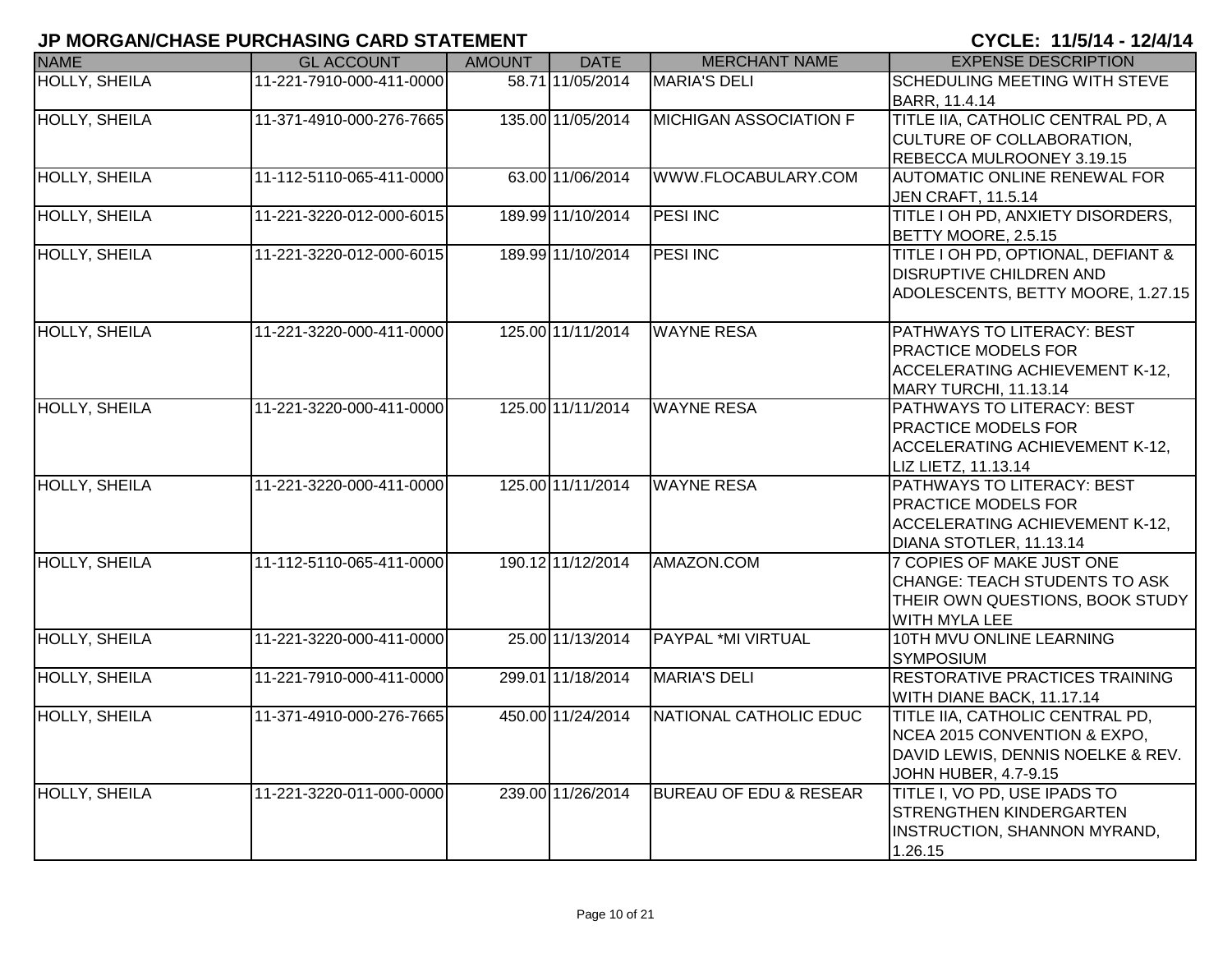|                            | ווושוום ואוס שנושא שוושמוש ושמווששמושמו וע |               |                     |                                   |                                                                                                                                              |
|----------------------------|--------------------------------------------|---------------|---------------------|-----------------------------------|----------------------------------------------------------------------------------------------------------------------------------------------|
| <b>NAME</b>                | <b>GL ACCOUNT</b>                          | <b>AMOUNT</b> | <b>DATE</b>         | <b>MERCHANT NAME</b>              | <b>EXPENSE DESCRIPTION</b>                                                                                                                   |
| <b>HOLLY, SHEILA</b>       | 11-221-3220-011-000-0000                   |               | 239.00 11/26/2014   | <b>BUREAU OF EDU &amp; RESEAR</b> | TITLE I, VO PD, USE IPADS TO<br><b>STRENGTHEN KINDERGARTEN</b><br>INSTRUCTION, JENNIFER LESSWAY,<br>1.26.15                                  |
| <b>HOLLY, SHEILA</b>       | 11-221-3220-011-000-0000                   |               | 235.00 11/26/2014   | <b>BUREAU OF EDU &amp; RESEAR</b> | TITLE I, VO PD, HELP YOUR<br><b>STRUGGLING READERS, DANIELLE</b><br><b>FAUCHER, 1.21.15</b>                                                  |
| <b>HOLLY, SHEILA</b>       | 11-221-3220-012-000-6015                   |               | 235.00 11/26/2014   | <b>BUREAU OF EDU &amp; RESEAR</b> | TITLE I, OH PD, HELP YOUR<br><b>STRUGGLING READERS, PAULINE</b><br>WOLSTENCROFT, 1.21.15                                                     |
| HOLLY, SHEILA              | 11-221-3220-011-000-0000                   |               | 239.00 11/26/2014   | <b>BUREAU OF EDU &amp; RESEAR</b> | TITLE I, VO PD, USE IPADS TO<br><b>STRENGTHEN KINDERGARTEN</b><br><b>INSTRUCTION, DIANA MALCZEWSKI,</b><br>1.26.15                           |
| <b>HOLLY, SHEILA</b>       | 11-221-3220-012-000-6015                   |               | 235.00 11/26/2014   | <b>BUREAU OF EDU &amp; RESEAR</b> | TITLE I, OH PD, HELP YOUR<br>STRUGGLING READERS, KAITLIN<br>MORTON, 1.21.15                                                                  |
| <b>HOLLY, SHEILA</b>       | 11-221-7910-000-411-0000                   |               | 249.50 11/26/2014   | <b>MARIA'S DELI</b>               | RESTORATIVE PRACTICES TRAINING<br>WITH DIANE BACK, 11.25.14                                                                                  |
| <b>HOLLY, SHEILA</b>       | 11-221-3220-000-411-0000                   |               | 100.00 12/02/2014   | <b>ACT*MICHIGAN INNOVATIV</b>     | NETWORK OF MICHIGAN EDUCATORS<br>NATIONAL BOARD CERTIFICATION<br>RECOGNITION BETHANY BRATNEY,<br>MEGAN TAYLOR AND HATTIE MAGUIRE,<br>12.8.14 |
| <b>HOLLY, SHEILA</b>       | 11-371-4910-000-276-7665                   |               | 5,800.00 12/02/2014 | APL*APPLEONLINESTOREUS            | <b>TITLE IIA, CATHOLIC CENTRAL PD,</b><br><b>APPLE INC. CURRICULUM WORKSHOP</b><br>FOR MATH AND SCIENCE, ALL STAFF,<br>1.19.15               |
| <b>HOLLY, SHEILA</b>       | 11-221-3220-000-411-0000                   |               | 275.00 12/02/2014   | MICH ASSOC OF SCH ADMI            | 2015 MASA MID-WINTER CONFERENCE<br>REGISTRATION, RJ WEBBER, 1.21-23.15                                                                       |
| HOLLY, SHEILA              | 11-221-5110-000-000-6845                   |               | 579.77 12/02/2014   | NETECH CORP                       | TITLE III, DELL LATTITUDE 3340                                                                                                               |
| <b>HOLLY, SHEILA</b>       | 11-221-3220-000-411-0000                   |               | 60.00 12/03/2014    | <b>MSBO</b>                       | SAPD FINAL APPLICATION FEE.<br><b>EMAILED FOR REFUND. SHOULD NOT</b><br><b>HAVE BEEN CHARGED BY MSBO.</b>                                    |
| <b>HOLLY, SHEILA</b>       | 11-221-3220-000-411-0000                   |               | 60.00 12/04/2014    | MI INST FOR ED MGT                | <b>SCHOOL ADMINISTRATIVE</b><br>PROFESSIONAL CERTIFICATION FEE,<br><b>SHEILA HOLLY</b>                                                       |
| <b>HOLLY, SHEILA Total</b> |                                            | 10,952.09     |                     |                                   |                                                                                                                                              |
| <b>HOSKINS, DIANE</b>      | 62-431-6301-033-000-0000                   |               | 81.40 11/07/2014    | <b>GUIDOS PREMIUM PIZZA I</b>     | <b>FOOD FOR STUDENTS</b>                                                                                                                     |
| HOSKINS, DIANE             | 11-131-5110-000-000-6710                   |               | 351.55 11/07/2014   | STAPLS7126745830000001            | <b>TEACHER SUPPLY</b>                                                                                                                        |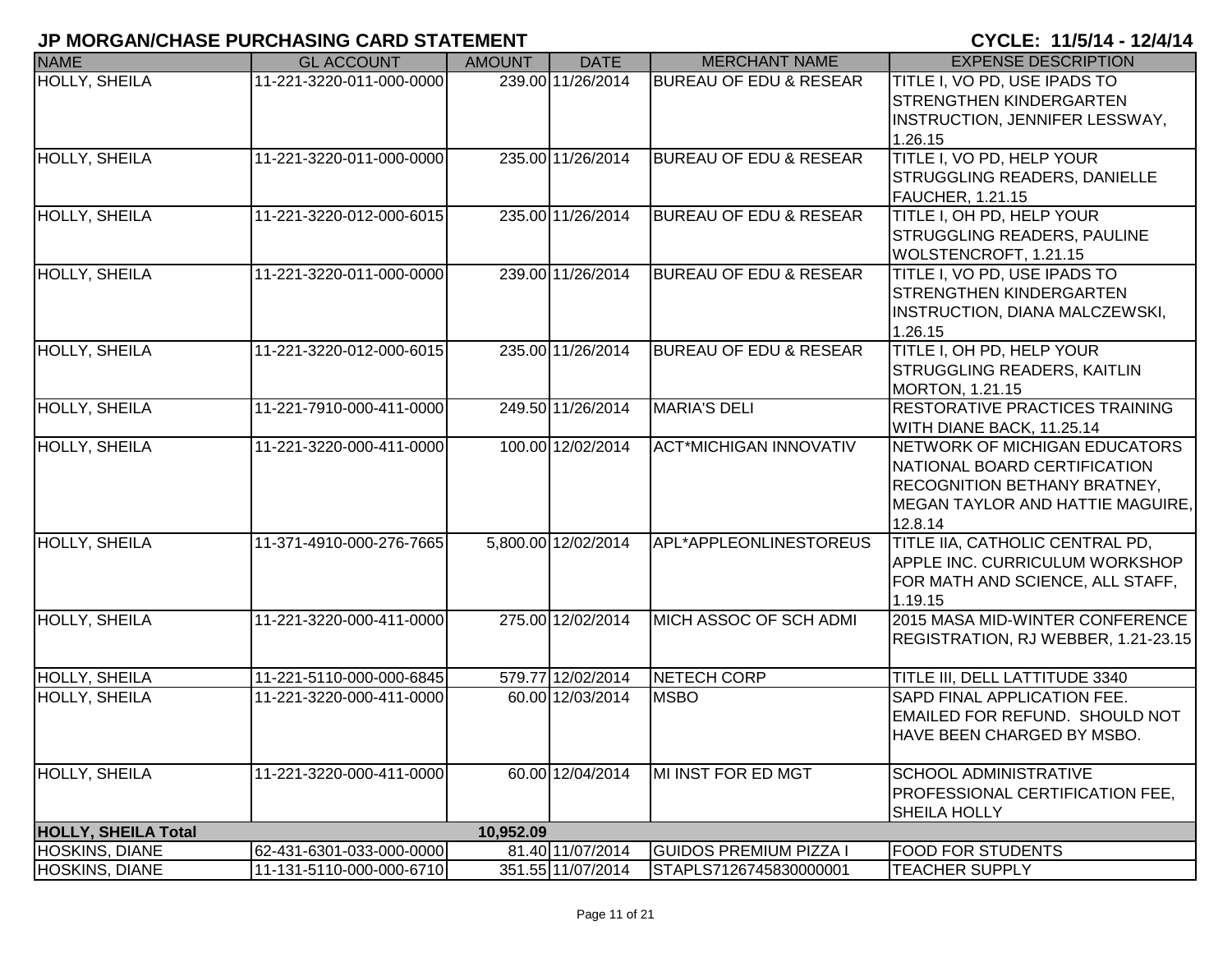| <b>NAME</b>                      | <b>GL ACCOUNT</b>        | <b>AMOUNT</b> | <b>DATE</b>         | <b>MERCHANT NAME</b>          | <b>EXPENSE DESCRIPTION</b>                                                                       |
|----------------------------------|--------------------------|---------------|---------------------|-------------------------------|--------------------------------------------------------------------------------------------------|
| HOSKINS, DIANE                   | 62-431-6301-033-000-0000 |               | 179.00 11/12/2014   | LIVINGSOCIAL*                 | <b>STUDENT ACTIVITY</b>                                                                          |
| <b>HOSKINS, DIANE</b>            | 62-431-6301-033-000-0000 |               | 78.14 11/14/2014    | <b>COTTAGE INN PIZZA NOVI</b> | <b>STUDENT FOOD</b>                                                                              |
| <b>HOSKINS, DIANE</b>            | 62-431-6301-033-000-0000 |               | 89.16 11/26/2014    | <b>GUIDOS PREMIUM PIZZA I</b> | <b>STUDENT FOOD</b>                                                                              |
| <b>HOSKINS, DIANE</b>            | 62-431-6301-033-000-0000 |               | 193.99 12/02/2014   | SAMS CLUB #6657               | <b>STUDENT FOOD/SNACKS</b>                                                                       |
| <b>HOSKINS, DIANE</b>            | 62-431-6301-033-000-0000 |               | 78.40 12/03/2014    | <b>GUIDOS PREMIUM PIZZA I</b> | <b>STUDENT FOOD</b>                                                                              |
| <b>HOSKINS, DIANE Total</b>      |                          | 1,051.64      |                     |                               |                                                                                                  |
| <b>HOURIGAN, MARK</b>            | 11-113-5110-071-050-0000 |               | 139.88 11/05/2014   | <b>JW PEPPER</b>              | PURCHASE OF MUSIC FOR SOLO AND<br><b>ENSEMBLE FESTIVAL AND ONE</b><br><b>CONCERT BAND PIECE.</b> |
| HOURIGAN, MARK                   | 11-113-5110-071-050-0000 |               | 38.83 11/14/2014    | <b>JW PEPPER</b>              | PURCHASE OF MUSIC FOR SOLO AND<br><b>ENSEMBLE FESTIVAL</b>                                       |
| <b>HOURIGAN, MARK</b>            | 11-113-5110-071-050-0000 |               | 54.05 11/17/2014    | <b>DORN PUBLICATONS</b>       | PURCHASE OF SAX QUARTET FOR<br>SOLO AND ENSEMBLE FESTIVAL                                        |
| HOURIGAN, MARK                   | 11-113-5110-071-050-0000 |               | 50.00 11/25/2014    | <b>JW PEPPER</b>              | PURCHASE OF TUNE FOR JAZZ<br><b>ENSEMBLE</b>                                                     |
| <b>HOURIGAN, MARK Total</b>      |                          | 282.76        |                     |                               |                                                                                                  |
| JUOPPERI, JOHN                   | 11-261-5992-014-000-0000 |               | 9.57 11/17/2014     | THE HOME DEPOT 2737           | PV OFFICE CABINETS                                                                               |
| JUOPPERI, JOHN                   | 11-261-5992-000-000-0000 |               | 216.17 11/21/2014   | <b>LAWSON PRODUCTS</b>        | <b>MTCE STOCK PARTS</b>                                                                          |
| JUOPPERI, JOHN                   | 11-261-5992-014-000-0000 |               | 30.08 11/28/2014    | SHERWIN WILLIAMS #1197        | <b>PV OFFICE PAINT</b>                                                                           |
| <b>JUOPPERI, JOHN</b>            | 11-261-5992-013-000-0000 |               | 20.16 12/04/2014    | THE HOME DEPOT 2737           | <b>NW HANGING FRAMES</b>                                                                         |
| JUOPPERI, JOHN                   | 11-261-5992-013-000-0000 |               | 64.10 12/04/2014    | THE HOME DEPOT 2737           | <b>NW HANGING FRAMES</b>                                                                         |
| JUOPPERI, JOHN Total             |                          | 340.08        |                     |                               |                                                                                                  |
| <b>KORTLANDT, PATRICIA</b>       | 62-431-6275-011-000-0000 |               | 309.56 11/11/2014   | <b>B&amp;H PHOTO STORE</b>    | VIDEO CAMERA AND TRIPOD FOR<br><b>MEDIA CENTER</b>                                               |
| KORTLANDT, PATRICIA              | 11-111-5110-011-025-0000 |               | 38.05 11/11/2014    | SSI*SCHOOL SPECIALTY          | <b>CLASSROOM MATERIALS FOR</b><br><b>WILKINSON</b>                                               |
| <b>KORTLANDT, PATRICIA</b>       | 62-431-6275-011-000-0000 |               | 830.22 11/12/2014   | BELSON OUTDOORS, INC.         | <b>BUDDY BENCH FOR PLAYGROUND</b>                                                                |
| <b>KORTLANDT, PATRICIA</b>       | 11-111-5110-011-025-0000 |               | 301.31 11/17/2014   | DMI* DELL K-12 PTR            | TONER CARTRIDGE FOR MEDIA<br><b>CENTER LAB</b>                                                   |
| <b>KORTLANDT, PATRICIA</b>       | 11-111-5110-011-010-0000 |               | 311.50 11/21/2014   | IN *ROVIN CERAMICS            | CLAY, GLAZE, STILTS AND CONES FOR<br><b>ART</b>                                                  |
| KORTLANDT, PATRICIA              | 62-431-6275-011-000-0000 |               | 250.06 11/28/2014   | <b>SCHOLASTIC BOOK FAIRS</b>  | <b>BOOKS FOR BINGO NIGHT PRIZES</b>                                                              |
| <b>KORTLANDT, PATRICIA Total</b> |                          | 2,040.70      |                     |                               |                                                                                                  |
| LAINE, MARGARET                  | 11-113-4910-071-414-0000 |               | 234.00 11/07/2014   | <b>IB SOURCE</b>              | <b>IB RESOURCES FOR CHINESE</b><br><b>TEACHER</b>                                                |
| <b>LAINE, MARGARET</b>           | 62-431-6105-071-000-0000 |               | 213.13 12/03/2014   | <b>ISMP HOLT FSG PALGRAVE</b> | AP TEACHER SOLUTION MANUAL FOR<br><b>AP STATISTICS</b>                                           |
| <b>LAINE, MARGARET Total</b>     |                          | 447.13        |                     |                               |                                                                                                  |
| LAMBERT, ELIZABETH               | 11-261-5991-015-000-0000 |               | 574.91 11/05/2014   | <b>NICHOLS</b>                | <b>DF CUSTODIAL SUPPLIES</b>                                                                     |
| LAMBERT, ELIZABETH               | 11-261-5991-071-000-0000 |               | 4,797.24 11/05/2014 | <b>NICHOLS</b>                | <b>HS CUSTODIAL SUPPLIES</b>                                                                     |
| LAMBERT, ELIZABETH               | 11-261-5991-055-000-0000 |               | 507.09 11/05/2014   | <b>NICHOLS</b>                | <b>NM5 CUSTODIAL SUPPLIES</b>                                                                    |
| LAMBERT, ELIZABETH               | 11-261-5991-014-000-0000 |               | 526.85 11/05/2014   | <b>NICHOLS</b>                | <b>PV CUSTODIAL SUPPLIES</b>                                                                     |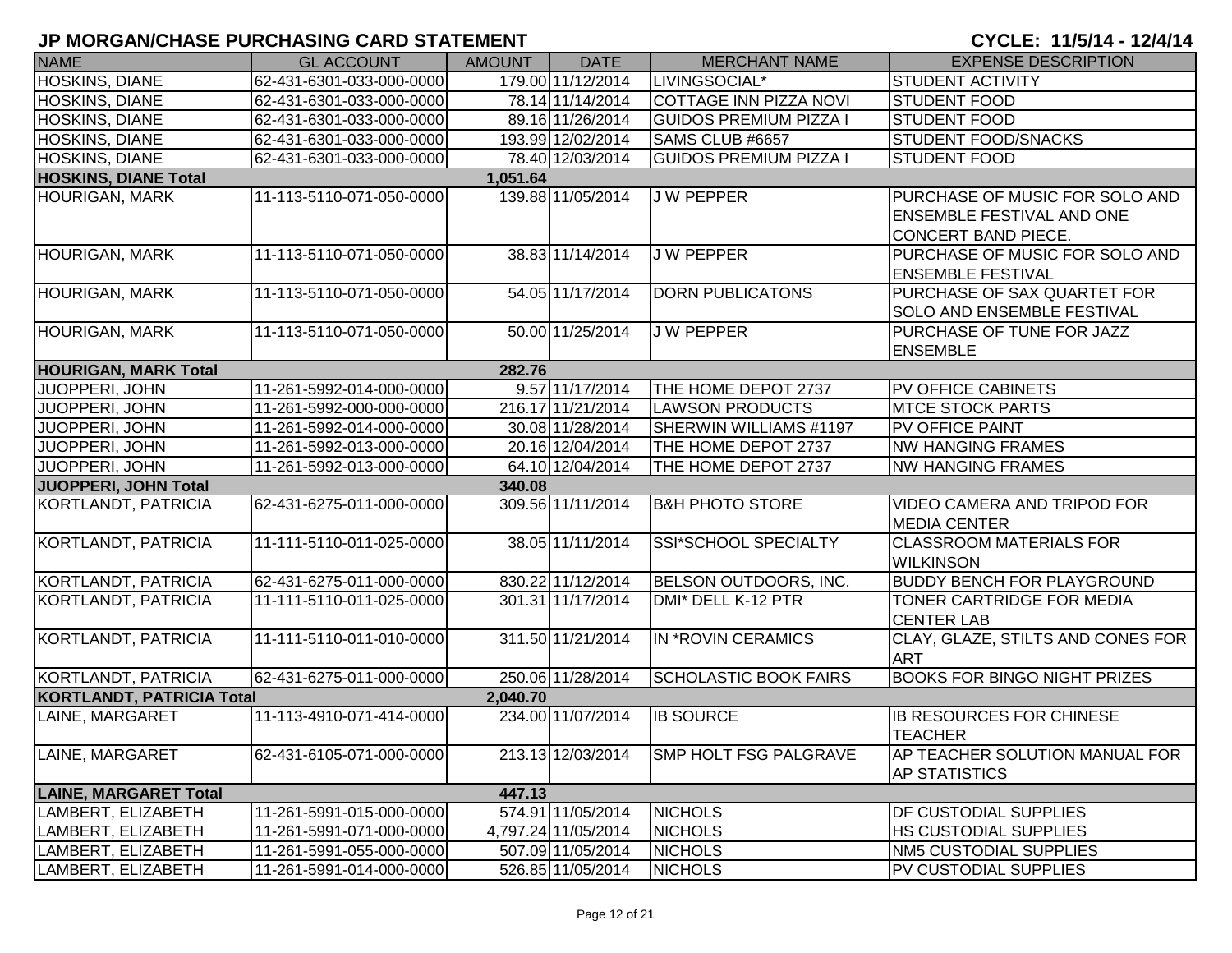| <b>NAME</b>        | <b>GL ACCOUNT</b>        | <b>AMOUNT</b> | <b>DATE</b>                              | <b>MERCHANT NAME</b>              | <b>EXPENSE DESCRIPTION</b>                                   |
|--------------------|--------------------------|---------------|------------------------------------------|-----------------------------------|--------------------------------------------------------------|
| LAMBERT, ELIZABETH | 11-261-5991-010-000-0000 |               | 396.16 11/05/2014                        | <b>NICHOLS</b>                    | <b>MTCE/TRANS CUSTODIAL SUPPLIES</b>                         |
| LAMBERT, ELIZABETH | 11-261-5991-013-000-0000 |               | 430.05 11/05/2014                        | <b>NICHOLS</b>                    | <b>NW CUSTODIAL SUPPLIES</b>                                 |
| LAMBERT, ELIZABETH | 11-261-5991-011-000-0000 |               | 439.01 11/05/2014                        | <b>NICHOLS</b>                    | <b>VO CUSTODIAL SUPPLIES</b>                                 |
| LAMBERT, ELIZABETH | 11-261-5991-055-000-0000 |               | 198.18 11/05/2014                        | <b>NICHOLS</b>                    | <b>NM6 CUSTODIAL SUPPLIES</b>                                |
| LAMBERT, ELIZABETH | 11-261-5991-065-000-0000 |               | 3,290.99 11/05/2014                      | <b>NICHOLS</b>                    | <b>MS CUSTODIAL SUPPLIES</b>                                 |
| LAMBERT, ELIZABETH | 11-261-4910-071-000-0000 |               | 140.00 11/06/2014                        | IN *AQUATIC SOURCE, LL            | <b>HS POOL MAINTENANCE</b>                                   |
| LAMBERT, ELIZABETH | 11-261-5993-071-000-0000 |               | 531.35 11/07/2014                        | PIONEER REVERE 8008771            | <b>HS LACROSSE PAINT</b>                                     |
| LAMBERT, ELIZABETH | 11-261-4910-015-000-0000 |               | 100.00 11/12/2014                        | <b>ERADICO SERVICES INC</b>       | DF PEST CONTROL 7/14 THRU 10/14                              |
| LAMBERT, ELIZABETH | 11-261-4910-065-000-0000 |               | 136.00 11/12/2014                        | <b>ERADICO SERVICES INC</b>       | MS PEST CONTROL 7/14 THRU 10/14                              |
| LAMBERT, ELIZABETH | 11-261-4910-071-000-0000 |               | 270.00 11/12/2014                        | <b>ERADICO SERVICES INC</b>       | HS PEST CONTROL 7/14 THRU 10/14                              |
| LAMBERT, ELIZABETH | 11-261-4910-014-000-0000 |               | 100.00 11/12/2014                        | <b>ERADICO SERVICES INC</b>       | PV PEST CONTROL 7/14 THRU 10/14                              |
| LAMBERT, ELIZABETH | 11-261-4910-013-000-0000 |               | 100.00 11/12/2014                        | <b>ERADICO SERVICES INC</b>       | NW PEST CONTROL 7/14 THRU 10/14                              |
| LAMBERT, ELIZABETH | 11-261-4910-055-000-0000 |               | 100.00 11/12/2014                        | <b>ERADICO SERVICES INC</b>       | NM6 PEST CONTROL 7/14 THRU 10/14                             |
| LAMBERT, ELIZABETH | 11-261-4910-001-000-0000 |               | 160.00 11/12/2014                        | <b>ERADICO SERVICES INC</b>       | ESB PEST CONTROL 7/14 THRU 10/14                             |
| LAMBERT, ELIZABETH | 11-261-4910-055-000-0000 |               | 100.00 11/12/2014                        | <b>ERADICO SERVICES INC</b>       | NM5 PEST CONTROL 7/14 THRU 10/14                             |
| LAMBERT, ELIZABETH | 11-261-4910-011-000-0000 |               | 100.00 11/12/2014                        | <b>ERADICO SERVICES INC</b>       | VO PEST CONTROL 7/14 THRU 10/14                              |
| LAMBERT, ELIZABETH | 11-261-4120-012-000-0000 |               | 100.00 11/12/2014                        | <b>ERADICO SERVICES INC</b>       | OH PEST CONTROL 7/14 THRU 10/14                              |
| LAMBERT, ELIZABETH | 11-261-4910-060-000-0000 |               | 100.00 11/12/2014                        | <b>ERADICO SERVICES INC</b>       | ITC PEST CONTROL 7/14 THRU 10/14                             |
| LAMBERT, ELIZABETH | 11-261-4910-003-000-0000 |               | 112.00 11/12/2014                        | <b>ERADICO SERVICES INC</b>       | PS PEST CONTROL 7/14 THRU 10/14                              |
| LAMBERT, ELIZABETH | 11-261-5992-000-000-0000 |               | 85.40 11/13/2014                         | <b>AIRGASS NORTH</b>              | <b>DISTRICT WELDING</b>                                      |
| LAMBERT, ELIZABETH | 41-261-4110-071-000-4449 |               | 2,637.98 11/13/2014                      | IN *CONTROLLED TEMPERA            | <b>HS PUMP REPAIR</b>                                        |
| LAMBERT, ELIZABETH | 11-261-4910-071-000-0000 |               | 426.00 11/13/2014                        | IN *CONTROLLED TEMPERA            | <b>HS ATRIUM UNIT</b>                                        |
| LAMBERT, ELIZABETH | 11-261-4910-071-000-0000 |               | 133.50 11/13/2014                        | IN *CONTROLLED TEMPERA            | <b>HS LEAK AT FITTINGS</b>                                   |
| LAMBERT, ELIZABETH | 11-261-4910-055-000-0000 |               | 389.40 11/13/2014                        | IN *CONTROLLED TEMPERA            | NM COMPUTER CENTER BELTS                                     |
| LAMBERT, ELIZABETH | 11-261-5990-071-000-0000 |               | 206.04 11/13/2014                        | NUCO <sub>2</sub>                 | HS POOL CO2                                                  |
| LAMBERT, ELIZABETH | 11-261-4910-060-000-0000 |               | 125.00 11/13/2014                        | <b>PROTECTION ONE ALARM</b>       | <b>ITC ALARM REPAIR</b>                                      |
| LAMBERT, ELIZABETH | 11-261-5710-000-000-0000 |               | 458.55 11/14/2014                        | CORRIGAN OIL #2 - BRI             | <b>MTCE FUEL</b>                                             |
| LAMBERT, ELIZABETH | 11-261-5992-013-000-0000 |               | 1,396.58 11/14/2014                      | <b>SUPERIOR PLAY LLC</b>          | <b>NW PLAYGROUND</b>                                         |
| LAMBERT, ELIZABETH | 11-261-4910-055-000-0000 |               | 824.45 11/14/2014                        | <b>URBANS PARTITION &amp; REM</b> | NM6 ROOM 619 MOVABLE WALL                                    |
|                    |                          |               |                                          |                                   | <b>REPAIRS</b>                                               |
| LAMBERT, ELIZABETH | 41-261-4110-012-000-4449 |               | 1,085.00 11/17/2014                      | <b>DE-CAL INC</b>                 | OH HVAC REPAIRS ON BOILERS #1 & 2                            |
|                    |                          |               |                                          |                                   |                                                              |
| LAMBERT, ELIZABETH | 41-261-4110-012-000-4449 |               | 658.00 11/17/2014<br>5,703.30 11/17/2014 | <b>DE-CAL INC</b>                 | OH HEATING SYSTEM REPAIRS<br><b>HEATING SYSTEM REPAIRS</b>   |
| LAMBERT, ELIZABETH | 41-261-4110-012-000-4449 |               | 462.00 11/17/2014                        | <b>DE-CAL INC</b>                 |                                                              |
| LAMBERT, ELIZABETH | 11-261-4910-065-000-0000 |               |                                          | <b>DE-CAL INC</b>                 | MS ROOM 118 HVAC REPAIRS                                     |
| LAMBERT, ELIZABETH | 11-261-4910-065-000-0000 |               | 196.00 11/17/2014                        | <b>DE-CAL INC</b>                 | <b>IMS ROOM 130 HVAC REPAIRS</b>                             |
| LAMBERT, ELIZABETH | 11-261-4910-065-000-0000 |               | 7,123.32 11/17/2014                      | <b>DE-CAL INC</b>                 | <b>IMS INSPECTION FOLLOW-UP AFTER</b><br><b>HVAC REPAIRS</b> |
| LAMBERT, ELIZABETH | 11-261-4910-071-000-0000 |               | 1,218.00 11/17/2014                      | <b>DE-CAL INC</b>                 | HS HVAC REPAIRS ON MAKE-UP UNIT                              |
|                    |                          |               |                                          |                                   | #1                                                           |
| LAMBERT, ELIZABETH | 41-261-4110-071-000-4449 |               | 2,620.83 11/17/2014                      | <b>DE-CAL INC</b>                 | HS INSPECTION FOLLOW-UP REPAIRS                              |
|                    |                          |               |                                          |                                   |                                                              |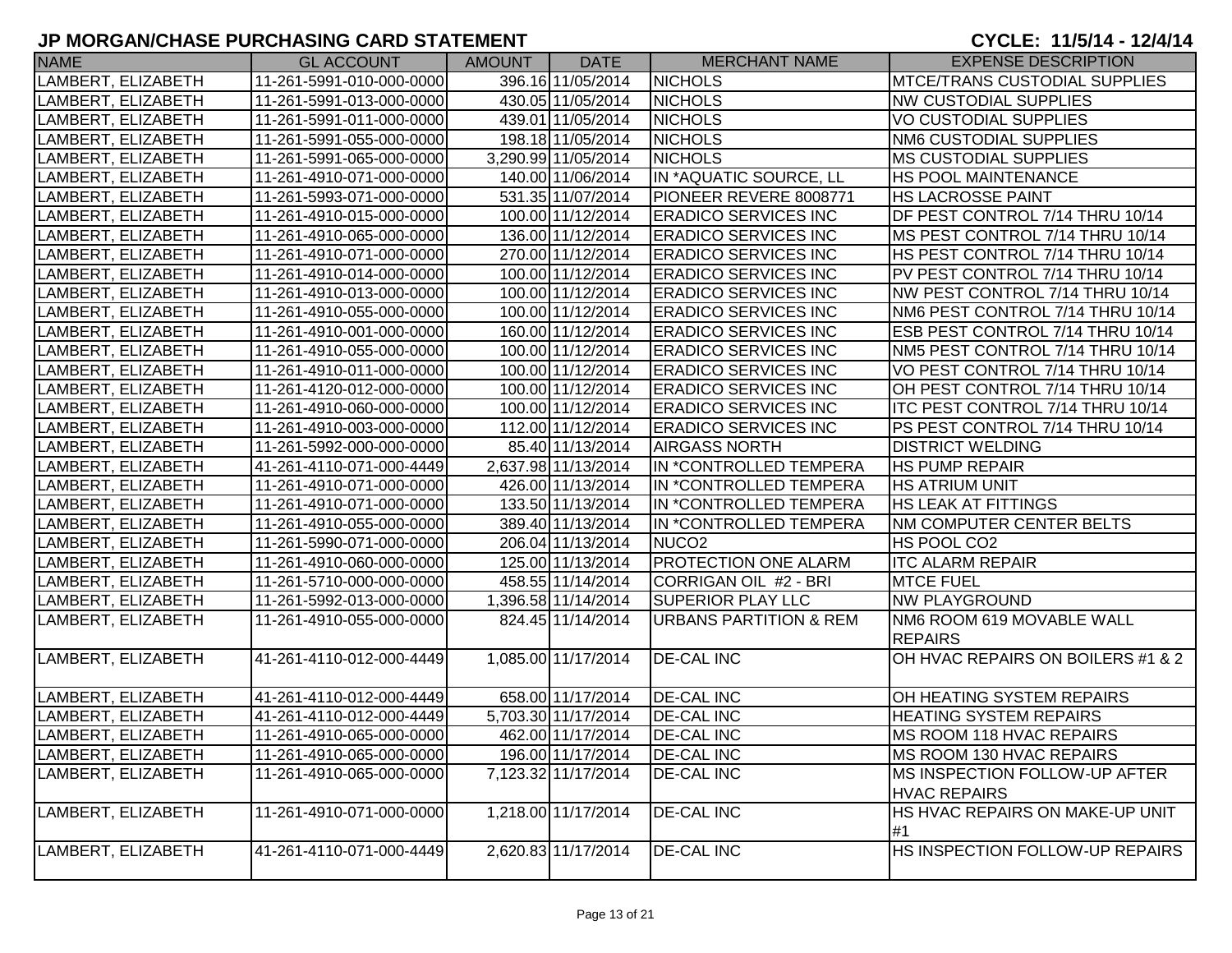| <b>NAME</b>        | <b>GL ACCOUNT</b>        | <b>AMOUNT</b> | <b>DATE</b>         | <b>MERCHANT NAME</b>              | <b>EXPENSE DESCRIPTION</b>                  |
|--------------------|--------------------------|---------------|---------------------|-----------------------------------|---------------------------------------------|
| LAMBERT, ELIZABETH | 41-261-4110-071-000-4449 |               | 3,763.16 11/17/2014 | <b>DE-CAL INC</b>                 | HS NORTH BOILER ROOM HEAT PUMPS             |
|                    |                          |               |                     |                                   |                                             |
| LAMBERT, ELIZABETH | 41-261-4110-071-000-4449 |               | 3,151.12 11/17/2014 | <b>DE-CAL INC</b>                 | HS HYDRONIC HEAT BOILER LEAK                |
| LAMBERT, ELIZABETH | 41-261-4110-015-000-4449 |               | 6,323.00 11/17/2014 | <b>DE-CAL INC</b>                 | <b>DF BOILER CSD REPAIRS</b>                |
| LAMBERT, ELIZABETH | 41-261-4110-014-000-4449 |               | 952.00 11/17/2014   | <b>DE-CAL INC</b>                 | <b>PV HVAC REPAIRS ON AHU #6 &amp; PUMP</b> |
|                    |                          |               |                     |                                   | #2                                          |
| LAMBERT, ELIZABETH | 41-261-4110-014-000-4449 |               | 854.00 11/17/2014   | <b>DE-CAL INC</b>                 | PV ROOM 208 HVAC REPAIRS                    |
| LAMBERT, ELIZABETH | 11-261-4910-014-000-0000 |               | 1,316.00 11/17/2014 | <b>DE-CAL INC</b>                 | PV ROOMS 120, 202, 204, 205, 208 & 209      |
|                    |                          |               |                     |                                   | <b>HVAC REPAIRS</b>                         |
| LAMBERT, ELIZABETH | 11-261-4910-013-000-0000 |               | 98.00 11/17/2014    | <b>DE-CAL INC</b>                 | <b>NW BOILER TROUBLESHOOTING</b>            |
| LAMBERT, ELIZABETH | 41-261-4110-011-000-4449 |               | 3,725.00 11/17/2014 | <b>DE-CAL INC</b>                 | VO HEATING PUMP #4 REPAIR                   |
| LAMBERT, ELIZABETH | 11-261-4910-011-000-0000 |               | 630.00 11/17/2014   | <b>DE-CAL INC</b>                 | VO CHILLED WATER PUMP STARTER               |
| LAMBERT, ELIZABETH | 11-261-4910-011-000-0000 |               | 952.00 11/17/2014   | <b>DE-CAL INC</b>                 | VO ROOMS 110 & 112 HVAC REPAIRS             |
| LAMBERT, ELIZABETH | 41-261-4110-055-000-4449 |               | 6,060.35 11/17/2014 | <b>DE-CAL INC</b>                 | NM ROOMS 530, 548, 609 & 610 HVAC           |
|                    |                          |               |                     |                                   | <b>REPAIRS</b>                              |
| LAMBERT, ELIZABETH | 41-261-4110-055-000-4449 |               | 3,577.74 11/17/2014 | <b>DE-CAL INC</b>                 | NM ROOMS 530 & 641 HVAC REPAIRS             |
| LAMBERT, ELIZABETH | 11-261-5992-013-000-0000 |               | 1,914.70 11/17/2014 | HOH WATER TECHNOLOGY              | NW PRO-KOOL FOR COOLING TOWER               |
|                    |                          |               |                     |                                   |                                             |
| LAMBERT, ELIZABETH | 11-261-4910-010-000-0000 |               | 1,811.06 11/17/2014 | <b>SCHULTZ INC.</b>               | <b>TRANS SLUDGE REMOVAL</b>                 |
| LAMBERT, ELIZABETH | 11-261-4910-071-000-0000 |               | 2,316.48 11/20/2014 | DAVEY TREE EXPERT COMP            | <b>HS FIELD AERIFICATION</b>                |
| LAMBERT, ELIZABETH | 41-261-4110-071-000-4449 |               | 1,096.76 11/20/2014 | <b>DE-CAL INC</b>                 | <b>HS PRESSURE REGULATORS</b>               |
| LAMBERT, ELIZABETH | 41-261-4110-013-000-4449 |               | 1,404.29 11/20/2014 | <b>DE-CAL INC</b>                 | NW BOILER #1 REPAIRS                        |
| LAMBERT, ELIZABETH | 41-261-4110-071-000-4449 |               | 1,492.45 11/20/2014 | <b>DE-CAL INC</b>                 | <b>HS REPLACE PRV'S</b>                     |
| LAMBERT, ELIZABETH | 11-261-4910-010-000-0000 |               | 710.00 11/20/2014   | IN *SECURE DOORS LLC              | <b>TRANS BUS GARAGE NORTH DOOR</b>          |
|                    |                          |               |                     |                                   | <b>REPAIRS</b>                              |
| LAMBERT, ELIZABETH | 11-261-4910-010-000-0000 |               | 221.52 11/20/2014   | IN *SECURE DOORS LLC              | <b>MTCE BUS WASH REPAIR</b>                 |
| LAMBERT, ELIZABETH | 11-261-4910-065-000-0000 |               | 215.00 11/20/2014   | IN *SECURE DOORS LLC              | <b>MSA DOCK LEVELERS</b>                    |
| LAMBERT, ELIZABETH | 11-261-5993-071-000-0000 |               | 2,595.50 11/20/2014 | <b>OSBURN INDUSTRIES, INC</b>     | <b>HS SAND FOR FIELDS</b>                   |
| LAMBERT, ELIZABETH | 11-266-4934-000-000-0000 |               | 10.00 11/21/2014    | PROTECTION ONE ALARM              | <b>ESB SECURITY SYSTEM MONITORING</b>       |
| LAMBERT, ELIZABETH | 11-266-4934-000-000-0000 |               | 949.25 11/21/2014   | PROTECTION ONE ALARM              | <b>DISTRICT SECURITY SYSTEM</b>             |
|                    |                          |               |                     |                                   | MONITORING                                  |
| LAMBERT, ELIZABETH | 11-261-5710-000-000-0000 |               | 585.56 11/24/2014   | CORRIGAN OIL #2 - BRI             | <b>MTCE FUEL</b>                            |
| LAMBERT, ELIZABETH | 11-261-4910-000-000-0000 |               | 429.00 11/25/2014   | <b>ARCH ENVIRONMENTAL GRO</b>     | <b>IMTCE HAZARDOUS WASTE</b>                |
|                    |                          |               |                     |                                   | CONSULTING                                  |
| LAMBERT, ELIZABETH | 11-261-4910-065-000-0000 |               | 549.00 11/25/2014   | COMMERICAL GLASS,                 | <b>IMS ROOM 112 BROKEN GLASS</b>            |
| LAMBERT, ELIZABETH | 11-261-4910-001-000-0000 |               | 370.00 11/26/2014   | <b>NATIONAL TIME</b>              | ESB FALSE ALARM - ZONE 1 DUCT               |
|                    |                          |               |                     |                                   | <b>SMOKE</b>                                |
| LAMBERT, ELIZABETH | 11-261-4910-005-000-0000 |               | 111.52 11/26/2014   | <b>QUALITY FIRST AID &amp; SA</b> | <b>MTCE FIRST AID KIT</b>                   |
| LAMBERT, ELIZABETH | 11-261-4910-010-000-0000 |               | 134.90 11/26/2014   | <b>QUALITY FIRST AID &amp; SA</b> | TRANS FIRST AID KIT                         |
| LAMBERT, ELIZABETH | 11-261-4910-014-000-0000 |               | 199.00 12/02/2014   | <b>GBC*ECOMMERCE</b>              | <b>PV LAMINATOR</b>                         |
| LAMBERT, ELIZABETH | 11-261-5991-005-000-0000 |               | 272.41 12/04/2014   | <b>NICHOLS</b>                    | <b>MTCS/TRANS CUSTODIAL SUPPLIES</b>        |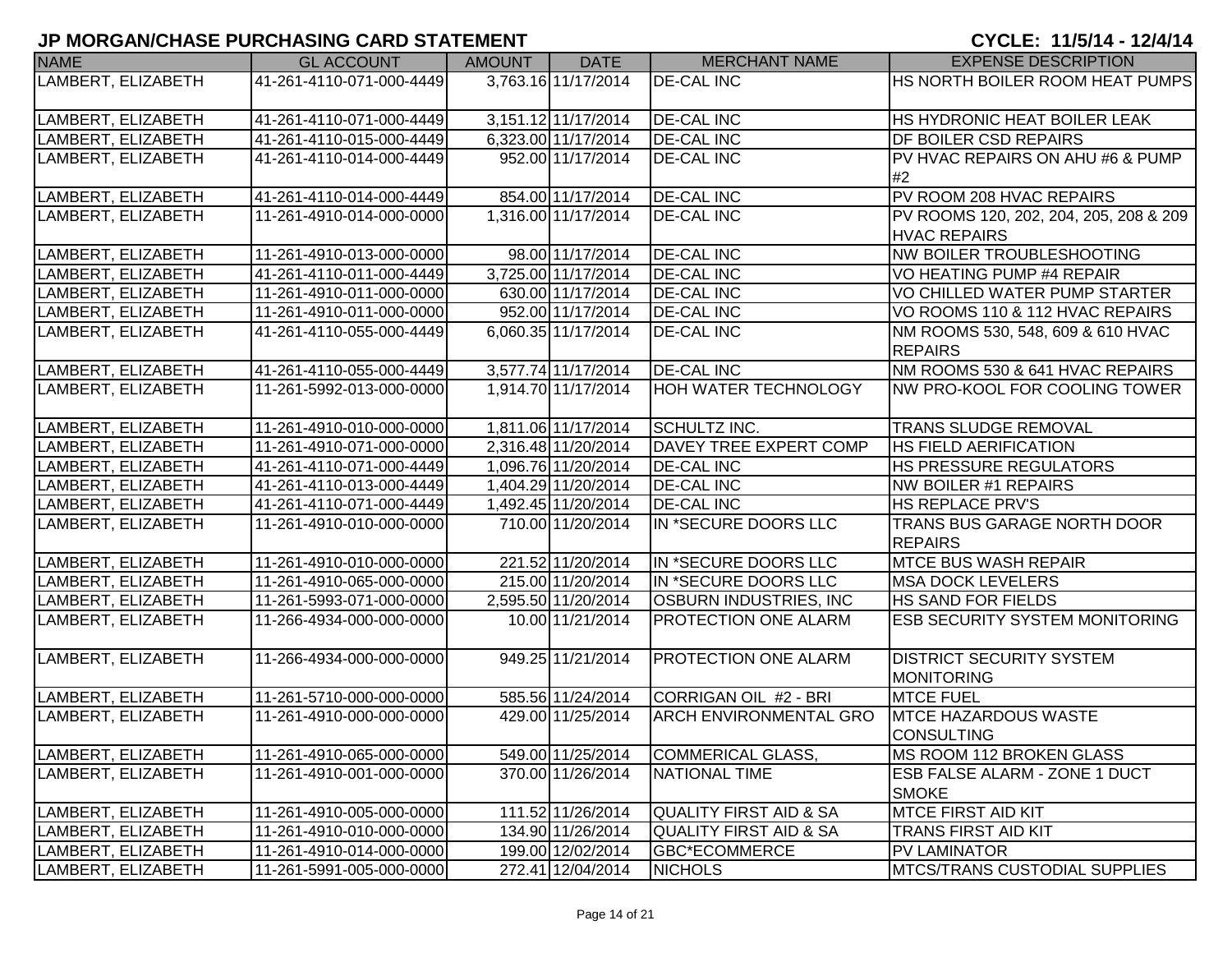| <b>NAME</b>                               | <b>GL ACCOUNT</b>        | <b>AMOUNT</b> | <b>DATE</b>         | <b>MERCHANT NAME</b>               | <b>EXPENSE DESCRIPTION</b>                                |  |  |
|-------------------------------------------|--------------------------|---------------|---------------------|------------------------------------|-----------------------------------------------------------|--|--|
| LAMBERT, ELIZABETH                        | 11-261-5991-013-000-0000 |               | 505.74 12/04/2014   | <b>NICHOLS</b>                     | <b>NW CUSTODIAL SUPPLIES</b>                              |  |  |
| LAMBERT, ELIZABETH                        | 11-261-5991-011-000-0000 |               | 502.66 12/04/2014   | <b>NICHOLS</b>                     | <b>VO CUSTODIAL SUPPLIES</b>                              |  |  |
| LAMBERT, ELIZABETH                        | 11-261-5991-014-000-0000 |               | 785.11 12/04/2014   | <b>NICHOLS</b>                     | <b>PV CUSTODIAL SUPPLIES</b>                              |  |  |
| LAMBERT, ELIZABETH                        | 11-261-5991-065-000-0000 |               | 397.66 12/04/2014   | <b>NICHOLS</b>                     | <b>IMS CUSTODIAL SUPPLIES</b>                             |  |  |
| LAMBERT, ELIZABETH                        | 11-261-5991-055-000-0000 |               | 1,401.79 12/04/2014 | <b>NICHOLS</b>                     | NM5 CUSTODIAL SUPPLIES                                    |  |  |
| <b>LAMBERT, ELIZABETH Total</b>           |                          | 91,442.91     |                     |                                    |                                                           |  |  |
| LANEY, CHRISTOPHER                        | 62-431-6247-065-000-0000 |               | 30.07 11/06/2014    | <b>TARGET</b><br>00014654          | <b>SUPPLIES FOR A PROJECT IN STEM</b><br><b>CLASS</b>     |  |  |
| LANEY, CHRISTOPHER                        | 62-431-6247-065-000-0000 |               | 39.96 11/10/2014    | MICHAELS STORES 6712               | <b>SUPPLIES FOR STEM</b>                                  |  |  |
| LANEY, CHRISTOPHER                        | 62-431-6247-065-000-0000 |               | 16.05 11/10/2014    | <b>TARGET</b><br>00020339          | <b>SUPPLIES FOR STEM</b>                                  |  |  |
| LANEY, CHRISTOPHER                        | 11-112-5110-065-042-0000 |               | 59.26 11/17/2014    | THE HOME DEPOT 2710                | <b>SUPPLIES FOR THE</b><br>CLASSROOMAPPLIED TECHSTEM      |  |  |
| LANEY, CHRISTOPHER                        | 11-112-5110-065-042-0000 |               | 19.88 11/28/2014    | THE HOME DEPOT 2737                | <b>SUPPLIES FOR STEM CLASS</b>                            |  |  |
| LANEY, CHRISTOPHER                        | 11-112-5110-065-042-0000 |               | 65.67 12/02/2014    | THE HOME DEPOT 2710                | <b>SUPPLIES FOR STEM CLASS AND</b><br><b>APPLIED TECH</b> |  |  |
| <b>LANEY, CHRISTOPHER Total</b><br>230.89 |                          |               |                     |                                    |                                                           |  |  |
| LUDWIG, CORINA                            | 62-431-6249-065-000-0000 |               | 146.09 11/17/2014   | MEIJER INC #122<br>Q <sub>01</sub> | <b>GROCERIES</b>                                          |  |  |
| LUDWIG, CORINA                            | 62-431-6249-065-000-0000 |               | 38.48 12/01/2014    | MEIJER INC #054<br>Q01             | <b>SUPPLIES</b>                                           |  |  |
| <b>LUDWIG, CORINA Total</b><br>184.57     |                          |               |                     |                                    |                                                           |  |  |
| LUMLEY, SHERYL                            | 62-431-6301-033-000-0000 |               | 69.90 11/12/2014    | <b>BOSTON MARKET 1083</b>          | <b>FOOD FOR STUDENTS</b>                                  |  |  |
| LUMLEY, SHERYL                            | 62-431-6301-033-000-0000 |               | 42.38 11/12/2014    | GFS MKTPLC #1985                   | <b>FOOD FOR STUDENTS</b>                                  |  |  |
| LUMLEY, SHERYL                            | 62-431-6301-033-000-0000 |               | 69.96 11/12/2014    | SAMS CLUB #6657                    | <b>FOOD FOR STUDENTS</b>                                  |  |  |
| LUMLEY, SHERYL                            | 62-431-6301-033-000-0000 |               | 9.46 11/18/2014     | SAMSCLUB #6657                     | <b>FOOD FOR STUDENTS</b>                                  |  |  |
| LUMLEY, SHERYL                            | 62-431-6301-033-000-0000 |               | 60.98 11/18/2014    | WM SUPERCENTER #5893               | <b>FOOD FOR STUDENTS</b>                                  |  |  |
| LUMLEY, SHERYL                            | 62-431-6301-033-000-0000 |               | 122.62 11/25/2014   | SAMSCLUB #6657                     | <b>FOOD FOR STUDENTS</b>                                  |  |  |
| <b>LUMLEY, SHERYL Total</b>               |                          | 375.30        |                     |                                    |                                                           |  |  |
| LUSSENDEN, ASHLEY                         | 11-118-5110-000-951-0000 |               | 15.93 11/13/2014    | MEIJER INC #122<br>Q01             | <b>CHOICE TIME SUPPLIES</b>                               |  |  |
| <b>LUSSENDEN, ASHLEY Total</b>            |                          | 15.93         |                     |                                    |                                                           |  |  |
| <b>MATTHEWS, STEVEN</b>                   | 11-232-3220-000-000-0000 |               | 275.00 11/26/2014   | MICH ASSOC OF SCH ADMI             | <b>MASA MID-WINTER CONFERENCE</b><br><b>REGISTRATION</b>  |  |  |
| <b>MATTHEWS, STEVEN Total</b>             |                          | 275.00        |                     |                                    |                                                           |  |  |
| MCKAIG, HEATHER                           | 62-431-6146-071-000-0000 |               | 30.00 12/03/2014    | <b>SNEDICORS CLEANERS</b>          | COSTUME DRY CLEANING                                      |  |  |
| <b>MCKAIG, HEATHER Total</b>              |                          | 30.00         |                     |                                    |                                                           |  |  |
| MICHOS, JENNIFER                          | 62-431-6275-014-000-0000 |               | 61.49 11/10/2014    | COTTAGE INN PIZZA NOVI             | LUNCH FOR PRINCIPAL MEETING                               |  |  |
| MICHOS, JENNIFER                          | 62-431-6275-014-000-0000 |               | 31.79 11/17/2014    | MICHAELS STORES 2108               | <b>POSTER FRAME WAS CHARGED TAX</b>                       |  |  |
| MICHOS, JENNIFER                          | 62-431-6275-014-000-0000 |               | $-31.79$ 11/17/2014 | MICHAELS STORES 2108               | <b>RETURN</b>                                             |  |  |
| MICHOS, JENNIFER                          | 62-431-6275-014-000-0000 |               | 29.99 11/17/2014    | MICHAELS STORES 2108               | <b>POSTER FRAME</b>                                       |  |  |
| MICHOS, JENNIFER                          | 62-431-6275-014-000-0000 |               | 75.00 11/19/2014    | STARBUCKS #09955 NEW H             | <b>STARBUCKS THANK YOU GIFT CARDS</b>                     |  |  |
| <b>MICHOS, JENNIFER Total</b>             |                          | 166.48        |                     |                                    |                                                           |  |  |
| MILLER, HELEN                             | 11-283-5610-000-000-0000 |               | 58.10 11/06/2014    | PANERA BREAD #667                  | NEA NEGOTIATIONS/WORKING LUNCH                            |  |  |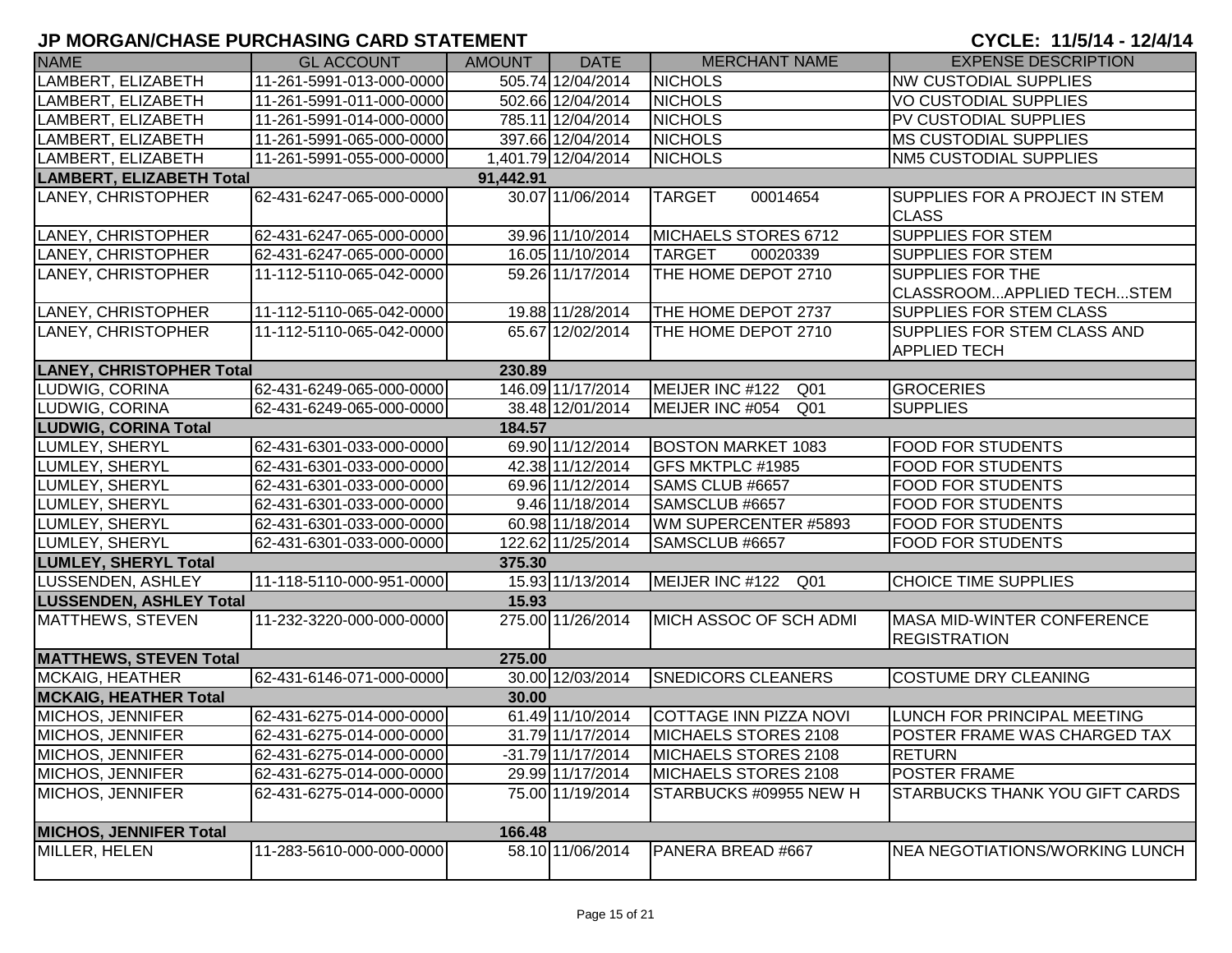| <b>NAME</b>                   | <b>GL ACCOUNT</b>        | <b>AMOUNT</b> | <b>DATE</b>         | <b>MERCHANT NAME</b>          | <b>EXPENSE DESCRIPTION</b>                             |
|-------------------------------|--------------------------|---------------|---------------------|-------------------------------|--------------------------------------------------------|
| MILLER, HELEN                 | 11-283-5610-000-000-0000 |               | 13.54 11/11/2014    | SAMS CLUB #6657               | <b>WATER/REFRESHMENTS FOR MTGS</b>                     |
| MILLER, HELEN                 | 11-283-5610-000-000-0000 |               | 142.42 11/17/2014   | <b>MARIA'S DELI</b>           | <b>LEARNING SCIENCES WORKSHOP</b><br><b>LUNCH</b>      |
| MILLER, HELEN                 | 11-283-5610-000-000-0000 |               | 180.05 11/20/2014   | <b>MARIA'S DELI</b>           | <b>LEARNING SCIENCES WORKSHOP</b>                      |
|                               |                          |               |                     |                               | <b>LUNCH</b>                                           |
| MILLER, HELEN                 | 11-283-5610-000-000-0000 |               | 2.09 11/28/2014     | MEIJER INC #122 Q01           | <b>VINEGAR FOR COFFEE MAKER MTCE</b>                   |
| MILLER, HELEN                 | 62-431-6770-001-000-0000 |               | 112.50 12/02/2014   | <b>TLF VANESSAS FLOWERS</b>   | <b>FLOWERS FOR DIGLIO/O'CONNOR</b><br><b>SURGERIES</b> |
| MILLER, HELEN                 | 11-283-7410-000-000-0000 |               | 54.00 12/03/2014    | <b>ASSOC SUPERV AND CURR</b>  | <b>MEMBERSHIP TO ASCD</b>                              |
| <b>MILLER, HELEN Total</b>    |                          | 562.70        |                     |                               |                                                        |
| <b>NESMITH, RUSSELL</b>       | 11-261-5710-000-000-0000 |               | 27.00 11/06/2014    | MARATHON PETRO144568          | <b>IMTCE FUEL FOR RENTAL TRUCK</b>                     |
| <b>NESMITH, RUSSELL</b>       | 11-261-4290-000-000-0000 |               | 117.66 11/07/2014   | PENSKE TRK LSG 059110         | <b>IMTCE TRUCK RENTAL</b>                              |
| <b>NESMITH, RUSSELL</b>       | 11-261-5992-000-000-0000 |               | 58.28 11/11/2014    | <b>BEST PLUMBING SPECIALT</b> | <b>MTCE PLUMBING TOOLS</b>                             |
| <b>NESMITH, RUSSELL</b>       | 11-261-5992-013-000-0000 |               | 7.95 11/12/2014     | THE HOME DEPOT 2737           | <b>NW PLAYGROUND</b>                                   |
| NESMITH, RUSSELL              | 11-261-5992-065-000-0000 |               | 689.67 11/13/2014   | <b>BEST PLUMBING SPECIALT</b> | <b>MS SINKS</b>                                        |
| NESMITH, RUSSELL              | 11-261-5992-015-000-0000 |               | 326.60 11/17/2014   | <b>BEST PLUMBING SPECIALT</b> | <b>DF FAUCET CARTRIDGES</b>                            |
| NESMITH, RUSSELL              | 11-261-5992-000-000-0000 |               | 493.70 11/19/2014   | <b>BEST PLUMBING SPECIALT</b> | <b>MTCE PLUMBING STOCK</b>                             |
| NESMITH, RUSSELL              | 11-261-5992-000-000-0000 |               | 76.34 11/19/2014    | <b>BEST PLUMBING SPECIALT</b> | <b>IMTCE STOCK FOR ACORN TERRAZZO</b>                  |
|                               |                          |               |                     |                               | <b>WASH BASINS</b>                                     |
| <b>NESMITH, RUSSELL</b>       | 11-261-5992-013-000-0000 |               | 11.94 11/19/2014    | THE HOME DEPOT 2737           | <b>NW PLAYGROUND</b>                                   |
| NESMITH, RUSSELL              | 11-261-5992-005-000-0000 |               | 289.37 11/21/2014   | <b>BEST PLUMBING SPECIALT</b> | <b>MTCE SHOWER</b>                                     |
| NESMITH, RUSSELL              | 11-261-5992-071-000-0000 |               | 38.88 11/21/2014    | THE HOME DEPOT 2737           | <b>HS CONCESSION STAND</b>                             |
| NESMITH, RUSSELL              | 11-261-5992-000-000-0000 |               | 14.96 11/21/2014    | THE HOME DEPOT 2737           | <b>MTCE PLUMBING SUPPLIES</b>                          |
| <b>NESMITH, RUSSELL</b>       | 11-261-5992-071-000-0000 |               | 9.72 11/28/2014     | THE HOME DEPOT 2737           | <b>HS OFFICE BATHROOM SINK</b>                         |
| <b>NESMITH, RUSSELL</b>       | 11-261-5992-000-000-0000 |               | 98.74 12/03/2014    | <b>BEST PLUMBING SPECIALT</b> | <b>IMTCE STOCK FOR DRINKING</b><br><b>FOUNTAINS</b>    |
| NESMITH, RUSSELL              | 11-261-5992-000-000-0000 |               | 115.88 12/04/2014   | <b>BEST PLUMBING SPECIALT</b> | <b>MTCE STOCK FOR SINKS</b>                            |
| <b>NESMITH, RUSSELL Total</b> |                          | 2,376.69      |                     |                               |                                                        |
| OCONNOR, GAIL                 | 11-351-5110-000-953-0000 |               | 95.54 11/10/2014    | <b>DISCOUNT SCHOOL SUPPLY</b> | <b>TEACHING SUPPLIES CARE</b>                          |
| <b>OCONNOR, GAIL</b>          | 11-351-5110-000-953-0000 |               | 36.45 11/13/2014    | STAPLS7126887635000001        | <b>TEACHING SUPPLIES</b>                               |
| OCONNOR, GAIL                 | 11-351-5110-000-953-0000 |               | 6.82 11/13/2014     | STAPLS7126887635000002        | <b>TEACHING SUPPLIES</b>                               |
| OCONNOR, GAIL                 | 11-351-5110-000-953-0000 |               | 49.18 11/13/2014    | STAPLS7126887635000004        | <b>TEACHING SUPPLIES CARE</b>                          |
| OCONNOR, GAIL                 | 11-351-5110-000-953-0000 |               | 2.90 11/13/2014     | STAPLS7126889414000001        | <b>TEACHING SUPPLIES</b>                               |
| OCONNOR, GAIL                 | 11-351-5990-000-953-0000 |               | 33.14 11/13/2014    | STAPLS7126889414000002        | <b>TEACHING SUPPLIES CARE</b>                          |
| <b>OCONNOR, GAIL</b>          | 11-118-5110-000-951-0000 |               | 45.41 11/13/2014    | STAPLS7127083922000001        | <b>TEACHING SUPPLIES</b>                               |
| <b>OCONNOR, GAIL</b>          | 11-118-5110-000-951-0000 |               | 17.40 11/13/2014    | STAPLS7127083922000002        | <b>TEACHING SUPPLIES</b>                               |
| OCONNOR, GAIL                 | 11-118-5110-000-951-0000 |               | 10.92 11/13/2014    | STAPLS7127083922000004        | <b>TEACHING SUPPLIES</b>                               |
| OCONNOR, GAIL                 | 11-118-5110-000-951-0000 |               | 235.08 11/13/2014   | STAPLS7127083922000009        | <b>TEACHING SUPPLIES</b>                               |
| <b>OCONNOR, GAIL</b>          | 11-351-5110-000-953-0000 |               | 3.74 11/14/2014     | STAPLS7126887635000003        | <b>TEACHING SUPPLIES</b>                               |
| OCONNOR, GAIL                 | 11-118-5110-000-000-3430 |               | 1,667.93 11/17/2014 | <b>KAPLAN EARLY LEARN</b>     | <b>GSRP - TEACHING SUPPLIES</b>                        |
| <b>OCONNOR, GAIL</b>          | 11-118-5110-000-951-0000 |               | 3.50 11/17/2014     | STAPLS7127083922000008        | <b>TEACHING SUPPLIES</b>                               |
| OCONNOR, GAIL                 | 11-351-3220-000-953-0000 |               | 30.00 11/19/2014    | <b>DBS*AVONDALE SCHOOL DI</b> | <b>CARE TRAINING</b>                                   |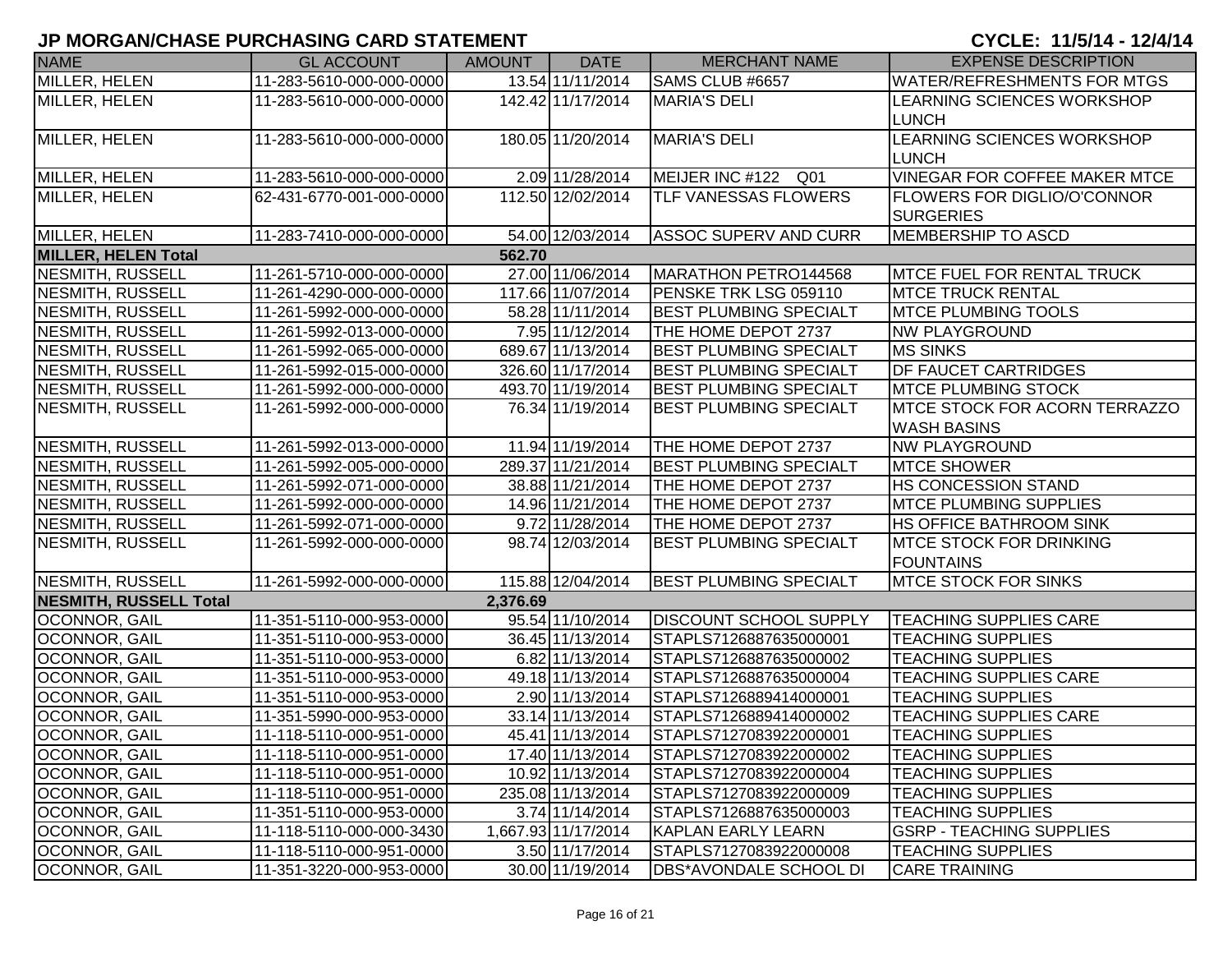| <b>NAME</b>                    | <b>GL ACCOUNT</b>        | <b>AMOUNT</b> | <b>DATE</b>        | <b>MERCHANT NAME</b>           | <b>EXPENSE DESCRIPTION</b>                                                                                                                      |
|--------------------------------|--------------------------|---------------|--------------------|--------------------------------|-------------------------------------------------------------------------------------------------------------------------------------------------|
| OCONNOR, GAIL                  | 62-431-6350-031-000-0000 |               | 262.15 11/20/2014  | <b>ENVIRONMENTS</b>            | <b>TEACHING SUPPLIES</b>                                                                                                                        |
| <b>OCONNOR, GAIL</b>           | 11-118-5110-000-951-0000 |               | 19.64 11/21/2014   | STAPLS7127083922000003         | <b>TEACHING SUPPLIES</b>                                                                                                                        |
| <b>OCONNOR, GAIL</b>           | 11-118-5110-000-951-0000 |               | 18.98 11/24/2014   | <b>AMAZON MKTPLACE PMTS</b>    | <b>TEACHING SUPPLIES</b>                                                                                                                        |
| <b>OCONNOR, GAIL</b>           | 11-118-5110-000-000-3430 |               | 314.46 11/25/2014  | SSI*SCHOOL SPECIALTY           | <b>GSRP TEACHING SUPPLIES</b>                                                                                                                   |
| OCONNOR, GAIL                  | 11-351-5110-000-953-0000 |               | 83.79 11/26/2014   | NWF*NATIONAL WILDLIFE          | <b>CARE TEACHING SUPPLIES</b>                                                                                                                   |
| <b>OCONNOR, GAIL</b>           | 11-118-5110-000-951-0000 |               | 19.99 11/28/2014   | STAPLS7127083922000005         | <b>TEACHING SUPPLIES</b>                                                                                                                        |
| <b>OCONNOR, GAIL</b>           | 11-118-5110-000-951-0000 |               | 17.99 11/28/2014   | STAPLS7127083922000006         | <b>TEACHING SUPPLIES</b>                                                                                                                        |
| <b>OCONNOR, GAIL</b>           | 11-118-4910-000-000-3430 |               | 47.11 11/28/2014   | STAPLS7127599471000001         | <b>TEACHING SUPPLIES</b>                                                                                                                        |
| OCONNOR, GAIL                  | 11-351-5110-000-953-0000 |               | 54.80 11/28/2014   | STAPLS7127817941000001         | <b>TEACHING SUPPLIES CARE</b>                                                                                                                   |
| OCONNOR, GAIL                  | 11-118-5110-000-951-0000 |               | 92.78 12/04/2014   | SSI*SCHOOL SPECIALTY           | <b>TEACHING SUPPLIES</b>                                                                                                                        |
| <b>OCONNOR, GAIL Total</b>     |                          | 3,169.70      |                    |                                |                                                                                                                                                 |
| QUITIQUIT, PAMELA              | 11-111-5110-012-025-0000 |               | 15.63 11/13/2014   | AMAZON.COM                     | <b>CLASSROOM BOOK FOR EMILY</b><br><b>SAMUELS</b>                                                                                               |
| QUITIQUIT, PAMELA              | 62-431-6275-012-000-0000 |               | 44.30 11/19/2014   | JIMMY JOHNS - 396              | LUNCH FOR SCHOOL IMPROVEMENT<br><b>COMMITTEE</b>                                                                                                |
| <b>QUITIQUIT, PAMELA Total</b> |                          | 59.93         |                    |                                |                                                                                                                                                 |
| <b>REICHLEY, CARRIE</b>        | 62-431-6275-015-000-0000 |               | 642.60 11/10/2014  | <b>IMACIE PUBLISHING COMPA</b> | <b>RECORDERS AND SUPPLIES FOR</b><br><b>MUSIC PROGRAM</b>                                                                                       |
| <b>REICHLEY, CARRIE</b>        | 11-111-5110-015-099-0000 |               | 160.00 11/13/2014  | <b>EXTREME</b>                 | <b>WALKIE TALKIE FOR CUSTODIAL STAFF</b>                                                                                                        |
| <b>REICHLEY, CARRIE</b>        | 62-431-6275-015-000-0000 |               | 58.00 11/14/2014   | <b>RED OLIVE XII</b>           | LUNCHEON FOR LIM MEETING                                                                                                                        |
| <b>REICHLEY, CARRIE</b>        | 11-111-5110-015-099-0000 |               | $-3.92$ 11/17/2014 | <b>STAPLES DIRECT</b>          | <b>CREDIT SALES TAX</b>                                                                                                                         |
| <b>REICHLEY, CARRIE</b>        | 11-111-5110-015-099-0000 |               | 12.08 11/18/2014   | <b>TARGET</b><br>00014654      | TIMER AND EXTENSION CORD FOR<br><b>DISPLAY CASE IN ENTRYWAY</b>                                                                                 |
| <b>REICHLEY, CARRIE</b>        | 11-111-5110-015-099-0000 |               | 60.67 12/04/2014   | DUNCAN DISPOSAL SYSTEM         | <b>DUNCAN DISPOSAL-RECYCLING FOR</b><br>12/1/14 - 6/30/14                                                                                       |
| <b>REICHLEY, CARRIE</b>        | 11-111-5110-015-099-0000 |               | 379.98 12/04/2014  | <b>PESI INC</b>                | <b>CONFERENCE FOR B. ZIELINSKI &amp;</b><br>ANNE DONATO - OPPOSITIONAL,<br><b>DEFIANT &amp; DISRUPTIVE CHILDREN &amp;</b><br><b>ADOLESCENTS</b> |
| <b>REICHLEY, CARRIE Total</b>  |                          | 1,309.41      |                    |                                |                                                                                                                                                 |
| <b>ROY, MICHAEL</b>            | 62-431-6191-071-000-0000 |               | 200.00 11/10/2014  | AERIAL ENTERPRISES INC         | <b>SUPPLIES</b>                                                                                                                                 |
| <b>ROY, MICHAEL</b>            | 62-431-6191-071-000-0000 |               | 40.30 11/14/2014   | WM SUPERCENTER #5893           | <b>SUPPLIES</b>                                                                                                                                 |
| <b>ROY, MICHAEL</b>            | 62-431-6191-071-000-0000 |               | 69.88 12/04/2014   | WAL-MART #5893                 | <b>SUPPLIES</b>                                                                                                                                 |
| <b>ROY, MICHAEL Total</b>      |                          | 310.18        |                    |                                |                                                                                                                                                 |
| SALTZMAN, DANA                 | 11-118-5110-000-951-0000 |               | 26.02 11/10/2014   | MICHAELS STORES 2861           | <b>TEACHING SUPPLIES</b>                                                                                                                        |
| SALTZMAN, DANA                 | 11-118-5110-000-951-0000 |               | 15.67 11/25/2014   | MEIJER INC #034 Q01            | <b>TEACHING SUPPLIES</b>                                                                                                                        |
| SALTZMAN, DANA                 | 11-118-5110-000-951-0000 |               | 6.80 12/03/2014    | <b>TEACHERSPAYTEACHERS</b>     | <b>TEACHING SUPPLIES</b>                                                                                                                        |
| SALTZMAN, DANA                 | 11-118-5110-000-951-0000 |               | 19.00 12/04/2014   | FIVE BELOW #558                | <b>TEACHING SUPPLIES</b>                                                                                                                        |
| <b>SALTZMAN, DANA Total</b>    |                          | 67.49         |                    |                                |                                                                                                                                                 |
| <b>SCHRINER, STEPHANIE</b>     | 11-112-7410-065-000-0000 |               | 559.00 11/12/2014  | SQ *MASSP                      | MASSP ATTENDANCE AND<br><b>MEMBERSHIP</b>                                                                                                       |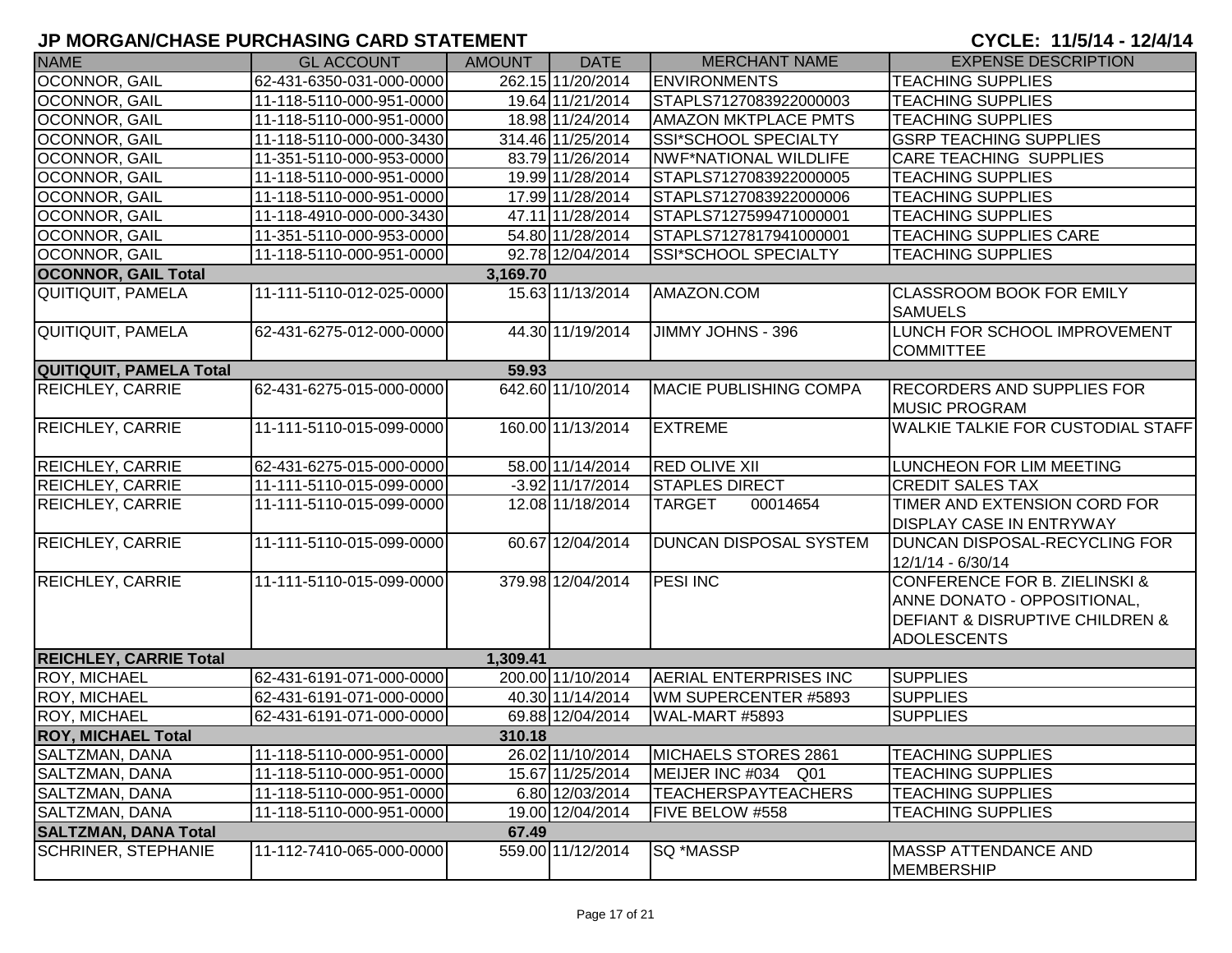| <b>NAME</b>                                | <b>GL ACCOUNT</b>        | <b>AMOUNT</b> | <b>DATE</b>         | <b>MERCHANT NAME</b>              | <b>EXPENSE DESCRIPTION</b>           |  |  |
|--------------------------------------------|--------------------------|---------------|---------------------|-----------------------------------|--------------------------------------|--|--|
| <b>SCHRINER, STEPHANIE</b>                 | 11-112-5990-065-000-0000 |               | 16.93 11/12/2014    | <b>TARGET</b><br>00014654         | THANK YOU CARDS FOR OFFICE           |  |  |
| <b>SCHRINER, STEPHANIE</b>                 | 11-112-3210-065-000-0000 |               | 142.09 11/13/2014   | <b>RADISSON</b>                   | HOTEL FOR MASSP CONFERENCE;          |  |  |
|                                            |                          |               |                     |                                   | SHARED W/ N. CARTER                  |  |  |
| <b>SCHRINER, STEPHANIE</b>                 | 62-431-6770-065-000-0000 |               | 22.47 11/14/2014    | TIM HORTONS #915700               | <b>DONUTS FOR PAT</b>                |  |  |
| <b>SCHRINER, STEPHANIE Total</b><br>740.49 |                          |               |                     |                                   |                                      |  |  |
| <b>SCHURIG, CLAIRE</b>                     | 62-431-6122-071-000-0000 |               | 231.22 11/13/2014   | OVR*O.CO/OVERSTOCK.COM            | NECKLACES FOR BELLA VOCE (THEY       |  |  |
|                                            |                          |               |                     |                                   | PAID FOR THEM)                       |  |  |
| <b>SCHURIG, CLAIRE</b>                     | 62-431-6122-071-000-0000 |               | 129.90 11/13/2014   | OVR*O.CO/OVERSTOCK.COM            | NECKLACES FOR BELLA VOCE (THEY       |  |  |
|                                            |                          |               |                     |                                   | PAID FOR THEM)                       |  |  |
| <b>SCHURIG, CLAIRE Total</b>               |                          | 361.12        |                     |                                   |                                      |  |  |
| <b>SHAFER, RACHELLE</b>                    | 62-431-6501-012-000-0000 |               | 1,320.00 11/12/2014 | <b>EDUCATIONAL PRODUCTS</b>       | <b>SCHOOL SUPPLY KITS- PTO</b>       |  |  |
|                                            |                          |               |                     |                                   | <b>FUNDRAISER</b>                    |  |  |
| <b>SHAFER, RACHELLE</b>                    | 11-111-5110-012-025-0000 |               | 285.88 11/18/2014   | <b>BSN*SPORT SUPPLY GROUP</b>     | <b>RYAN SMITH. GYM EQUIPMENT</b>     |  |  |
|                                            |                          |               |                     |                                   | <b>BUDGET</b>                        |  |  |
| <b>SHAFER, RACHELLE</b>                    | 11-111-5110-012-025-0000 |               | 229.93 11/19/2014   | <b>BSN*SPORT SUPPLY GROUP</b>     | <b>RYAN SMITH. GYM EQUIPMENT</b>     |  |  |
|                                            |                          |               |                     |                                   | <b>BUDGET</b>                        |  |  |
| SHAFER, RACHELLE                           | 11-111-5110-012-025-0000 |               | 154.00 12/03/2014   | MI MUSEUM ADMISSIONS              | <b>FOURTH GRADE FIELD TRIP TO</b>    |  |  |
|                                            |                          |               |                     |                                   | LANSING. ENTRANCE FEE FOR THE        |  |  |
|                                            |                          |               |                     |                                   | <b>HISTORICAL MUSEUM</b>             |  |  |
| <b>SHAFER, RACHELLE Total</b>              |                          | 1,989.81      |                     |                                   |                                      |  |  |
| SHPAKOFF, KATHLEEN                         | 62-431-6350-031-000-0000 |               | 216.21 11/05/2014   | TOYS R US #9274 QPS               | <b>TEACHING MATERIALS</b>            |  |  |
| SHPAKOFF, KATHLEEN                         | 11-351-5110-000-953-0000 |               | 87.96 11/11/2014    | <b>MICHAELS STORES 3744</b>       | <b>TEACHING MATERIALS</b>            |  |  |
| SHPAKOFF, KATHLEEN                         | 11-351-5110-000-953-0000 |               | 46.09 11/18/2014    | <b>TARGET</b><br>00014654         | <b>TEACHING MATERIALS</b>            |  |  |
| <b>SHPAKOFF, KATHLEEN Total</b>            |                          | 350.26        |                     |                                   |                                      |  |  |
| SMITH, JENNIFER                            | 11-118-5110-000-951-0000 |               | 7.98 11/05/2014     | MEIJER INC #64<br>Q <sub>01</sub> | <b>SUPPLIES</b>                      |  |  |
| SMITH, JENNIFER                            | 11-118-5110-000-951-0000 |               | 11.00 11/18/2014    | DOLRTREE 3044 00030445            | <b>SUPPLIES</b>                      |  |  |
| SMITH, JENNIFER                            | 11-118-5110-000-951-0000 |               | 23.47 11/20/2014    | <b>AMAZON MKTPLACE PMTS</b>       | <b>SUPPLIES</b>                      |  |  |
| SMITH, JENNIFER                            | 11-118-5110-000-951-0000 |               | 10.34 11/24/2014    | MICHAELS STORES 3744              | <b>SUPPLIES</b>                      |  |  |
| SMITH, JENNIFER                            | 11-118-5110-000-951-0000 |               | 25.27 12/02/2014    | MEIJER INC #64<br>Q01             | <b>SUPPLIES</b>                      |  |  |
| <b>SMITH, JENNIFER Total</b>               |                          | 78.06         |                     |                                   |                                      |  |  |
| SOVEL, SHEILA                              | 62-431-6355-031-000-0000 |               | 99.89 11/12/2014    | MICHAELS STORES 3744              | <b>CLASSROOM EXPENSE</b>             |  |  |
| SOVEL, SHEILA                              | 62-431-6355-031-000-0000 |               | 14.76 12/03/2014    | MICHAELS STORES 3744              | <b>CLASSROOM EXPENSE</b>             |  |  |
| <b>SOVEL, SHEILA Total</b>                 |                          | 114.65        |                     |                                   |                                      |  |  |
| STEC, MEGAN                                | 11-118-5110-000-951-0000 |               | 7.08 11/24/2014     | MEIJER INC #122 Q01               | <b>TEACHING MATERIALS</b>            |  |  |
| <b>STEC, MEGAN Total</b>                   |                          | 7.08          |                     |                                   |                                      |  |  |
| <b>TURNER, NANCY</b>                       | 11-226-7410-000-000-0000 |               | 214.50 11/21/2014   | <b>LRP PUBLICATIONS</b>           | <b>SPECIAL EDUCATION LAW MONTHLY</b> |  |  |
|                                            |                          |               |                     |                                   | <b>FOR DIRECTOR</b>                  |  |  |
| <b>TURNER, NANCY Total</b>                 |                          | 214.50        |                     |                                   |                                      |  |  |
| <b>VALENTINE, CYNTHIA</b>                  | 11-271-7910-000-000-0000 |               | 58.47 11/11/2014    | GFS MKTPLC #1985                  | <b>PAPER PLATES/BOWLS</b>            |  |  |
| <b>VALENTINE, CYNTHIA</b>                  | 11-271-3220-000-000-0000 |               | 90.00 11/12/2014    | OAKLAND SCHOOLS-RC INT            | BEGINNING BUS DRIVER CLASS           |  |  |
| <b>VALENTINE, CYNTHIA</b>                  | 11-271-7910-000-000-0000 |               | 16.92 11/17/2014    | SAMS CLUB #6657                   | <b>BLEACH FOR GARAGE</b>             |  |  |
| <b>VALENTINE, CYNTHIA</b>                  | 11-271-7910-000-000-0000 |               | 99.50 12/02/2014    | GFS MKTPLC #1985                  | <b>TISSUE, PAPER TOWELS</b>          |  |  |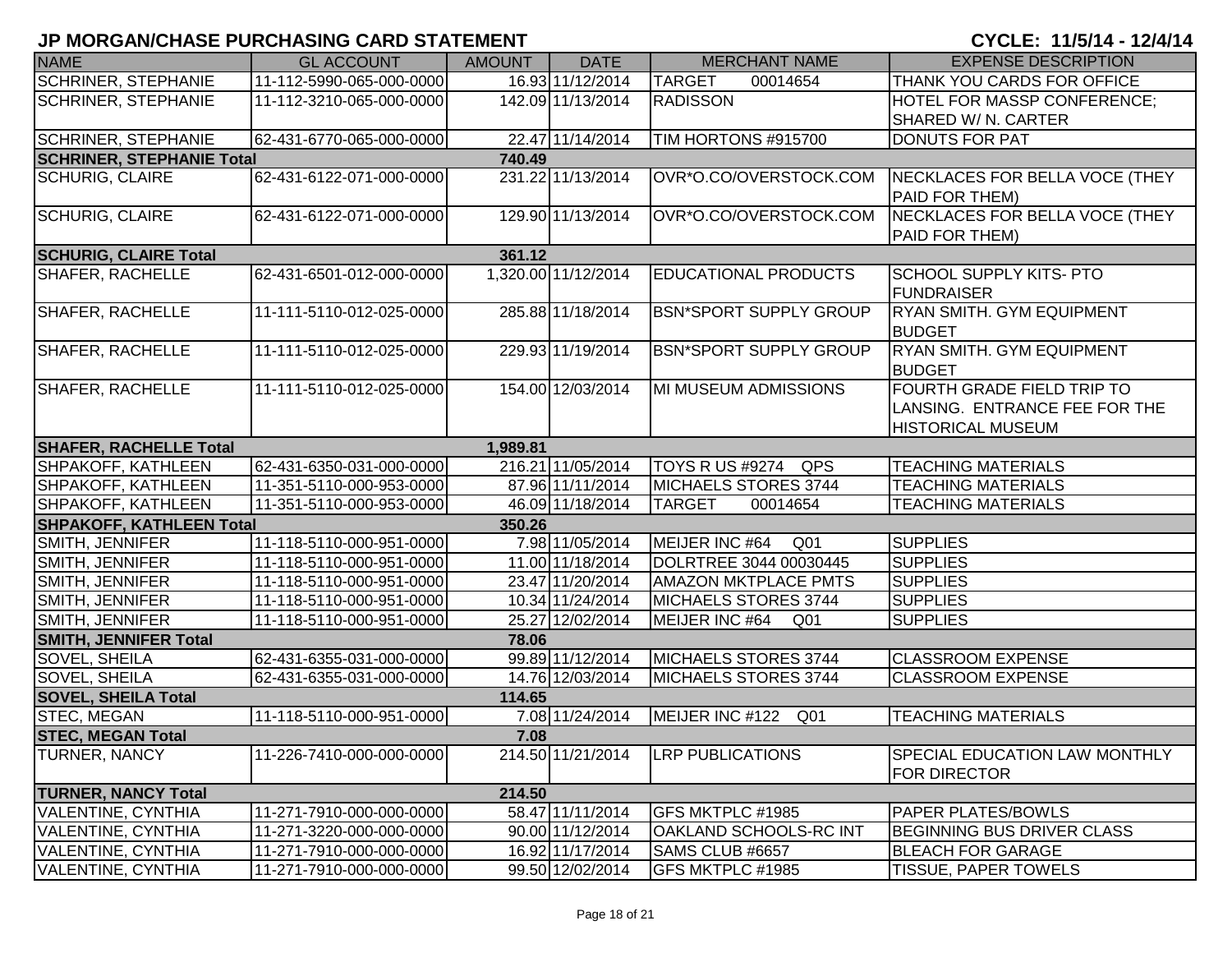| <b>NAME</b>                                                        | <b>GL ACCOUNT</b>        | <b>AMOUNT</b> | <b>DATE</b>         | <b>MERCHANT NAME</b>          | <b>EXPENSE DESCRIPTION</b>                             |  |  |
|--------------------------------------------------------------------|--------------------------|---------------|---------------------|-------------------------------|--------------------------------------------------------|--|--|
| <b>VALENTINE, CYNTHIA</b>                                          | 11-271-5910-000-000-0000 |               | 69.73 12/04/2014    | STAPLS7128075226000001        | <b>BINDERS, PENS, HIGHLIGHTS</b>                       |  |  |
| <b>VALENTINE, CYNTHIA Total</b><br>334.62                          |                          |               |                     |                               |                                                        |  |  |
| <b>VAUGHAN, ANGELA</b>                                             | 11-231-3220-000-000-0000 |               | 100.00 11/07/2014   | WALGREENS #4454               | <b>EDUCATION EXCELLENCE POSTER</b>                     |  |  |
|                                                                    |                          |               |                     |                               | <b>SESSION - SHELL GAS CARDS</b>                       |  |  |
| <b>VAUGHAN, ANGELA</b>                                             | 11-231-7910-000-000-0000 |               | 71.60 11/28/2014    | <b>MASB</b>                   | <b>MASB PUBLICATIONS - NEW BOARD</b>                   |  |  |
|                                                                    |                          |               |                     |                               | <b>MEMBER ORIENTATION</b>                              |  |  |
| <b>VAUGHAN, ANGELA Total</b>                                       |                          | 171.60        |                     |                               |                                                        |  |  |
| VAUGHAN-SOUTHARD, HEA162-431-6131-071-000-0000                     |                          |               | 49.50 11/07/2014    | SP *NDEO                      | 2 BOOKS FOR STUDENT USE IN DANCE                       |  |  |
|                                                                    |                          |               |                     |                               | 3 AND CHOREOGRAPHY CLASSES: THE                        |  |  |
|                                                                    |                          |               |                     |                               | EXPRESSIVE BODY IN LIFE, ART, AND                      |  |  |
|                                                                    |                          |               |                     |                               | THERAPY; MOVING TOWARD LIFE- FIVE                      |  |  |
|                                                                    |                          |               |                     |                               | <b>DECADES OF TRANSFORMATIONAL</b>                     |  |  |
|                                                                    |                          |               |                     |                               | <b>DANCE</b>                                           |  |  |
| VAUGHAN-SOUTHARD, HEA162-431-6129-071-000-0000                     |                          |               | 20.00 11/17/2014    | <b>EB *9TH ANNUAL OAKLAND</b> | <b>COLLEGE RECRUITMENT AUDITION</b>                    |  |  |
| VAUGHAN-SOUTHARD, HEA162-431-6129-071-000-0000                     |                          |               | $-74.52$ 11/17/2014 | <b>EB *9TH ANNUAL OAKLAND</b> | <b>REFUND OF STUDENT'S</b>                             |  |  |
|                                                                    |                          |               |                     |                               | <b>REGISTRATION. MOTHER CHANGED</b>                    |  |  |
|                                                                    |                          |               |                     |                               | <b>REGISTRATION BY REGISTERING</b>                     |  |  |
|                                                                    |                          |               |                     |                               | <b>SEPARATELY</b>                                      |  |  |
| VAUGHAN-SOUTHARD, HEA 62-431-6129-071-000-0000                     |                          |               | $-13.65$ 11/17/2014 | <b>EB *9TH ANNUAL OAKLAND</b> | REFUND OF A CLASS FOR OAKLAND                          |  |  |
|                                                                    |                          |               |                     |                               | DANCE FESTIVAL. STUDENT NEEDED                         |  |  |
|                                                                    |                          |               |                     |                               | TO CHANGE REGISTRATION TO TAKE                         |  |  |
| VAUGHAN-SOUTHARD, HEA162-431-6131-071-000-0000                     |                          |               | 95.50 12/03/2014    | <b>HFC*DISC DANCE</b>         | <b>COLLEGE RECRUITMENT AUDITION</b><br><b>COSTUMES</b> |  |  |
|                                                                    |                          |               | 160.59 12/03/2014   | <b>HFC*DISC DANCE</b>         | <b>COSTUMES- BLACK LEOS</b>                            |  |  |
| VAUGHAN-SOUTHARD, HEA162-431-6129-071-000-0000                     |                          |               |                     |                               |                                                        |  |  |
| <b>VAUGHAN-SOUTHARD, HEATHER Total</b><br><b>VUICHARD, TATIANA</b> | 11-311-5910-000-000-0000 | 237.42        | 122.99 11/13/2014   | AMAZON.COM                    | <b>AIR PURIFIER FOR OFFICE</b>                         |  |  |
| <b>VUICHARD, TATIANA</b>                                           | 11-311-5910-000-000-0000 |               | 187.05 11/14/2014   | STAPLS7127122414000001        | LASER JET TONER FOR PRINTER                            |  |  |
| <b>VUICHARD, TATIANA</b>                                           | 11-311-5910-000-000-0000 |               | 355.03 11/14/2014   | STAPLS7127122414000002        | <b>LASER JET TONER FOR PRINTER</b>                     |  |  |
| <b>VUICHARD, TATIANA Total</b>                                     |                          | 665.07        |                     |                               |                                                        |  |  |
| <b>WARECK, MICHELE</b>                                             | 11-241-5910-071-000-0000 |               | 199.98 11/05/2014   | SAMSCLUB #6657                | <b>OFFICE EQUIPMENT</b>                                |  |  |
| <b>WARECK, MICHELE</b>                                             | 62-431-6770-071-000-0000 |               | 199.75 11/05/2014   | SAMSCLUB #6657                | PARENT TEACHER CONFERENCE                              |  |  |
|                                                                    |                          |               |                     |                               | <b>TREATS FOR TEACHERS</b>                             |  |  |
| <b>WARECK, MICHELE</b>                                             | 62-431-6111-071-000-0000 |               | 74.07 11/10/2014    | AMAZON.COM                    | <b>STAFF TEXTBOOK</b>                                  |  |  |
| <b>WARECK, MICHELE</b>                                             | 62-431-6111-071-000-0000 |               | 106.08 11/10/2014   | AMAZON.COM                    | <b>BOOKS FOR TEACHER</b>                               |  |  |
| <b>WARECK, MICHELE</b>                                             | 11-113-5110-071-017-0000 |               | 49.92 11/10/2014    | <b>OFFICE DEPOT #2642</b>     | <b>LABEL MAKER FOR COUNSELOR</b>                       |  |  |
| <b>WARECK, MICHELE</b>                                             | 11-113-3220-071-000-0000 |               | 125.00 11/11/2014   | <b>WAYNE RESA</b>             | <b>CONFERENCE FEE</b>                                  |  |  |
| <b>WARECK, MICHELE</b>                                             | 11-113-3220-071-000-0000 |               | 125.00 11/11/2014   | <b>WAYNE RESA</b>             | <b>CONFERENCE FEE</b>                                  |  |  |
| <b>WARECK, MICHELE</b>                                             | 11-222-5990-071-000-0000 |               | 276.99 11/12/2014   | SCHOOLLABELS.COM              | <b>VISITOR WELCOME LABELS</b>                          |  |  |
| <b>WARECK, MICHELE</b>                                             | 11-113-5110-071-010-0000 |               | 74.73 11/12/2014    | SSI*SCHOOL SPECIALTY          | <b>ART SUPPLIES</b>                                    |  |  |
| <b>WARECK, MICHELE</b>                                             | 62-431-6176-071-000-0000 |               | 111.00 11/13/2014   | <b>BEARCOM SERVICES</b>       | <b>ADMINISTRATOR RADIO REPAIR</b>                      |  |  |
| <b>WARECK, MICHELE</b>                                             | 11-113-5110-071-026-0000 |               | 116.65 11/13/2014   | <b>DINN BROS INCINTERNET</b>  | DEBATE COMPETITION TROPHIES                            |  |  |
| <b>WARECK, MICHELE</b>                                             | 11-222-5990-071-000-0000 |               | 108.73 11/13/2014   | WAL-MART #2618                | <b>OFFICE SUPPLIES</b>                                 |  |  |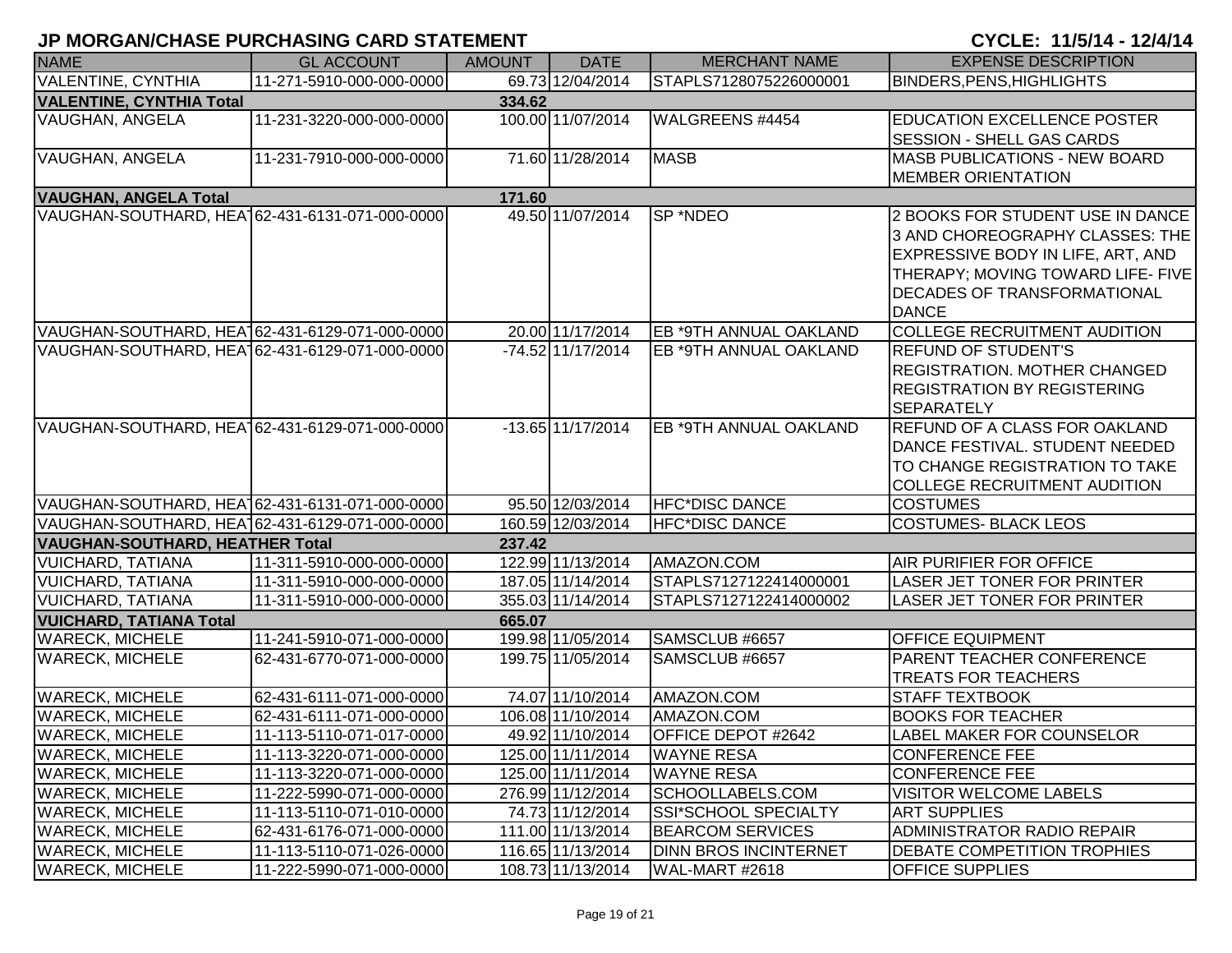| <b>NAME</b>                  | <b>GL ACCOUNT</b>        | <b>AMOUNT</b> | <b>DATE</b>         | <b>MERCHANT NAME</b>              | <b>EXPENSE DESCRIPTION</b>            |
|------------------------------|--------------------------|---------------|---------------------|-----------------------------------|---------------------------------------|
| <b>WARECK, MICHELE</b>       | 11-222-5990-071-000-0000 |               | 82.78 11/14/2014    | SAMSCLUB #6657                    | <b>SANITARY SUPPLIES</b>              |
| <b>WARECK, MICHELE</b>       | 11-241-5910-071-000-0000 |               | 59.98 11/17/2014    | SAMSCLUB #6657                    | UTILITY CART FOR OFFICE               |
| <b>WARECK, MICHELE</b>       | 62-431-6770-071-000-0000 |               | 35.32 11/18/2014    | SAMS CLUB #6657                   | <b>CELEBRATION DESSERT FOR POMS</b>   |
| <b>WARECK, MICHELE</b>       | 62-431-6125-071-000-0000 |               | 2,263.80 11/19/2014 | <b>EMU CAREER &amp; TECH STUD</b> | <b>DECA CONFERENCE REGISTRATION</b>   |
|                              |                          |               |                     |                                   | <b>FEE</b>                            |
| <b>WARECK, MICHELE</b>       | 62-431-6770-071-000-0000 |               | 48.95 11/19/2014    | <b>TLF HAPPINESS IS</b>           | <b>STAFF MEMBER NEW BABY</b>          |
|                              |                          |               |                     |                                   | CONGRATULATION ARRANGEMENT            |
| <b>WARECK, MICHELE</b>       | 11-241-5910-071-000-0000 |               | 31.67 11/20/2014    | <b>OFFICE MAX</b>                 | <b>OFFICE SUPPLIES</b>                |
| <b>WARECK, MICHELE</b>       | 11-113-5110-071-030-0000 |               | 302.99 11/20/2014   | <b>SCANTRON CORPORATION</b>       | <b>SCANTRON TESTING FORMS FOR</b>     |
|                              |                          |               |                     |                                   | <b>ENGLISH</b>                        |
| <b>WARECK, MICHELE</b>       | 11-222-5990-071-000-0000 |               | 299.55 11/20/2014   | <b>SCANTRON CORPORATION</b>       | <b>EXTRA SCANTRON TESTING FORMS</b>   |
| <b>WARECK, MICHELE</b>       | 11-113-5110-071-015-0000 |               | 68.93 11/20/2014    | SYX*TIGERDIRECTINC                | <b>CLASSROOM WEBCAM TO ASSIST</b>     |
|                              |                          |               |                     |                                   | <b>WITH TEACHING</b>                  |
| <b>WARECK, MICHELE</b>       | 11-241-5910-071-000-0000 |               | 16.44 11/20/2014    | WM SUPERCENTER #2700              | <b>OFFICE SUPPLIES</b>                |
| <b>WARECK, MICHELE</b>       | 62-431-6108-071-000-0000 |               | 266.00 11/21/2014   | ARC*SERVICES/TRAINING             | <b>PURCHASE CPR CARDS, AMERICAN</b>   |
|                              |                          |               |                     |                                   | <b>RED CROSS</b>                      |
| <b>WARECK, MICHELE</b>       | 62-431-6123-071-000-0000 |               | 136.79 11/21/2014   | <b>KAPLAN EARLY LEARN</b>         | <b>SPECIAL ED STOOL</b>               |
| <b>WARECK, MICHELE</b>       | 62-431-6770-071-000-0000 |               | 50.00 11/24/2014    | <b>AL-VAN HUMANE SOCIETY</b>      | MEMORIAL DONATION FOR STAFF           |
|                              |                          |               |                     |                                   | <b>MEMBER</b>                         |
| <b>WARECK, MICHELE</b>       | 62-431-6108-071-000-0000 |               | 323.00 11/26/2014   | ARC*SERVICES/TRAINING             | PURCHASED CPR CARDS FOR               |
|                              |                          |               |                     |                                   | <b>STUDENTS</b>                       |
| <b>WARECK, MICHELE</b>       | 62-431-6186-071-000-0000 |               | 163.60 11/26/2014   | SAMSCLUB #6657                    | <b>STUDENT COUNCIL PURCHASED</b>      |
|                              |                          |               |                     |                                   | <b>THANKSGIVING PIES FOR STAFF</b>    |
|                              |                          |               |                     |                                   | <b>MEMEBERS</b>                       |
| <b>WARECK, MICHELE</b>       | 11-222-5310-071-000-0000 |               | 300.00 12/01/2014   | <b>GAN*USATODAYCIRC</b>           | USA TODAY SUBSCRIPTION FOR MEDIA      |
|                              |                          |               |                     |                                   | <b>CENTER</b>                         |
| <b>WARECK, MICHELE</b>       | 62-431-6770-071-000-0000 |               | 27.99 12/03/2014    | WAL-MART #2700                    | STAFF MEETING BEVERAGES AND           |
|                              |                          |               |                     |                                   | <b>TREATS</b>                         |
| <b>WARECK, MICHELE</b>       | 62-431-6142-071-000-0000 |               | 923.73 12/04/2014   | <b>CUSTOMINK TSHIRTS</b>          | <b>DEBATE SWEATSHIRTS</b>             |
| <b>WARECK, MICHELE</b>       | 62-431-6275-071-000-0000 |               | 59.92 12/04/2014    | SAMS CLUB #6657                   | POINSETTA'S FOR STAFF MEMBERS         |
| <b>WARECK, MICHELE</b>       | 11-241-5910-071-000-0000 |               | 105.24 12/04/2014   | <b>STAPLES</b><br>00115659        | <b>OFFICE SUPPLIES</b>                |
| <b>WARECK, MICHELE Total</b> |                          | 7,134.58      |                     |                                   |                                       |
| <b>WEBBER, RONALD</b>        | 11-221-7910-000-411-0000 |               | 15.18 11/07/2014    | <b>MONROE BAKERY</b>              | COUNSELOR/ADMINISTRATOR               |
|                              |                          |               |                     |                                   | <b>MEETING</b>                        |
| <b>WEBBER, RONALD</b>        | 11-221-7910-000-411-0000 |               | 22.77 11/10/2014    | <b>MONROE BAKERY</b>              | K-6 CAL MEETING                       |
| <b>WEBBER, RONALD</b>        | 11-221-7910-000-411-0000 |               | 15.18 11/13/2014    | <b>MONROE BAKERY</b>              | K-12 NILTET MEETINGS                  |
| <b>WEBBER, RONALD</b>        | 11-221-7910-000-411-0000 |               | 15.18 11/21/2014    | <b>MONROE BAKERY</b>              | 9-12 CAL MEETING                      |
| <b>WEBBER, RONALD</b>        | 11-221-7910-000-411-0000 |               | 15.18 11/24/2014    | <b>MONROE BAKERY</b>              | <b>ESB BUILDING LUNCHEON MEETING</b>  |
| <b>WEBBER, RONALD</b>        | 11-221-7910-000-411-0000 |               | 15.18 12/04/2014    | <b>MONROE BAKERY</b>              | <b>RESTORATIVE PRACTICES TRAINING</b> |
|                              |                          |               |                     |                                   | <b>WITH DIANE BACK</b>                |
| <b>WEBBER, RONALD</b>        | 11-221-3220-000-411-0000 |               | 3.00 12/04/2014     | <b>PARKING EP/PS</b>              | PARKING FEE FOR MACUL STUDENT         |
|                              |                          |               |                     |                                   | <b>TECHNOLOGY SHOWCASE</b>            |